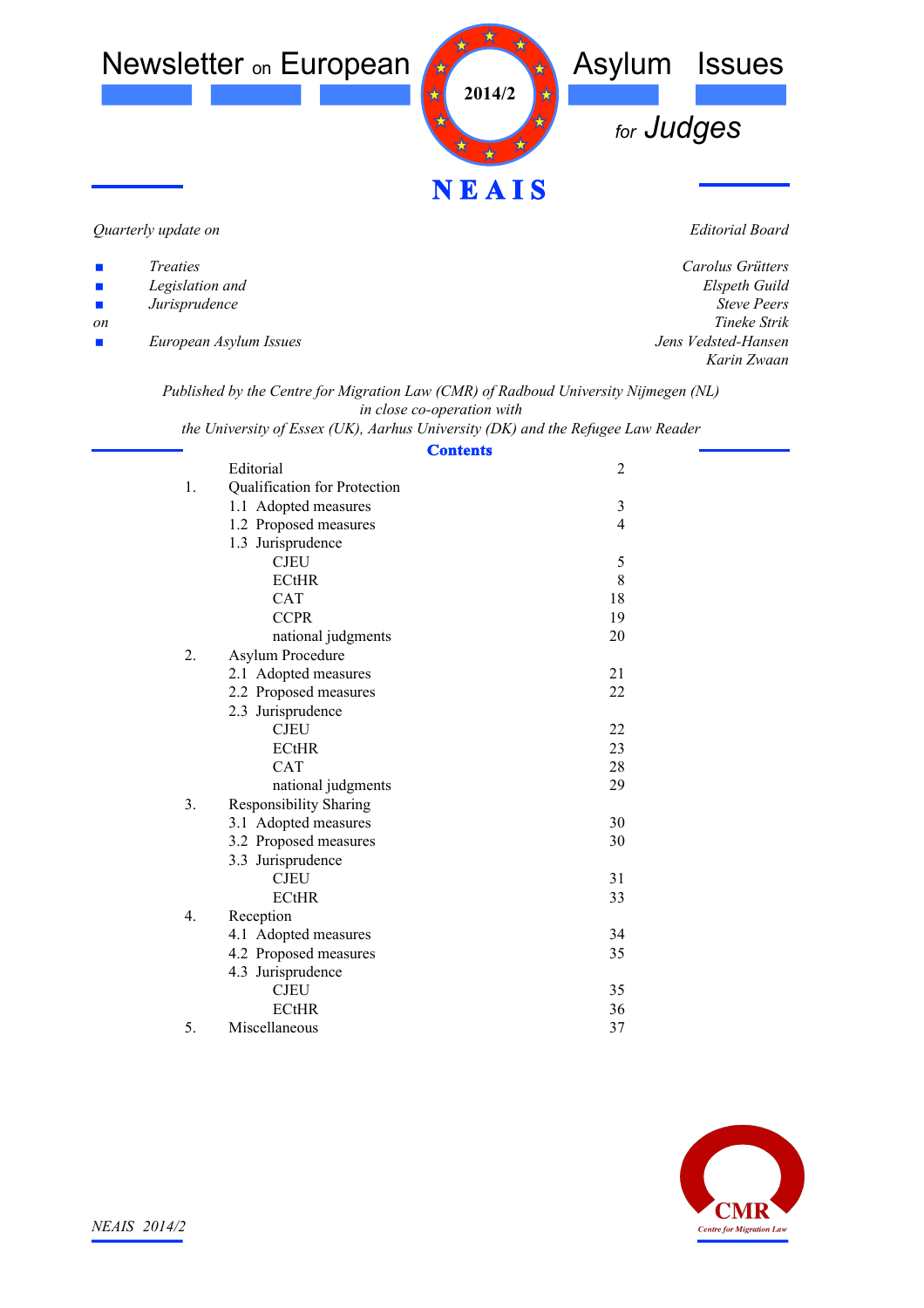# N E A I S 2014/2

# **Editorial**

**Welcome** to the second edition in 2014 of NEAIS: the Newsletter on European Asylum Issues.

This newsletter is designed for judges who need to keep up to date with European developments in the area of asylum. NEAIS contains European legislation and jurisprudence on four central themes regarding asylum: (1) qualification for protection; (2) procedural safeguards; (3) responsibility sharing and (4) reception conditions of asylum seekers. On each theme NEAIS provides a list of: (a) measures already adopted, (b) measures in preparation and (c) relevant jurisprudence (of CJEU, ECtHR, CAT, CCPR and national courts). On all other issues regarding Migration and borders law we would refer the reader to the other newsletter: NEMIS, the Newsletter on European Migration Issues.

We would like to draw your attention to some recent developments.

#### **CJEU**

In the Saciri case (C-79/13, 37 Feb. 2014) the CJEU ruled that where a MS has opted to grant material reception conditions in the form of financial allowances that those allowances must be provided from the time the application for asylum is made. Also a MS must ensure that the total amount of the allowances is sufficient to ensure a dignified standard of living and adeqaute for the health of applicants and capable of ensuring their subsistence, enabling them in particular to find housing, having regard, if necessary, to the preservation of the interests of persons having specific needs.

#### **ECtHR**

In this issue there are seven new judgments of the ECtHR: five on the qualification of inhuman or degrading treatment (art. 3), and two on the right to an effective remedy (art. 13). In two cases against Russia the court concluded that there was a violation of art. 3. Both cases concerned the extradition of an Uzbek, to Kyrgyzstan (39093/13, Gayratbek) and Uzbekistan (20110/13, Ismailov) respectively. Both Uzbeks had applied for asylum in Russia but their application was refused. The court found it substantiated that the widespread and routine use of torture and other ill-treatment by law-enforcement agencies in Kyrgyzstan and the systematic and indiscriminate practice of torture in police custody in Uzbekistan would therefore give rise to a violation of art. 3 in case of their expulsion.

In the case Josef v Belgium (70055/10) the court ruled that Belgian law did not provide for an effective opportunity to challenge the order for removal (of a Nigerian woman with her children upon the refusal of her request for asylum in Belgium). Moreover, the Belgian appeal system in general was considered too difficult to operate and too complex to fulfil the obligations under art. 13.

In the case A.C. a.o. v Spain (6528/11) the court reiterated its previous considerations of the necessity of automatic suspension of the removal in order for appeals to comply with the requirement of effectiveness of the remedy under art. 13 in cases pertaining to arts. 2 or 3.

#### **Presentation**

In order to improve readability of this newsletter we would like to indicate that the (adopted and proposed) measures are listed in alphabetical order. The short list of jurisprudence listed under each measure is presented in reversed chronological order (latest first). In the paragraphs containing the abstracts of cases, however, jurisprudence is presented in an alphabetical order.

#### **Input**

The more jurisprudence the editors receive from judges, the more relevant this newsletter will become. You are therefore more than welcome to provide us with your judgments, providing a relevant interpretation on the legal instruments NEAIS informs you about, or in which a request for a preliminary ruling on their interpretation is formulated.

Nijmegen, May 2014, Carolus Grütters & Tineke Strik

-.-. website http://cmr.jur.ru.nl/neais/ subscribe email to c. grutters@jur.ru.nl ISSN 2213-249X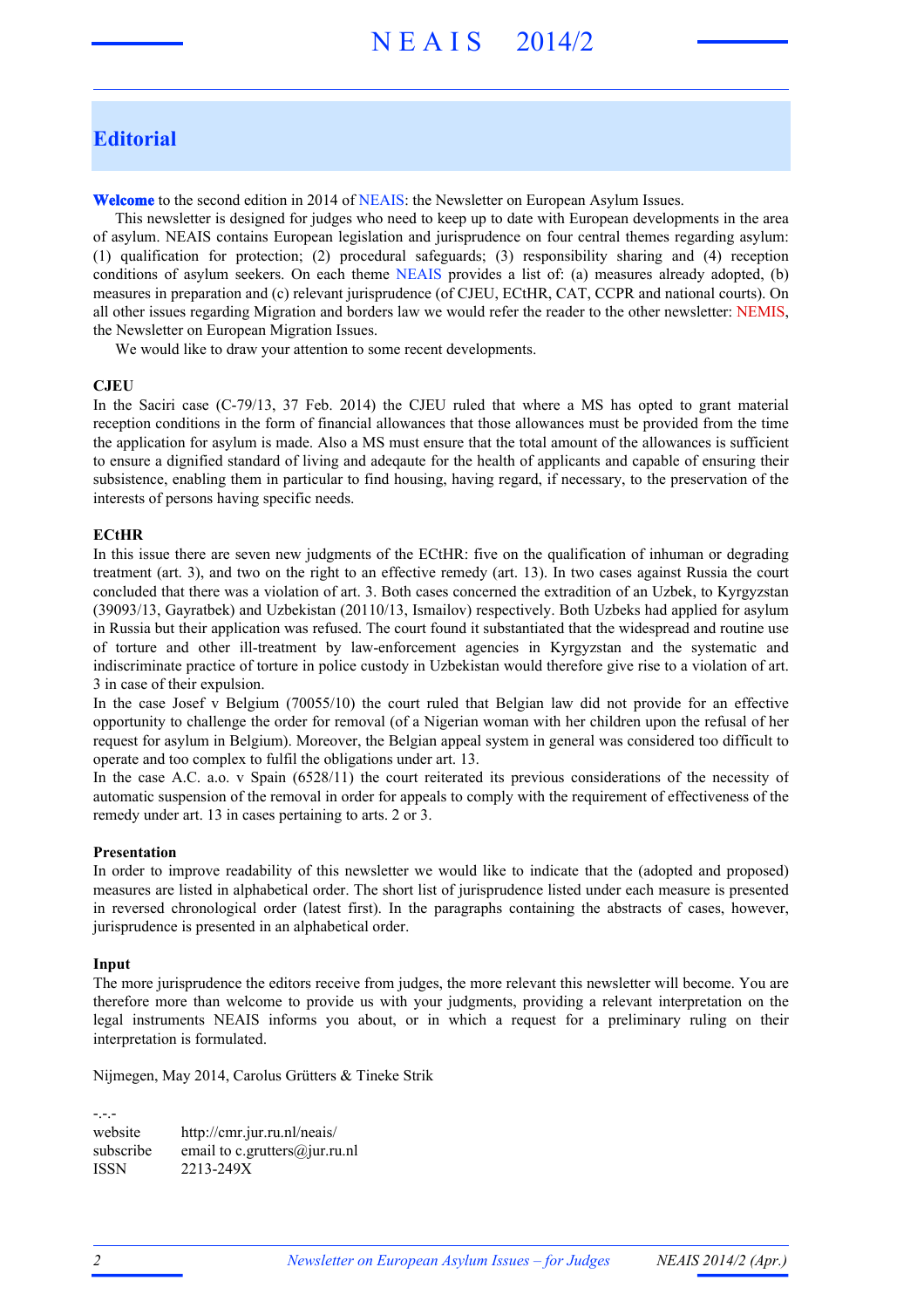# **1 Qualification for Protection**

#### *1.1 Qualification for Protection: Adopted Measures*

# **Directive 2004/83 Qualification**

*On minimum standards for the qualification and status of third country nationals or stateless persons as refugees or as persons*

- OJ 2004 L 304/12 **\*** *CJEU Judgments* **New**  $\bullet$  CJEU C-604/12, **H.N.** 8 May 2014 **■** CJEU C-285/12, *Diakite* 30 Jan. 2014 art. 15(c)  $\bullet$  CJEU C-199/12, *X*, *Y*, *Z* 7 Nov. 2013 art. 9(1)(a); 10(1)(d)  $\bullet$  CJEU C-364/11, *El Kott a.o.* 19 Dec. 2012 art. 12(1)(a)  $\bullet$  CJEU C-277/11, *M.M.* 22 Nov. 2012 art. 4(1) • CJEU C-71/11 and C-99/11, *Y. and Z.* 5 Sep. 2012 art. 2(c) and 9(1)(a) • CJEU C-57/09 & C-101/09, *B. and D.* 9 Nov. 2010 art. 12(2)(b) & (c) **■** CJEU C-31/09, *Bolbol* 17 June 2010 art. 12(1)(a)  $\bullet$  CJEU C-175/08, *Abdulla a.o.* 2 Mar. 2010 art. 2(c), 11 & 14 **■** CJEU C-465/07, *Elgafaji* 17 Feb. 2009 art. 2(e), 15(c) *CJEU pending cases* • CJEU C-562/13, *Abdida* pending art. 15(b)  $\bullet$  CJEU C-542/13, *M'Bodj* pending art. 20(3), 28(2), 29(2)  $\bullet$  CJEU C-472/13, *Shepherd* pending art. 9(2)+12(2)  $\bullet$  CJEU C-373/13, **T.** pending art. 21(2)+(3)  $\bullet$  CJEU C-148/13, *A*, *B*, *C*. pending *National Judgments* • Belgium: 218.075 16 Feb. 2012 art. 15(b) **■** Germany: BVerwGE 10 C 23.12 20 Feb. 2013 art. 9(1) impl. date: 10 Oct. 2006 **\*** Revised by Dir. 2011/95
	- Germany: BVerwGE 10 C 13.10 17 Nov. 2011 art. 2(e), 4(4), 15(c) See further: § 1.3

#### **Directive 2011/95 Qualification II**

*Revised directive on standards for the qualification of third-country nationals or stateless persons as beneficiaries of international protection*

- **\*** OJ 2011 L 337/9 UK, IRL opt out
- **\*** Recast of Dir. 2004/83

### **Directive 2001/55 Temporary Protection**

*On minimum standards for giving temporary protection in the event of a mass influx of displaced persons*

OJ 2001 L 212/12 **\***

#### **ICCPR Anti-Torture**

- *International Covenant on Civil and Political Rights*
- 999 UNTS 14668 **\*** impl. date: 1976
- *CCPR Views* **\*** art. 7: Prohibition of torture or cruel, inhuman or degrading treatment or punishment
- CCPR 1763/2008, *Ernst Sigan Pillai et al. v CAN* 25 Mar. 2011 art. 7 (qual.)
- CCPR 1544/2007, Mehrez Ben Abde Hamida v. CAN 11 May 2010 art. 7 (qual.)
- See further: § 1.3

# **CAT Anti-Torture**

*UN Convention against Torture and other Cruel, Inhuman or Degrading Treatment or Punishment* 1465 UNTS 85 **\*** impl. date: 1987

*CAT Views* • CAT 391/2009, *M.A.M.A. et al. v SWE* 10 July 2012 art. 3 (qual.) **\*** art. 3: Protection against Refoulement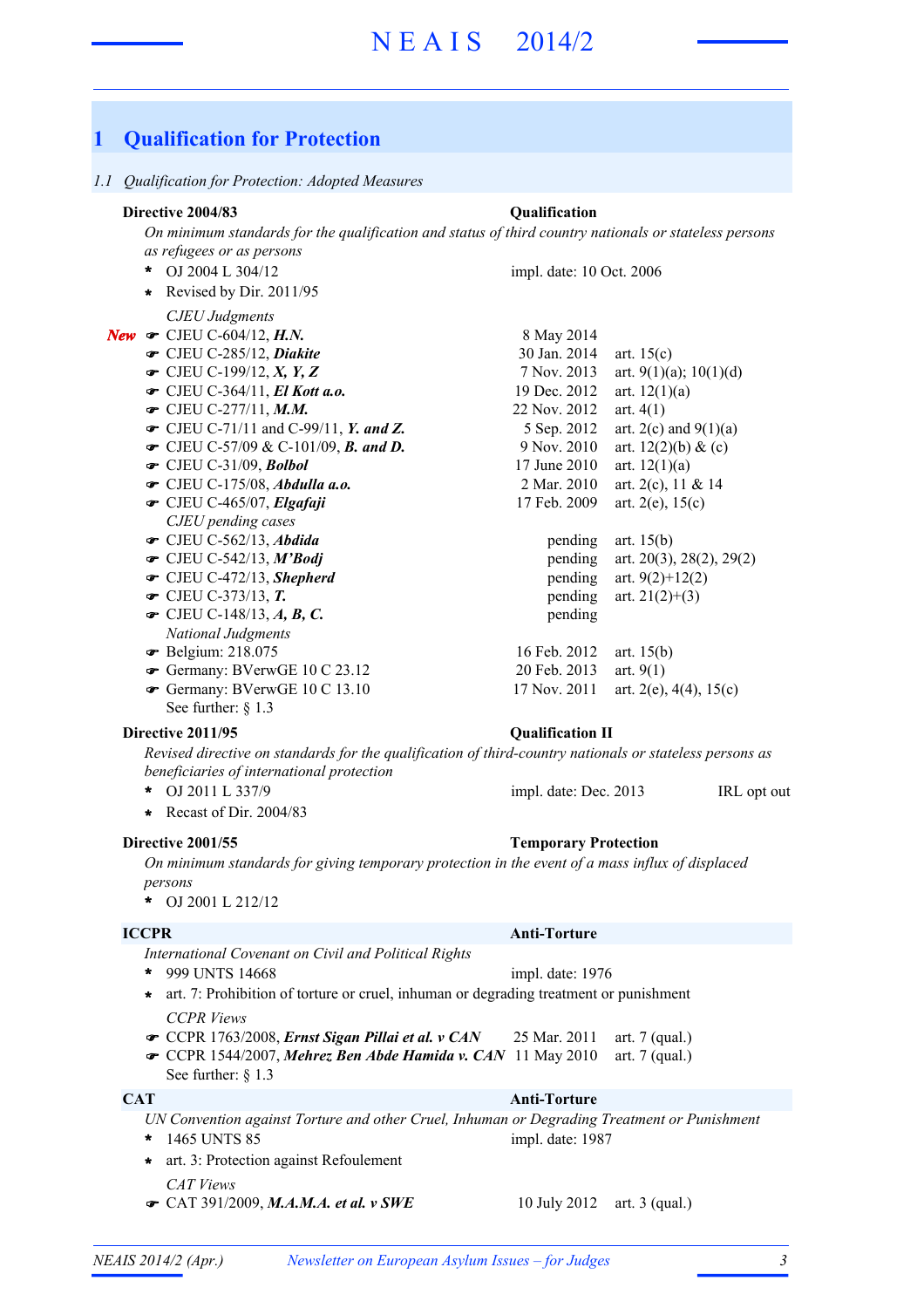## *(1.1: Qualification for Protection: Adopted Measures)*

| The CAT 381/2009, Abolghasem Faragollah et al. v CH | 21 Nov. 2011 | art. $3$ (qual.) |
|-----------------------------------------------------|--------------|------------------|
| $\bullet$ CAT 379/2009, Bakatu-Bia v SWE            | 3 June 2011  | art. $3$ (qual.) |
| ← CAT 336/2008, Harminder Singh Khalsa v CH         | 26 May 2011  | art. $3$ (qual.) |
| $\bullet$ CAT 339/2008, Said Amini v DNK            | 30 Nov. 2010 | art. $3$ (qual.) |
| $\bullet$ CAT 373/2009, M.A. and L.G. v SWE         | 19 Nov. 2010 | art. $3$ (qual.) |
| $\bullet$ CAT 300/2006, A.T. v FRA                  | 11 May 2007  | art. $3$ (qual.) |
| CAT 281/2005, E.P. v AZE                            | 1 May 2007   | art. $3$ (qual.) |
| $\bullet$ CAT 279/2005, C.T. and K.M. v SWE         | 22 Jan. 2007 | art. $3$ (qual.) |
| $\bullet$ CAT 233/2003, Agiza v SWE                 | 20 May 2005  | art. $3$ (qual.) |
| $\bullet$ CAT 43/1996, Tala v SWE                   | 15 Nov. 1996 | art. $3$ (qual.) |
| See further: $§$ 1.3                                |              |                  |

**\***

ETS 005

# **ECHR Non-Refoulement**

impl. date: 1953

*European Convention for the Protection of Human Rights and Fundamental Freedoms and its Protocols*

**\*** art. 3: Prohibition of Torture, Inhuman or Degrading Treatment or Punishment

| <b>ECtHR</b> Judgments                                                  |              |                  |
|-------------------------------------------------------------------------|--------------|------------------|
| New • ECtHR Ap.no. 39093/13, Gayratbek Saliyev v RUS                    | 17 Apr. 2014 | art. $3$ (qual.) |
| <b>New</b> $\mathcal F$ ECtHR Ap.no. 20110/13, <b>Ismailov v RUS</b>    | 17 Apr. 2014 | art. $3$ (qual.) |
| <b>New</b> $\bullet$ ECtHR Ap.no. 689519/10, A.A.M. v SWE               | 3 Apr. 2014  | art. $3$ (qual.) |
| New $\bullet$ ECtHR Ap.no. 49341/10, W.H. v SWE                         | 27 Mar. 2014 | art. $3$ (qual.) |
| <b>New</b> $\mathcal F$ ECtHR Ap.no. 35/10, <b>Zarmayev</b> v <b>BE</b> | 27 Feb. 2014 | art. $3$ (qual.) |
| ECtHR Ap.no. 58802/12, A.A. v CH                                        | 7 Jan. 2014  | art. $3$ (qual.) |
| $\bullet$ ECtHR Ap.no. 11161/11, B.K.A. v SWE                           | 19 Dec. 2013 | art. $3$ (qual.) |
| ECtHR Ap.no. 7974/11, N.K. v FRA                                        | 19 Dec. 2013 | art. $3$ (qual.) |
| ECtHR Ap.no. 1231/11, $T.H.K v SWE$                                     | 19 Dec. 2013 | art. $3$ (qual.) |
| ECtHR Ap.no. 48866/10, T.A. v SWE                                       | 19 Dec. 2013 | art. $3$ (qual.) |
| ECtHR Ap.no. 28127/09, Ghorbanov a.o. v TUR                             | 3 Dec. 2013  | art. $3$ (qual.) |
| $\bullet$ ECtHR Ap.no. 10466/11, R.J. v FRA                             | 19 Sep. 2013 | art. 3 (qual.)   |
| $\bullet$ ECtHR Ap.no. 886/11, K.A.B. v SWE                             | 5 Sep. 2013  | art. $3$ (qual.) |
| $\bullet$ ECtHR Ap.no. 61204/09, I. v. SWE                              | 5 Sep. 2013  | art. $3$ (qual.) |
| ECtHR Ap.no. 71680/10, A. a.o. $v$ SWE                                  | 27 June 2013 | art. $3$ (qual.) |
| ECtHR Ap.no. 50094/10, M.E. v FRA                                       | 6 June 2013  | art. $3$ (qual.) |
| ECtHR Ap.no. 25393/10, Rafaa v FRA                                      | 30 May 2013  | art. $3$ (qual.) |
| <b>■</b> ECtHR Ap.no. 18372/10, Mo.M. v FRA                             | 18 Apr. 2013 | art. $3$ (qual.) |
| ECtHR Ap.no. 17299/12, Aswat v UK                                       | 16 Apr. 2013 | art. $3$ (qual.) |
| ECtHR Ap.no. 70073/10 & 44539/11, H. and B. v UK                        | 9 Apr. 2013  | art. $3$ (qual.) |
| $\bullet$ ECtHR Ap.no. 2964/12, I.K. $v$ AUT                            | 28 Mar. 2013 | art. $3$ (qual.) |
| • ECtHR Ap.no. 60367/10, S.H.H. v UK                                    | 29 Jan. 2013 | art. $3$ (qual.) |
| $\bullet$ ECtHR Ap.no. 52077/10, S.F. v SWE                             | 15 May 2012  | art. $3$ (qual.) |
| $\bullet$ ECtHR Ap.no. 33809/08, Labsi v SK                             | 15 May 2012  | art. $3$ (qual.) |
| ECtHR Ap.no. 24027/07, Babar Ahmad v UK                                 | 10 Apr. 2012 | art. $3$ (qual.) |
| FCtHR Ap.no. 27765/09, Hirsi v ITA                                      | 23 Feb. 2012 | art. $3$ (qual.) |
| ECtHR Ap.no. 8139/09, Othman v UK                                       | 17 Jan. 2012 | art. $3$ (qual.) |
| • ECtHR Ap.no. 23505/09, N. v SWE                                       | 20 July 2010 | art. $3$ (qual.) |
| $\bullet$ ECtHR Ap.no. 25904/07, N.A. v UK                              | 17 July 2008 | art. $3$ (qual.) |
| F ECtHR Ap.no. 1948/04, Salah Sheekh v NL                               | 11 Jan. 2007 | art. $3$ (qual.) |
| $\bullet$ ECtHR Ap.no. 24245/03, D. v TUR                               | 22 June 2006 | art. $3$ (qual.) |
| $\bullet$ ECtHR Ap.no. 2345/02, Said v NL                               | 5 July 2005  | art. $3$ (qual.) |
| ECtHR Ap.no. 58510/00, Venkadajalasarma v NL                            | 17 Feb. 2004 | art. $3$ (qual.) |
| ECtHR Ap.no. 40035/98, Jabari v TUR                                     | 11 July 2000 | art. $3$ (qual.) |
| ECtHR Ap.no. 24573/94, H.L.R. v FRA                                     | 27 Apr. 1997 | art. $3$ (qual.) |
| ECtHR Ap.no. 13163/87, Vilvarajah v UK                                  | 30 Oct. 1991 | art. $3$ (qual.) |
| F ECtHR Ap.no. 15576/89, Cruz Varas v SWE                               | 20 Mar. 1991 | art. $3$ (qual.) |
| ECtHR Ap.no. 14038/88, Soering v UK                                     | 7 July 1989  | art. $3$ (qual.) |
| See further: $\S$ 1.3                                                   |              |                  |

*1.2 Qualification for Protection: Proposed Measures*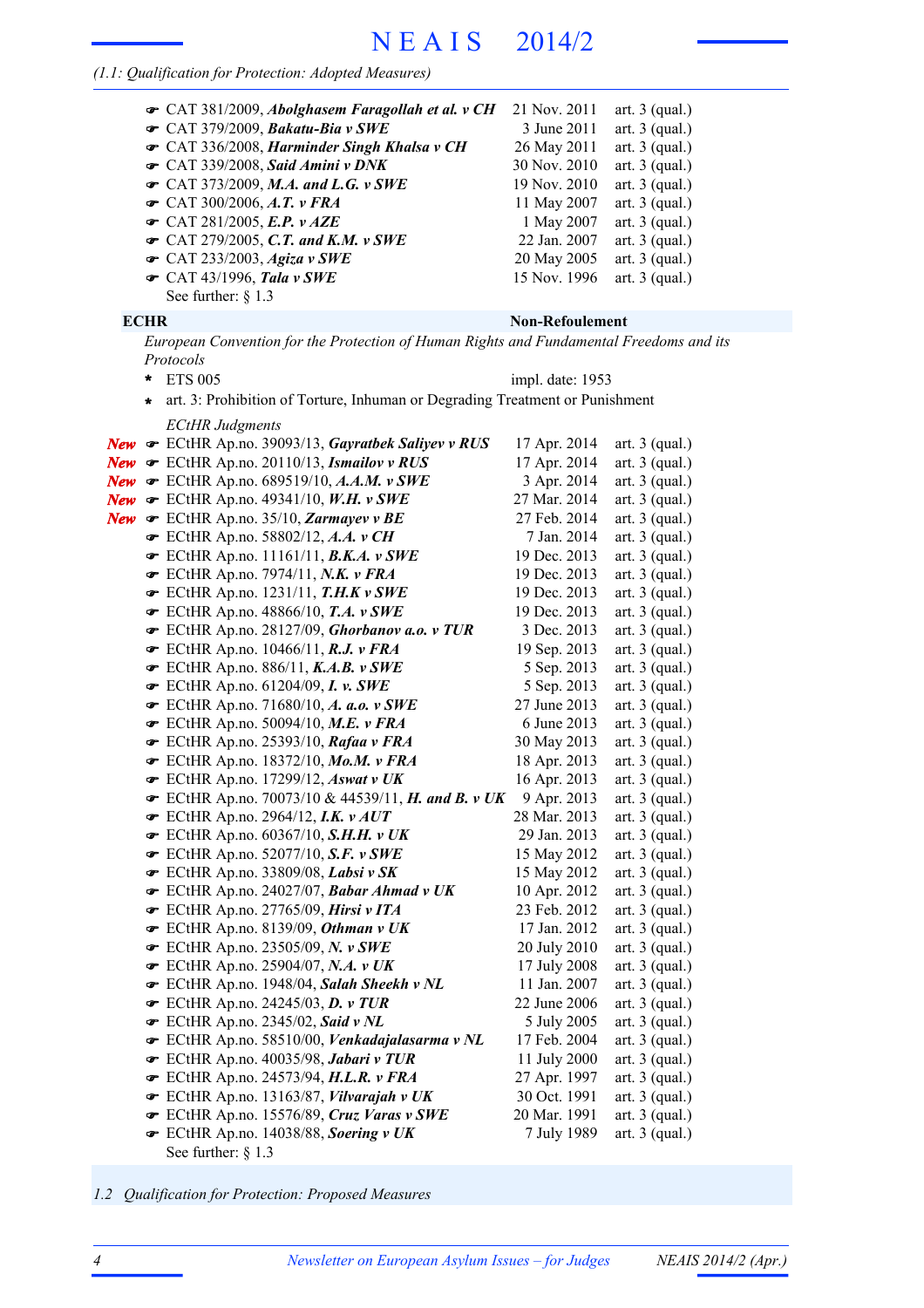## *(1.2: Qualification for Protection: Proposed Measures)*

- **\*** nothing to report
- *1.3 Qualification for Protection: Jurisprudence*

# **1.3.1 CJEU Judgments on Qualification for Protection**

- F CJEU C-175/08, *Abdulla a.o.*, [2 Mar. 2010]
- interpr. of Dir. 2004/83: **Qualification** [art. 2(c), 11 & 14] **\***
- ref. from 'Bundesverwaltungsgericht' (Germany) **\***
- *When the circumstances which resulted in the granting of refugee status have ceased to exist and* **\*** *the competent authorities of the Member State verify that there are no other circumstances which* could justify a fear of persecution on the part of the person concerned either for the same reason as that initially at issue or for one of the other reasons set out in Article  $2(c)$  of Directive 2004/83, the *standard of probability used to assess the risk stemming from those other circumstances is the same as that applied when refugee status was granted.*
- F CJEU C-57/09 & C-101/09, *B. and D.*, [9 Nov. 2010]
- \* interpr. of Dir. 2004/83: **Qualification** [art.  $12(2)(b) \&$  (c)]
- ref. from 'Bundesverwaltungsgericht' (Germany) **\***
- *The fact that a person has been a member of an organisation (which, because of its involvement in terrorist acts, is on the list forming the Annex to Common Position 2001/931/CFSP on the application of specific measures to combat terrorism) and that that person has actively supported the armed struggle waged by that organisation, does not automatically constitute a serious reason for considering that that person has committed 'a serious non-political crime' or 'acts contrary to the purposes and principles of the United Nations.* **\***
- F CJEU C-31/09, *Bolbol*, [17 June 2010]
- \* interpr. of Dir. 2004/83: **Qualification** [art.  $12(1)(a)$ ]
- ref. from 'Fővárosi Bíróság' (Hungary) **\***
- Right of a stateless person, i.e. a Palestinian, to be recognised as a refugee on the basis of the *second sentence of Article 12(1)(a)* **\***
- F CJEU C-285/12, *Diakite*, [30 Jan. 2014]
- interpr. of Dir. 2004/83: **Qualification** [art. 15(c)] **\***
- ref. from 'Raad van State' (Belgium) **\***
- *On a proper construction of Art. 15(c) and the content of the protection granted, it must be acknowledged that an internal armed conflict exists, for the purposes of applying that provision, if a State's armed forces confront one or more armed groups or if two or more armed groups confront each other.* **\***

*It is not necessary for that conflict to be categorised as 'armed conflict not of an international character' under international humanitarian law; nor is it necessary to carry out, in addition to an appraisal of the level of violence present in the territory concerned, a separate assessment of the intensity of the armed confrontations, the level of organisation of the armed forces involved or the duration of the conflict.*

- F CJEU C-364/11, *El Kott a.o.*, [19 Dec. 2012]
- interpr. of Dir. 2004/83: **Qualification** [art. 12(1)(a)] **\***
- ref. from 'Fővárosi Bíróság' (Hungary) **\***
- *The cessation of protection or assistance from organs or agencies of the UN other than the UNHCR 'for any reason' includes the situation in which a person who, after actually availing himself of such protection or assistance, ceases to receive it for a reason beyond his control and independent of his volition. It is for the competent national authorities of the MS responsible for examining the asylum application made by such a person to ascertain, by carrying out an assessment of the application on an individual basis, whether that person was forced to leave the area of operations of such an organ or agency, which will be the case where that person's personal safety was at serious risk and it was impossible for that organ or agency to guarantee that his living conditions in that area would be commensurate with the mission entrusted to that organ or agency.* **\***

The fact that a person is ipso facto 'entitled to the benefits of the directive' means that that MS must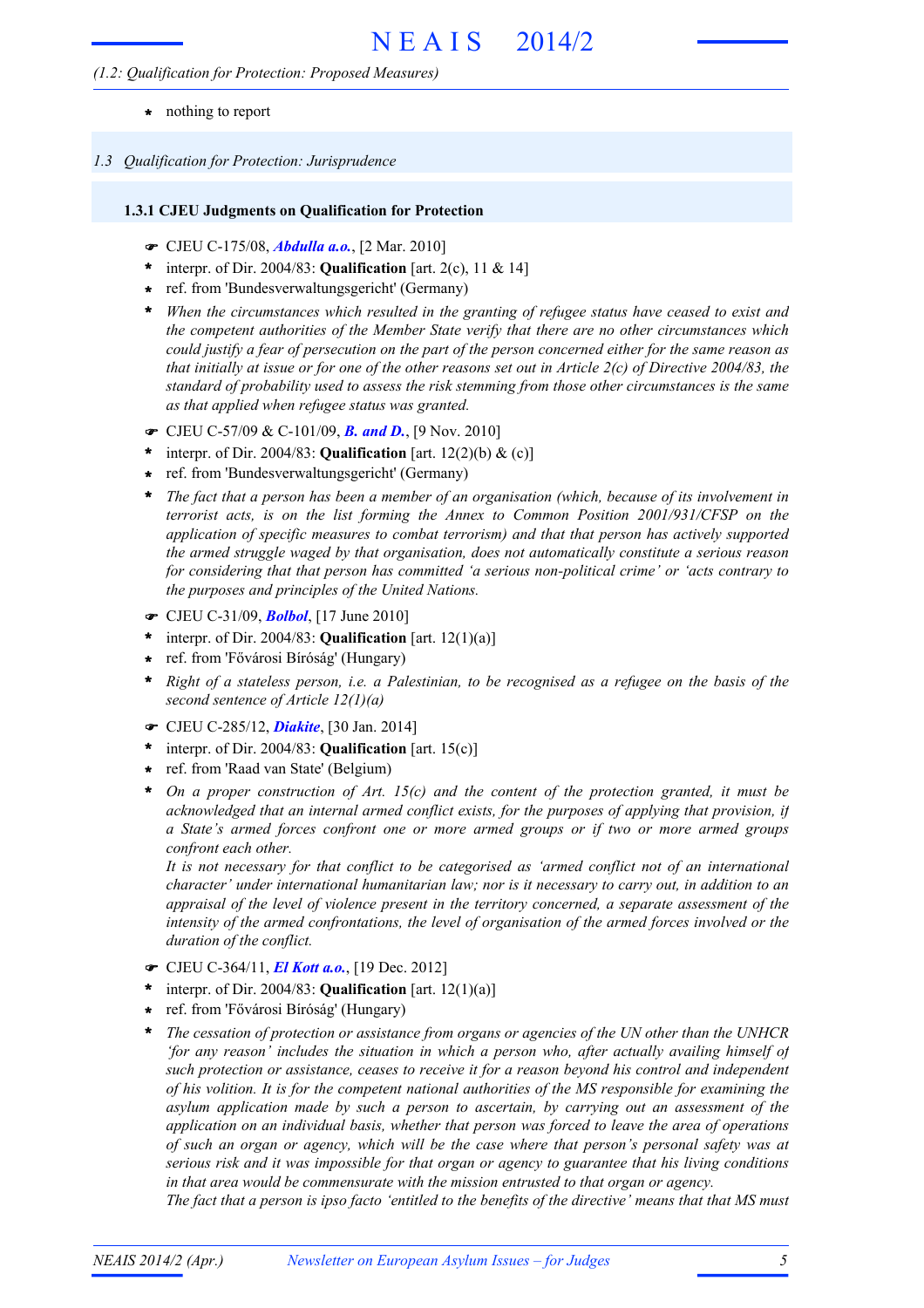recognise him as a refugee within the meaning of Article  $2(c)$  of the directive and that person must *automatically be granted refugee status, provided always that he is not caught by Article 12(1)(b) or (2) and (3) of the directive.*

- F CJEU C-465/07, *Elgafaji*, [17 Feb. 2009]
- $*$  interpr. of Dir. 2004/83: **Qualification** [art. 2(e), 15(c)]
- ref. from 'Raad van State' (Netherlands) **\***
- *Minimum standards for determining who qualifies for refugee status or for subsidiary protection status - Person eligible for subsidiary protection - Article 2(e) - Real risk of suffering serious harm - Article 15(c) - Serious and individual threat to a civilian's life or person by reason of indiscriminate violence in situations of armed conflict* **\***
- F CJEU C-604/12, *H.N.*, [8 May 2014]
- interpr. of Dir. 2004/83: **Qualification \***
- ref. from 'Supreme Court' (Ireland) **\***
- *The QD does not preclude a national procedural rule under which an application for subsidiary protection may be considered only after an application for refugee status has been refused, provided that: (1) it is possible to submit the application for refugee status and the application for* subsidiary protection at the same time and,  $(2)$  the national procedural rule does not give rise to a *situation in which the application for subsidiary protection is considered only after an unreasonable length of time, which is a matter to be determined by the referring court.* **\***
- F CJEU C-277/11, *M.M.*, [22 Nov. 2012]
- interpr. of Dir. 2004/83: **Qualification** [art. 4(1)] **\***
- ref. from 'High Court' (Ireland) **\***
- *The requirement that the MS concerned cooperate with an applicant for asylum, as stated in the second sentence of Article 4(1)QD, cannot be interpreted as meaning that, where a foreign national requests subsidiary protection status after he has been refused refugee status and the competent national authority is minded to reject that second application as well, the authority is on that basis obliged – before adopting its decision – to inform the applicant that it proposes to reject his* application and notify him of the arguments on which it intends to base its rejection, so as to enable *him to make known his views in that regard.* **\***

However, in the case of a system such as that established by the national legislation at issue in the *main proceedings, a feature of which is that there are two separate procedures, one after the other, for examining applications for refugee status and applications for subsidiary protection respectively, it is for the national court to ensure observance, in each of those procedures, of the applicant's fundamental rights and, more particularly, of the right to be heard in the sense that the applicant must be able to make known his views before the adoption of any decision that does not grant the protection requested. In such a system, the fact that the applicant has already been duly heard when his application for refugee status was examined does not mean that that procedural requirement may be dispensed with in the procedure relating to the application for subsidiary protection.*

- F CJEU C-199/12, *X, Y, Z*, [7 Nov. 2013]
- interpr. of Dir. 2004/83: **Qualification** [art. 9(1)(a); 10(1)(d)] **\***
- ref. from 'Raad van State' (Netherlands) **\***
- *Joined cases C-199, 200, 201/12. The court ruled on the issue whether homosexuals - for the the assessment of the grounds of persecution - may be regarded as being members of a social group. Art. 10(1)(d) must be interpreted as meaning that the existence of criminal laws, such as those at issue in each of the cases in the main proceedings, which specifically target homosexuals, supports the finding that those persons must be regarded as forming a particular social group.* **\***

*Article 9(1), read together with Article 9(2)(c), must be interpreted as meaning that the criminalisation of homosexual acts per se does not constitute an act of persecution. However, a term of imprisonment which sanctions homosexual acts and which is actually applied in the country of origin which adopted such legislation must be regarded as being a punishment which is disproportionate or discriminatory and thus constitutes an act of persecution.*

*Article 10(1)(d), read together with Article 2(c), must be interpreted as meaning that only homosexual acts which are criminal in accordance with the national law of the Member States are excluded from its scope. When assessing an application for refugee status, the competent authorities cannot reasonably expect, in order to avoid the risk of persecution, the applicant for*

*New*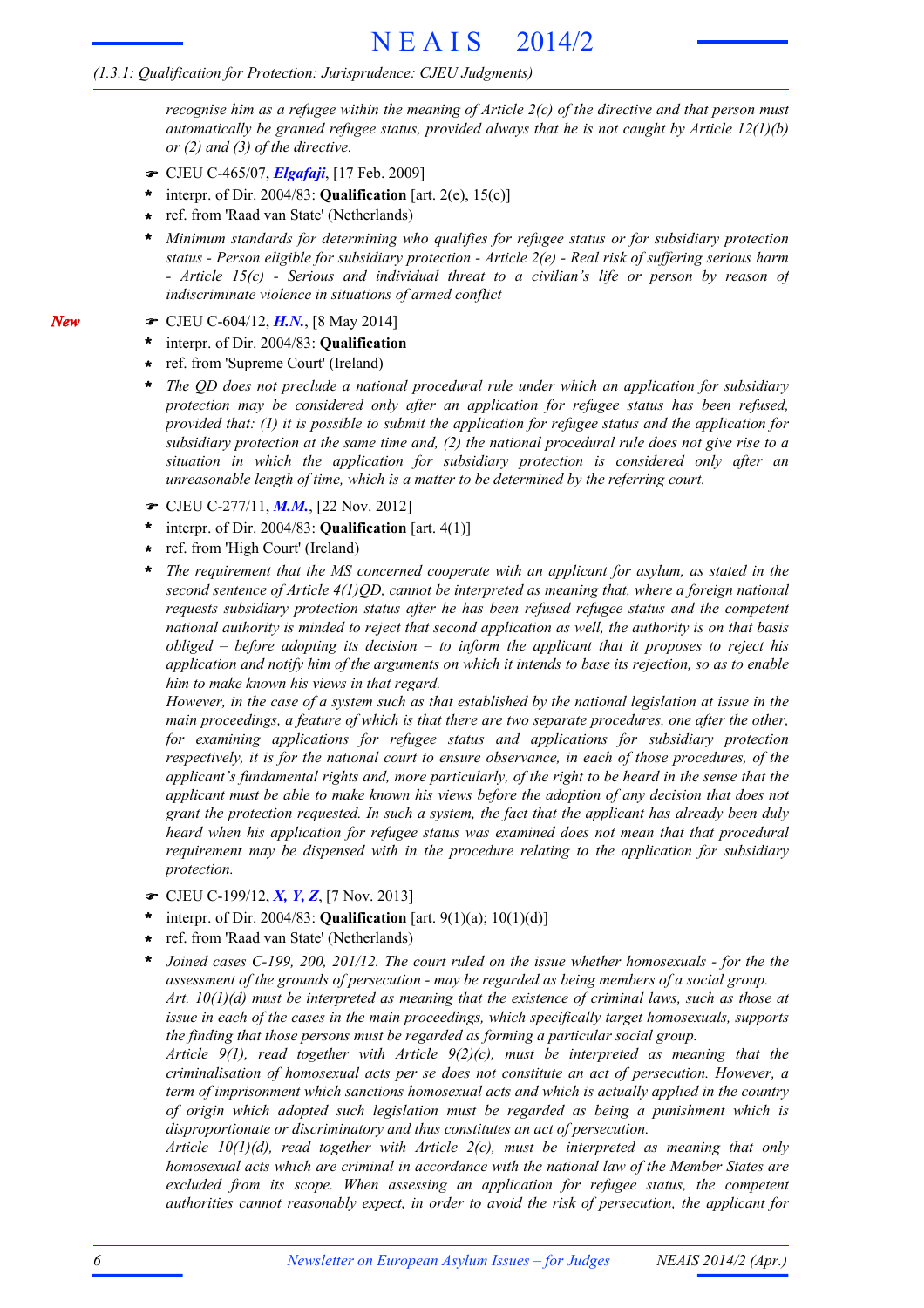*asylum to conceal his homosexuality in his country of origin or to exercise reserve in the expression of his sexual orientation.*

- F CJEU C-71/11 and C-99/11, *Y. and Z.*, [5 Sep. 2012]
- \* interpr. of Dir. 2004/83: **Qualification** [art. 2(c) and  $9(1)(a)$ ]
- ref. from 'Bundesverwaltungsgericht' (Germany) **\***
- *1. Articles 9(1)(a) QD means that not all interference with the right to freedom of religion which infringes Article 10(1) EU Charter is capable of constituting an 'act of persecution' within the meaning of that provision of the QD;* **\***

 $-$  there may be an act of persecution as a result of interference with the external manifestation of *that freedom, and*

*– for the purpose of determining whether interference with the right to freedom of religion which infringes Article 10(1) EU Charter may constitute an 'act of persecution', the competent authorities must ascertain, in the light of the personal circumstances of the person concerned, whether that* person, as a result of exercising that freedom in his country of origin, runs a genuine risk of, inter *alia, being prosecuted or subject to inhuman or degrading treatment or punishment by one of the actors referred to in Article 6 QD.*

*2. Article 2(c) QD must be interpreted as meaning that the applicant's fear of being persecuted is well founded if, in the light of the applicant's personal circumstances, the competent authorities consider that it may reasonably be thought that, upon his return to his country of origin, he will engage in religious practices which will expose him to a real risk of persecution. In assessing an application for refugee status on an individual basis, those authorities cannot reasonably expect the applicant to abstain from those religious practices.*

# **1.3.2 CJEU pending cases on Qualification for Protection**

- F CJEU C-148/13, *A, B, C.*
- interpr. of Dir. 2004/83: **Qualification \***
- ref. from 'Raad van State' (Netherlands) **\***
- **\*** *Joined cases: C-148, 149, 150/13. On how to establish homosexual orientation.*
- F CJEU C-562/13, *Abdida*
- interpr. of Dir. 2004/83: **Qualification** [art. 15(b)] **\***
- ref. from 'Arbeidshof Brussel' (Belgium) **\***
- *On the question to what type of medical treatment an asylum seeker is entitled pending appeal and whether this should have suspensive effect.* **\***
- F CJEU C-542/13, *M'Bodj*
- interpr. of Dir. 2004/83: **Qualification** [art. 20(3), 28(2), 29(2)] **\***
- ref. from 'Grondwettelijk Hof' (Belgium) 26-09-2013 **\***
- \* On the differences on the right to benefits between a disabled TCN authorised by a Member State to *reside in its territory for medical reasons, and a disabled TCN benefiting from subsidiary protection status.*
- F CJEU C-481/13, *Qurbani*
- interpr. of *Refugee Convention* [art. 31] **\***
- ref. from 'Oberlandesgericht Bamberg' (Germany) **\***
- *Art. 31 of the Refugee Convention prohibits states parties from imposing penalties on refugees who enter with false documents. The principle question here is for the CJEU to decide whether a question on the interpretation of the Refugee Convention is admissible or not. Or, stated otherwise, will the CJEU reformulate this request for a preliminary ruling as question on the interpretation of European Union Law?* **\***
- F CJEU C-472/13, *Shepherd*
- \* interpr. of Dir. 2004/83: **Qualification** [art.  $9(2)+12(2)$ ]
- ref. from 'Bayerisches Verwaltungsgericht München' (Germany) **\***
- *On the meaning of persecution in the context of a person who cannot reconcile the performance of military service with his conscience and is faced with dishonourable discharge from the army, the imposition of a prison sentence and the social ostracism and disadvantages associated therewith.* **\***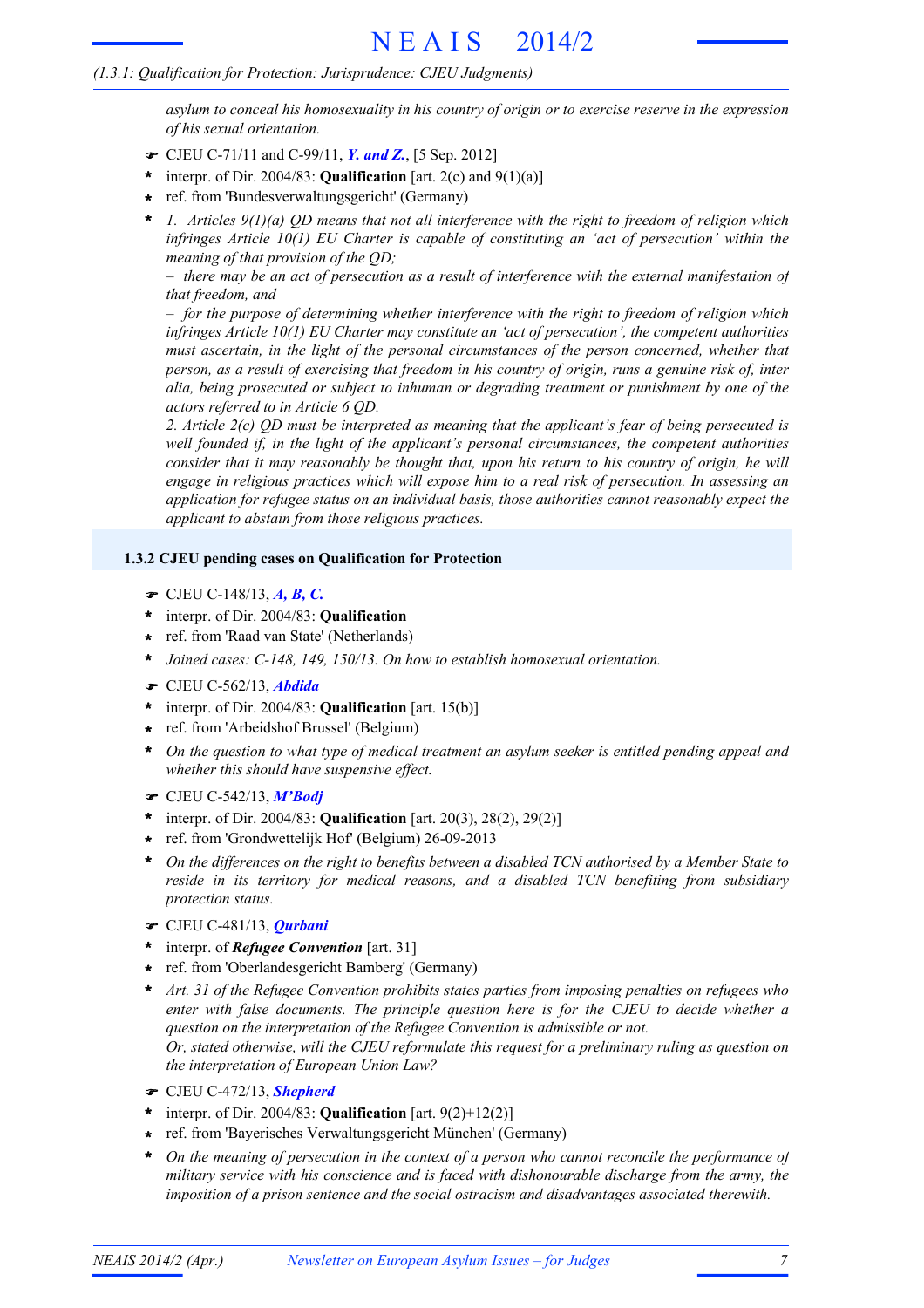# *(1.3.2: Qualification for Protection: Jurisprudence: CJEU pending cases)*

- F CJEU C-373/13, *T.*
- interpr. of Dir. 2004/83: **Qualification** [art. 21(2)+(3)] **\***
- ref. from 'Verwaltungsgerichtshof Baden Württemberg' (Germany) **\***
- *Is the revocation or termination of the residence permit issued to a beneficiary of refugee status (by expulsion under national law, for example) permissible under European Law only in cases where the conditions laid down in Article 21(3) in conjunction with (2) of the Qual.Dir (I or II) are satisfied?* **\***

### **1.3.3 ECtHR Judgments and decisions on Qualification for Protection**

- F ECtHR Ap.no. 71680/10, *A. a.o. v SWE*, [27 June 2013]
- no violation of *ECHR* [art. 3 (qual.)] **\***
- *The eight cases concerned ten Iraqi nationals having applied for asylum in Sweden. Their applications had been rejected by the Swedish Migration Board and the Migration Board, and the ECtHR noted that both of these authorities had given extensive reasons for their decisions. The Court further noted that the general situation in Iraq was slowly improving, and concluded that it* was not so serious as to cause by itself a violation of art. 3 in the event of a person's return to the *country. For all ten applicants, the Court considered that relocation to other regions of Iraq would be a reasonable alternative.* **\***

The applicants in two of the cases alleged to be at risk of being victims of honour-related crimes, and the Court found that the events that had led the applicants to leave Iraq strongly indicated that *they would be in danger upon return to their home towns. The Court also found these applicants unable to seek protection from the authorities in their home regions of Iraq, nor would any protection provided be effective, given reports that 'honour killings' were being committed with impunity. However, these two applicants were considered able to relocate to regions away from where they were persecuted by a family or clan, as tribes and clans were region-based powers and there was no evidence to show that the relevant clans or tribes in their cases were particularly influential or powerful or connected with the authorities or militia in Iraq. Furthermore, the two applicants were both Sunni Muslims and there was nothing to indicate that it would be impossible* or even particularly difficult for them to find a place to settle where they would be part of the *majority or, in any event, be able to live in relative safety.*

*The applicants in the other six cases were Iraqi Christians whom the Court considered able to relocate to the three northern governorates of Dahuk, Erbil and Sulaymaniyah, forming the Kurdistan Region of northern Iraq. According to international sources, this region was a relatively safe area where the rights of Christians were generally being respected and large numbers of this group had already found refuge. The Court pointed to the preferential treatment given to the Christian group as compared to others wishing to enter the Kurdistan Region, and to the apparent availability of identity documents for that purpose. Neither the general situation in that region, including that of the Christian minority, nor any of the applicants' personal circumstances indicated the existence of a risk of inhuman or degrading treatment. Furthermore, there was no evidence to show that the general living conditions would not be reasonable, the Court noting in particular that there were jobs available in Kurdistan and that settlers would have access to health care as well as financial and other support from UNHCR and local authorities.*

- F ECtHR Ap.no. 58802/12, *A.A. v CH*, [7 Jan. 2014]
- violation of *ECHR* [art. 3 (qual.)] **\***
- *The applicant was a Sudanese asylum seeker, claiming to originate from the region of North Darfur. He alleged to have fled his village after it had been attacked and burnt down by the Janjaweed militia that had killed his father and many other inhabitants, and mistreated himself. The ECtHR noted that the security and human rights situation in Sudan is alarming and has deteriorated in the last few months. Political opponents of the government are frequently harassed, arrested, tortured and prosecuted, such risk affecting not only high-profile people, but anyone merely suspected of supporting opposition movements.* **\***

*As the applicant had been a member of the Darfur rebel group SLM-Unity in Switzerland for several years, the Court noted that the Sudanese government monitors activities of political opponents abroad. While acknowledging the difficulty in assessing cases concerning sur place activities, the Court had regard to the fact that the applicant had joined the organisation several years before launching his present asylum request when it was not foreseeable for him to apply for* asylum a second time. In view of the importance of art. 3 and the irreversible nature of the damage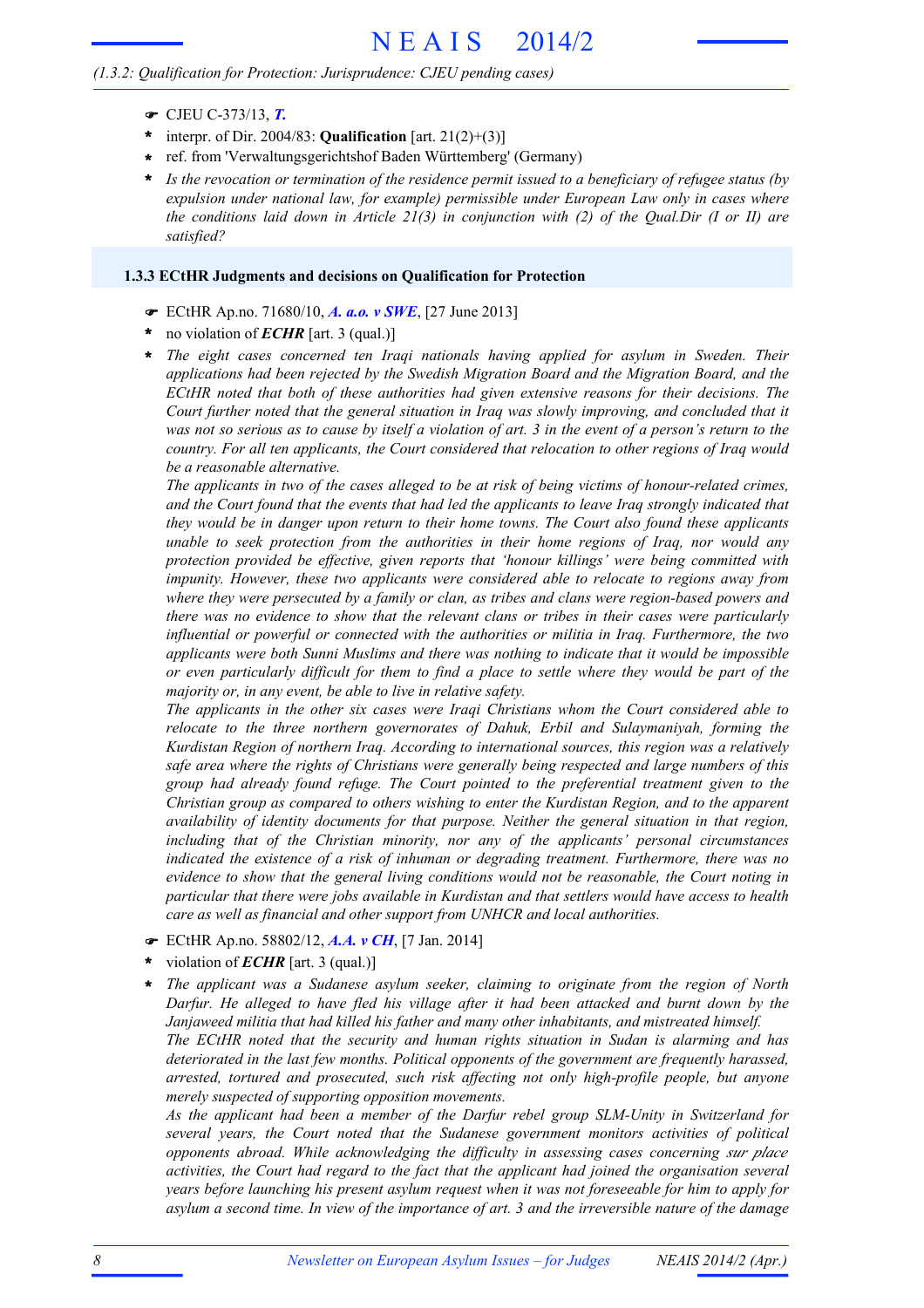*that results if the risk of ill-treatment materialises, the Court preferred to assess the claim on the grounds of the political activities effectively carried out by the applicant. As he might at least be suspected of being affiliated with an opposition movement, the Court found substantial grounds for believing that he would be at risk of being detained, interrogated and tortured on arrival at the airport in Sudan.*

- F ECtHR Ap.no. 689519/10, *A.A.M. v SWE*, [3 Apr. 2014]
- no violation of *ECHR* [art. 3 (qual.)] **\***

*New*

*The applicant was an Iraqi Sunni Muslim originating from Mosul. Despite certain credibility issues concerning an alleged arrest warrant and in absentia judgment, the ECtHR considered him to be at real risk of ill-treatment by al-Qaeda in Iraq due to his refusal to apologise for offensive religious statements and to having had an unveiled woman in his employment.* **\***

*Based on considerations similar to those in the above mentioned case of W.H. v. Sweden, however, the Court found that the applicant would be able to relocate safely in KRI. Therefore his* deportation would not involve a violation of art. 3 provided that he is not returned to parts of Iraq *situated outside KRI. One dissenting judge considered this to be insufficient in order to comply with the guarantees for internal relocation as required under the Court's case law.*

- F ECtHR Ap.no. 17299/12, *Aswat v UK*, [16 Apr. 2013]
- violation of *ECHR* [art. 3 (qual.)] **\***
- *An alleged international terrorist who had been detained in the UK pending extradition to the USA claimed that such extradition would not be compatible with art. 3. The case was originally processed together with Babar Ahmad a.o. v. UK (24027/07), but was adjourned in order to obtain further information. The Court distinguished this case from the former one, due to the severity of the applicant's mental health condition. In light of the medical evidence there was a real risk that extradition would result in a significant deterioration of the applicant's mental and physical health, amounting to treatment in breach of art. 3. The Court pointed to his uncertain future in an undetermined institution, possibly the highly restrictive regime in the 'supermax' prison ADX Florence, and to the different and potentially more hostile prison environment than the highsecurity psychiatric hospital in the UK where the applicant was currently detained.* **\***
- F ECtHR Ap.no. 11161/11, *B.K.A. v SWE*, [19 Dec. 2013]
- no violation of *ECHR* [art. 3 (qual.)] **\***
- *The applicant was an Iraqi citizen, a Sunni Muslim from Baghdad. He claimed to be at risk of persecution because he had worked as a professional soldier in 2002-03 during the Saddam* Hussein regime and had been a member of the Ba'ath party, and because of a blood feud after he *had accidentally shot and killed a relative in Iraq.* **\***

*The ECtHR first considered the general situation in Iraq, and referred to international reports attesting to a continued difficult situation, including indiscriminate and deadly attacks by violent groups, discrimination and heavy-handed treatment by authorities. In the Court's view, though, it appeared that the overall situation has been slowly improving since the peak in violence in 2007,* and the Court saw no reason to alter the position taken in this respect four years ago in the case of *F.H. v. Sweden (20 January 2009). It noted that the applicant had not claimed that the general circumstances on their own would preclude return, but asserted that this situation together with his personal circumstances would put him at risk of treatment prohibited by art. 3.*

*As regards the applicant's personal situation, the Court noted that the Swedish Migration Court had found his story coherent and detailed. The Court considered former members of the Ba'ath* party and the military to be at risk today only in certain parts of Iraq and only if some other factors *are at hand, such as the individual having held a prominent position in either organisation. Given* the long time passed since the applicant left these organisations and the fact that neither he nor his *family had received any threats because of this involvement for many years, the Court found no indication of risk of ill-treatment on this account. However, it did accept the Swedish Court's assessment of the risk of retaliation and ill-treatment from his relatives as part of the blood feud, noting that it may be very difficult to obtain evidence in such matters.*

While the applicant was thus at risk of treatment contrary to art. 3, the Court accepted the domestic *authorities' finding that these threats were geographically limited to Diyala and Baghdad and that* he would be able to settle in another part of Iraq, for instance in Anbar the largest province in the country. In a dissenting opinion, one of the judges held this finding to reflect a failure to test the *requisite guarantees in connection with internal relocation of applicants under art. 3.*

F ECtHR Ap.no. 24027/07, *Babar Ahmad v UK*, [10 Apr. 2012]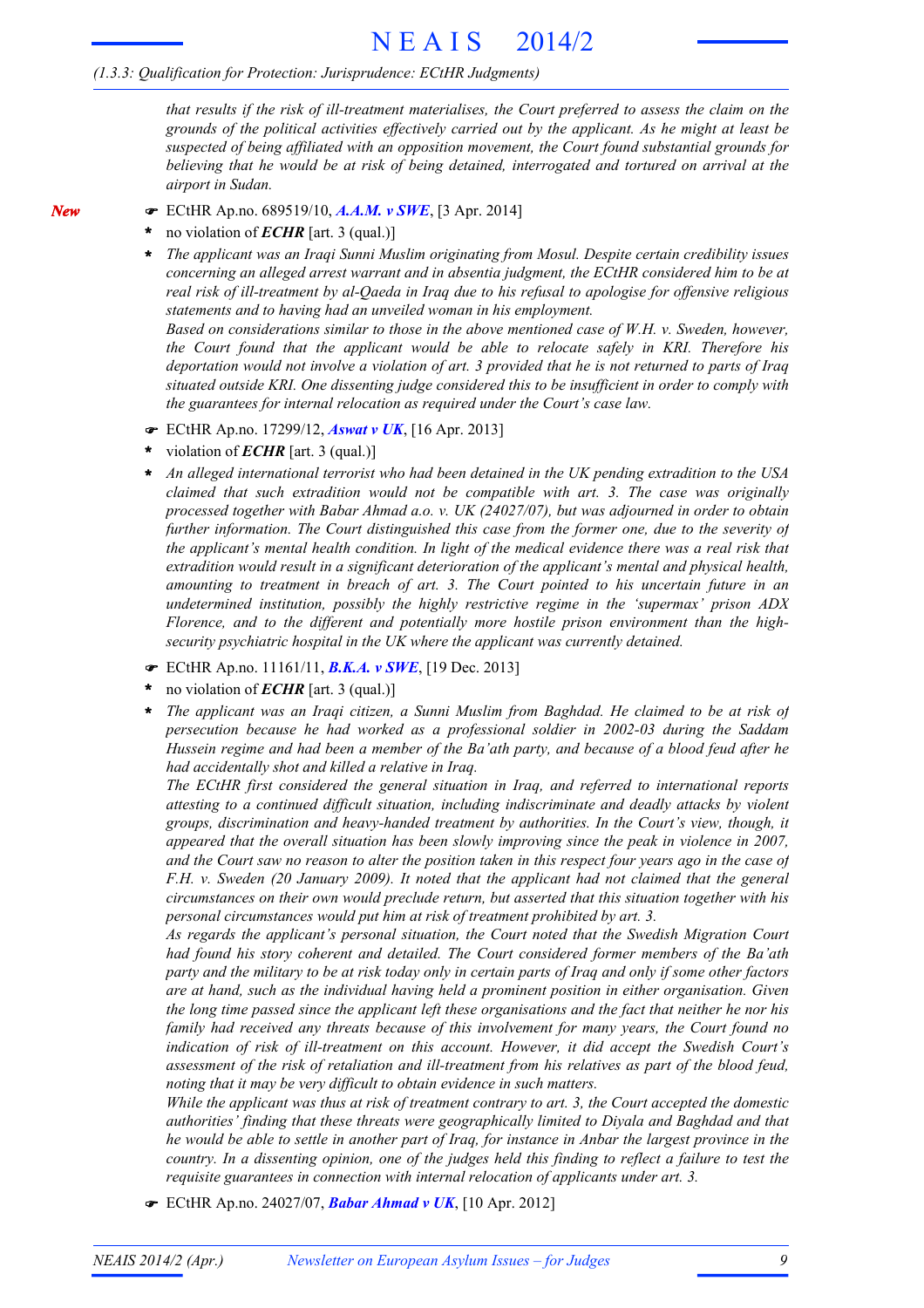- **\*** no violation of *ECHR* [art. 3 (qual.)]
- *In a case concerning six alleged international terrorists who have been detained in the UK pending extradition to the USA, the Court held that neither their conditions of detention at a 'supermax' prison in USA (ADX Florence) nor the length of their possible sentences (mandatory sentence of life imprisonment without the possibility parole for one of the applicants, and discretionary life sentences for the others) would make such extradition being in violation of art. 3.* **\***
- F ECtHR Ap.no. 15576/89, *Cruz Varas v SWE*, [20 Mar. 1991]
- no violation of *ECHR* [art. 3 (qual.)] **\***
- *Recognizing the extra-territorial effect of Art. 3 similarly applicable to rejected asylum seekers; finding no Art. 3 violation in expulsion of Chilean national denied asylum, noting that risk assessment by State Party must be based on facts known at time of expulsion.* **\***
- F ECtHR Ap.no. 24245/03, *D. v TUR*, [22 June 2006]
- violation of *ECHR* [art. 3 (qual.)] **\***
- *Deportation of woman applicant in view of the awaiting execution of severe corporal punishment in Iran would constitute violation of Art. 3, as such punishment would inflict harm to her personal dignity and her physical and mental integrity; violation of Art. 3 would also occur to her husband and daughter, given their fear resulting from the prospective ill-treatment of D.* **\***
- F ECtHR Ap.no. 39093/13, *Gayratbek Saliyev v RUS*, [17 Apr. 2014]
- violation of *ECHR* [art. 3 (qual.)] **\***
- *The applicant was a Kyrgyz citizen of Uzbek ethnicity, wanted in Kyrgyzstan for violent offences allegedly committed during inter-ethnic riots in 2010. He was detained pending extradition, and released in 2013. His application for asylum in Russia had been refused.* **\***

*Considering the widespread and routine use of torture and other ill-treatment by law-enforcement agencies in the southern part of Kyrgyzstan in respect of members of the Uzbek community to which the applicant belonged, the impunity of law enforcement officers and the absence of sufficient safeguards for the applicant in the requesting country, the ECtHR found it substantiated that he* would face a real risk of ill-treatment if returned to Kyrgyzstan. That risk was not considered to be *excluded by diplomatic assurances from the Kyrgyz authorities, as invoked by Russia. Art. 3 would* therefore be violated in case of his extradition to Kyrgyzstan. Also violation of art. 5 (4) due to *length of detention appeal proceedings.*

- F ECtHR Ap.no. 28127/09, *Ghorbanov a.o. v TUR*, [3 Dec. 2013]
- violation of *ECHR* [art. 3 (qual.)] **\***
- *The applicants were 19 Uzbek citizens who had been recognised as refugees by the UNHCR both in Iran and in Turkey, and the Turkish authorities had issued them asylum-seeker cards as well as temporary residence permits. Nonetheless, they had been summarily deported from Turkey to Iran twice in 2008.* **\***

*While the complaint that they had been at risk of further deportation from Iran to Uzbekistan had been declared manifestly ill-founded by the ECtHR as the applicants had been living in Iran as recognised refugees for several years before entering Turkey, this complaint concerned the circumstances of their deportation from Turkey. The Court held these circumstances to have caused* feelings of despair and fear as they were unable to take any step to prevent their removal in the *absence of procedural safeguards, and the Turkish authorities had carried out the removal without respect for the applicants' status as refugees or for their personal circumstances in that most of the applicants were children who had a stable life in Turkey. Thus, the Court concluded that the suffering had been severe enough to be categorised as inhuman treatment. Violation of Art. 3, 5(1) and 5(2).*

- F ECtHR Ap.no. 70073/10 & 44539/11, *H. and B. v UK*, [9 Apr. 2013]
- no violation of *ECHR* [art. 3 (qual.)] **\***
- *Both cases concerned the removal to Kabul of failed Afghan asylum seekers who had claimed to be* at risk of ill-treatment by Taliban in Afghanistan due to their past work as a driver for the UN and *as an interpreter for the US forces, respectively. Given the similar factual and legal background the ECtHR decided to join the two cases. The UK Government was proposing to remove the applicants directly to Kabul, and the cases therefore essentially deal with the adequacy of Kabul as an internal flight alternative. It had not been claimed that the level of violence in Afghanistan was such that any removal there would necessarily breach ECHR art. 3. The Court found no evidence to suggest* that there is a general situation of violence such that there would be a real risk of ill-treatment **\***

*10 Newsletter on European Asylum Issues – for Judges NEAIS 2014/2 (Apr.)*

*New*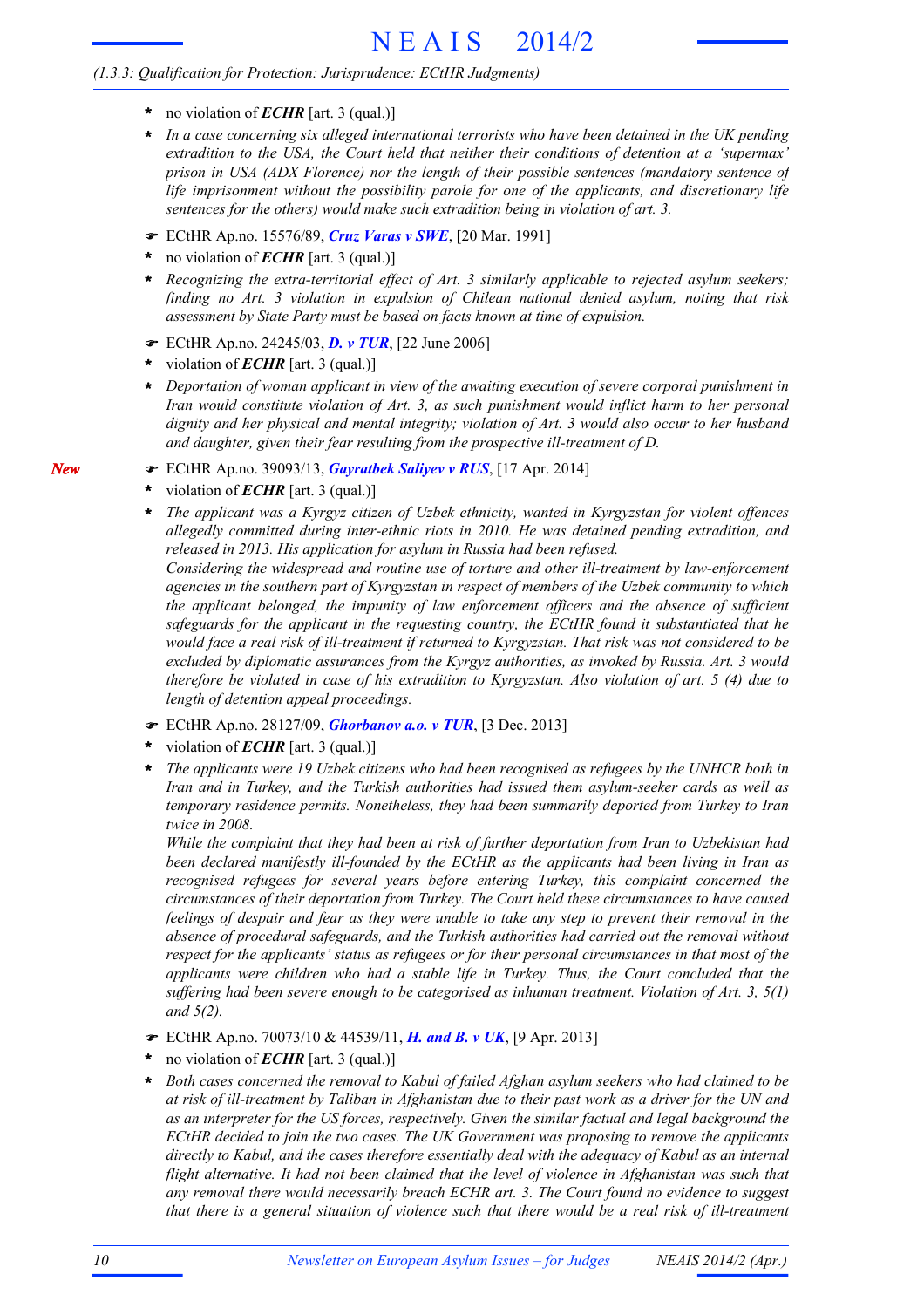*simply by virtue of being returned to Afghanistan.*

*The Court pointed to the disturbing picture of attacks carried out by the Taliban and other armed anti-government forces in Afghanistan on civilians with links to the international community, with targeted killing of civilians associated with, or perceived as supporting, the Afghan Government or the international community. Thus, the Court quoted reports about an 'alarming trend' of the assassination of civilians by anti-government forces, and the continuing conduct of a campaign of intimidation and assassination. At the same time the Court considered that there is insufficient* evidence at the present time to suggest that the Taliban have the motivation or the ability to pursue *low level collaborators in Kabul or other areas outside their control.*

H. had left the Wardak province as an infant and had moved to Kabul where he had lived most of his life with his family. He had worked as a driver for the UN in Kabul between 2005 and 2008. Like the UK authorities, the ECtHR found no reason to suggest either that he had a high profile in *Kabul such that he would remain known there or that he would be recognised elsewhere in Afghanistan as a result of his work.*

*B. had until early 2011 worked as an interpreter for the US forces in Kunar province with no particular profile, and had not submitted any evidence or reason to suggest that he would be identified in Kabul or that he would come to the adverse attention of the Taliban there. The Court* pointed out that the UK Tribunal had found him to be an untruthful witness and found no reason to depart from this finding of fact. As regards B.'s claim that he would be unable to relocate to Kabul because he would be destitute there, the ECtHR noted that he is a healthy single male of 24 years, *and found that he had failed to submit evidence suggesting that his removal to Kabul, an urban area under Government control where he still has family members including two sisters, would be in violation of art. 3.*

- F ECtHR Ap.no. 24573/94, *H.L.R. v FRA*, [27 Apr. 1997]
- no violation of *ECHR* [art. 3 (qual.)] **\***
- Finding no violation of Article 3 in case of expulsion of a citizen of Columbia as there was no *'relevant evidence' of risk of ill-treatment by non-state agents, whereby authorities 'are not able to obviate the risk by providing adequate protection'.* **\***
- F ECtHR Ap.no. 27765/09, *Hirsi v ITA*, [23 Feb. 2012]
- interpr. of *ECHR* [art. 3 (qual.)] **\***
- *For the first time the Court applied Article 4 of Protocol no. 4 (collective expulsion) in the* circumstance of aliens who were not physically present on the territory of the State, but in the high *seas. Italy was also held responsible for exposing the aliens to a treatment in violation with article 3 ECHR, as it transferred them to Libya 'in full knowledge of the facts' and circumstances in Libya.* **\***
- F ECtHR Ap.no. 61204/09, *I. v. SWE*, [5 Sep. 2013]
- violation of *ECHR* [art. 3 (qual.)] **\***
- A family of Russian citizens of Chechen origin applied for asylum in Sweden and submitted that they had been tortured in Chechnya and were at risk of further ill-treatment upon return to Russia. Despite the current situation in Chechnya, the ECtHR considers the unsafe general situation not sufficiently serious to conclude that the return of the applicants to Russia would amount to a violation of art. 3. **\***

As far as the applicants' individual situation is concerned, the ECtHR notes that the Swedish authorities did not as such question that Mr. I had been subjected to torture. However, they had found that he had not established with sufficient certainty why he had been subjected to it and by whom, and had thus found reason to question the credibility of his statements. In line with the Swedish authorities, the ECtHR finds that the applicants had failed to make it plausible that they would face a real risk of ill-treatment.

However, the Court emphasises that the assessment of a real risk for the persons concerned must be made on the basis of all relevant factors which may increase the risk of ill-treatment. Due regard should be given to the possibility that a number of individual factors may not, when considered separately, constitute a real risk, but when taken cumulatively and considered in a situation of general violence and heightened security, the same factors may give rise to a real risk.

It was noted that Mr. I has significant and visible scars on his body, and the medical certificates held that the wounds could be consistent with his explanations as to both timing and extent of the ill-treatment. Thus, in case of a body search in connection with his possible detention and interrogation by the FSB or local law-enforcement officials upon return, these would immediately see that Mr. I has been subjected to ill-treatment in recent years, which could indicate that he took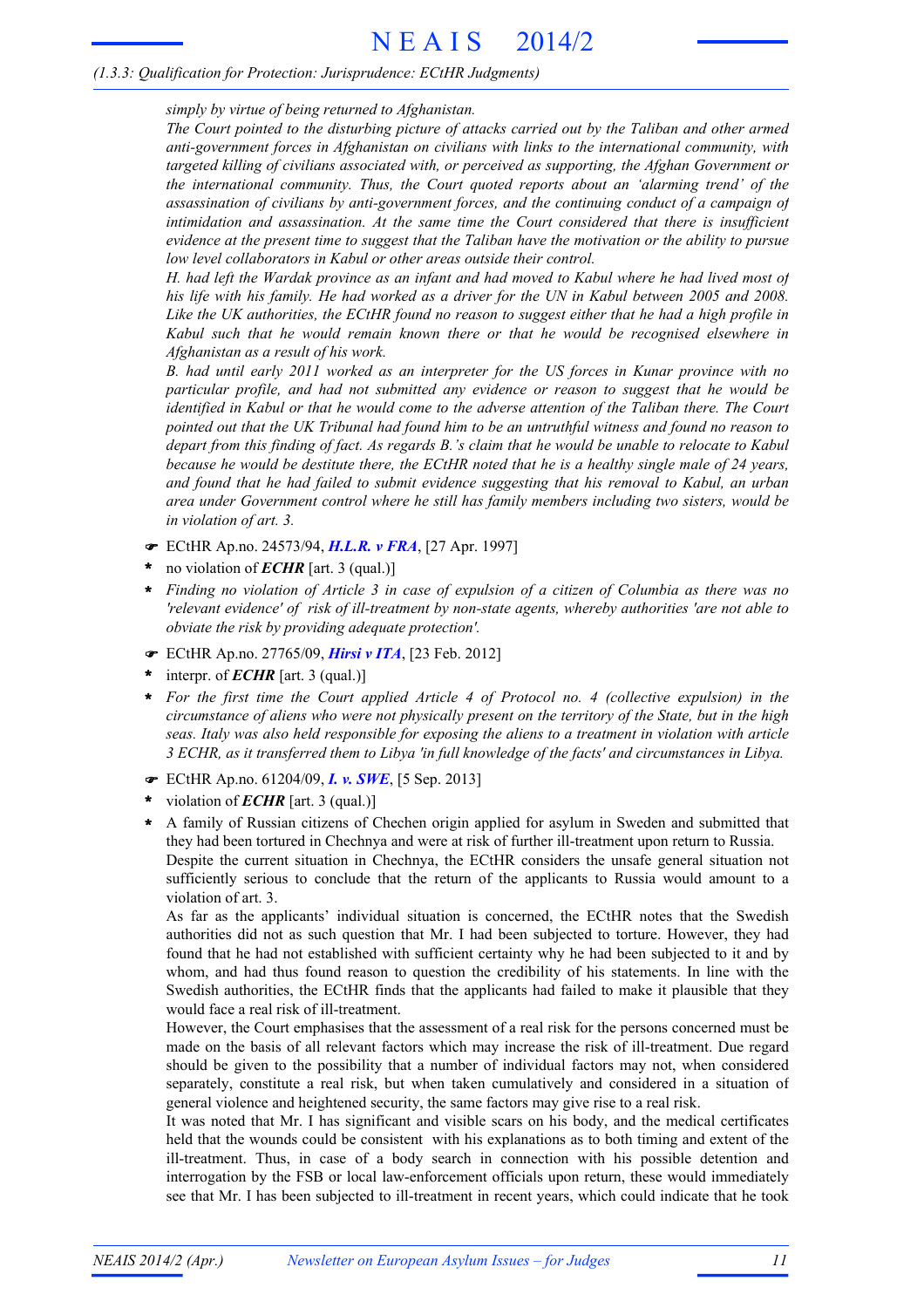active part in the second war in Chechnya. Taking those factors cumulatively, in the special circumstances of the case, the Court finds that there were substantial grounds for believing that the applicants would be exposed to a real risk of treatment contrary to art. 3 if deported to Russia.

- F ECtHR Ap.no. 2964/12, *I.K. v AUT*, [28 Mar. 2013]
- violation of *ECHR* [art. 3 (qual.)] **\***
- *The applicant was a Russian of Chechen origin, claiming that his removal to Russia would expose him to risk of ill-treatment as his family had been persecuted in Chechnya. His father had been working the security services of former separatist President Maskarov, and had been murdered in 2001. The applicant claimed to have been arrested four times, threatened and at least once severely* beaten by Russian soldiers in the course of an identity check in 2004. Together with his mother, he *left Chechnya in 2004 and applied for asylum in Austria later that year. Both asylum applications were dismissed.* **\***

*While the applicant had withdrawn his appeal, allegedly due to wrong legal advice, his mother was recognised as a refugee and granted asylum in appeal proceedings in 2009. The Austrian authorities did not, in the applicant's subsequent asylum proceedings, examine the connections between his and his mother's cases, but held that his reasons for flight had been sufficiently thoroughly examined in the first proceedings.*

*The ECtHR was not persuaded that the applicant's grievance had been thoroughly examined, and therefore assessed his case in the light of the domestic authorities' findings in his mother's case which had accepted her reasons for flight as credible. There was no indication that the applicant* would be at a lesser risk of persecution upon return to Russia than his mother, and the alternative *of staying in other parts of Russia had been excluded in her case as well.*

*In addition to the assessment of the applicant's individual risk, the Court observed the regularly occurring human rights violations and the climate of impunity in Chechnya, notwithstanding the relative decrease in the activity of armed groups and the general level of violence. The Court referred to is numerous judgments finding violations of ECHR arts. 2 and 3, and to reports about practices of reprisals and collective punishment of relatives and suspected supporters of alleged insurgents as well as occurrences of targeted human rights violations.*

*While there were thus substantial grounds to believe that the applicant would face a real risk of treatment contrary to art. 3 if returned to Russia, his mental health status – described as posttraumatic stress disorder and depression – was not found to amount to such very exceptional circumstances as required to raise a separate issue under art. 3.*

- F ECtHR Ap.no. 20110/13, *Ismailov v RUS*, [17 Apr. 2014]
- violation of *ECHR* [art. 3 (qual.)] **\***
- *The applicant was an Uzbek citizen whose extradition to Uzbekistan had been requested. The extradition request had been refused, and in parallel proceedings his application for asylum in Russia was refused.* **\***

*The ECtHR held the general human rights situation in Uzbekistan to be 'alarming', the practice of torture in police custody being described as 'systematic' and 'indiscriminate', and confirmed that the issue of ill-treatment of detainees remains a pervasive and enduring problem. As to the applicant's personal situation, the Court observed that he was wanted by the Uzbek authorities on charges of participating in a banned religious extremist organisation, 'the Islamic Movement of Uzbekistan', and a terrorist organisation, 'O'zbekiston Islomiy Harakati' and that he was held to be plotting to destroy the constitutional order of Uzbekistan. The Court referred to various international reports and its own findings in a number of judgments, pointing to the risk of ill treatment which could arise in similar circumstances. The forced return to Uzbekistan, in the form* of expulsion or otherwise, would therefore give rise to a violation of art. 3. Also violation of art. 5 *(1)(f) and (4) on account of detention and unavailability of any procedure for judicial review of the lawfulness of detention.*

- F ECtHR Ap.no. 40035/98, *Jabari v TUR*, [11 July 2000]
- violation of *ECHR* [art. 3 (qual.)] **\***
- *Holding violation of Article 3 in case of deportation that would return a woman who has committed adultery to Iraq.* **\***
- F ECtHR Ap.no. 886/11, *K.A.B. v SWE*, [5 Sep. 2013]
- no violation of *ECHR* [art. 3 (qual.)] **\***
- The applicant is a Somali asylum seeker, originating from Mogadishu. He applied for asylum in 2009, claiming that he had fled Somalia due to persecution by the Islamic Courts and al-Shabaab, in **\***

*New*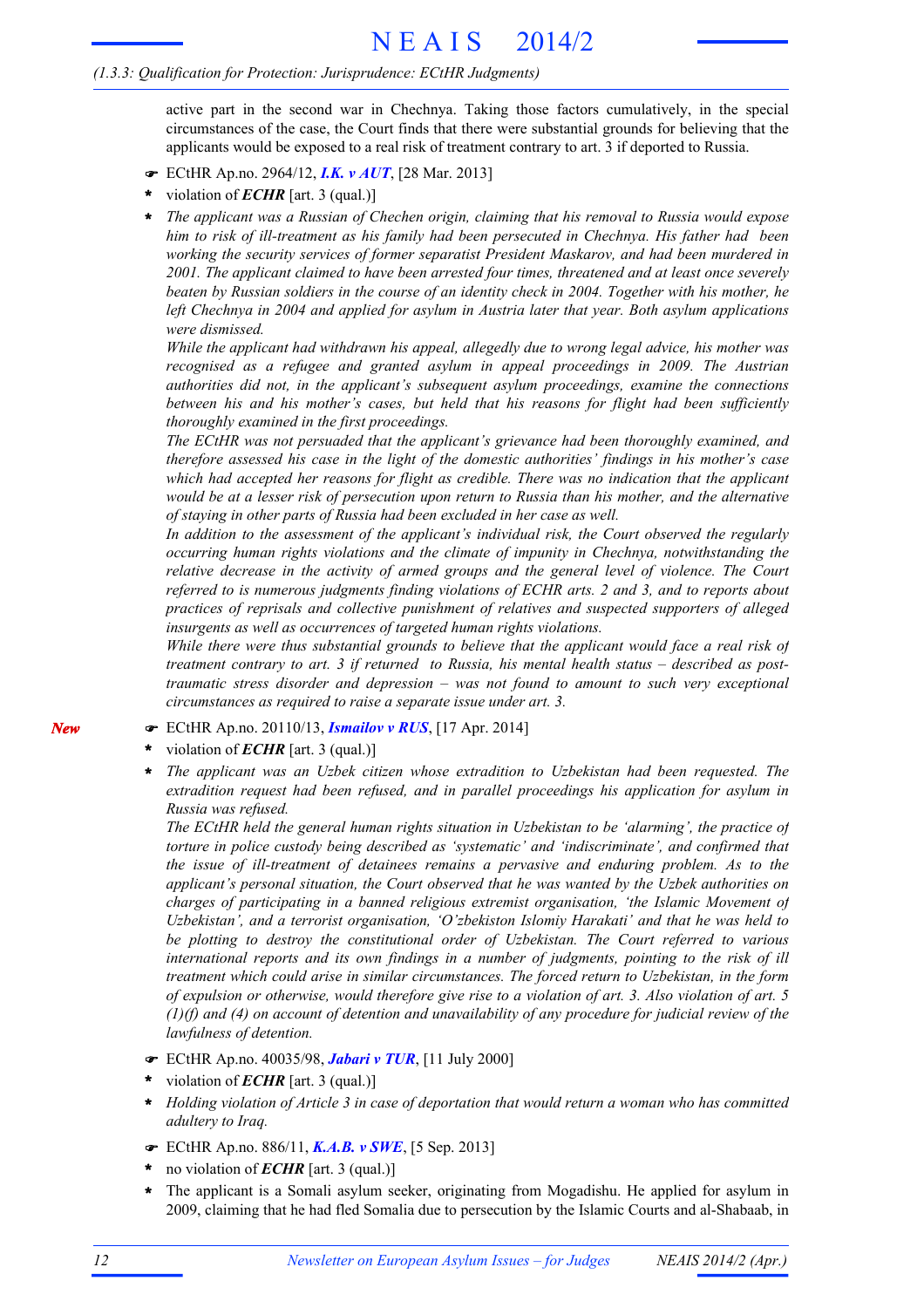particular by telephone calls threatening him to stop spreading Christianity. While the Swedish authorities intended to deport the applicant to Somaliland, the ECtHR did not find it sufficiently substantiated that he would be able to gain admittance and to settle there. The Court therefore assessed his situation upon return to Somalia in the context of the conditions prevailing in Mogadishu, his city of origin.

The general situation of violence in Mogadishu was assessed in the light of the criteria applied in *Sufi and Elmi v. UK* (28 June 2011). Against the background of recent information, in particular concerning al-Shabaab, the Court's majority held that the security situation in Mogadishu has improved since 2011 or the beginning of 2012, as the general level of violence has decreased. The situation is therefore not, at present, of such a nature as to place everyone present in the city at a real risk of treatment contrary to arts. 2 or 3.

The two dissenting judges consider the majority's analysis of the general situation deficient and its conclusions premature, due to the unpredictable nature of the conflict and the volatility and instability of the situation in Mogadishu.

As regards the applicant's personal situation, the Court refers to the careful examination of the case by the Swedish authorities, and the extensive reasons given for their conclusions. It further notes that the applicant does not belong to any group at risk of being targeted by al-Shabaab, and allegedly has a home in Mogadishu where his wife lives, the Court concludes that he had failed to make it plausible that he would face a real risk of being killed or subjected to ill-treatment upon return there.

- F ECtHR Ap.no. 33809/08, *Labsi v SK*, [15 May 2012]
- violation of *ECHR* [art. 3 (qual.)] **\***
- *An Algerian man, convicted in France of preparing a terrorist act, and convicted in his absence in Algeria of membership of a terrorist organisation, had been expelled to Algeria upon rejection of his asylum request in Slovakia. On the basis of the existing information about the situation in Algeria for persons suspected of terrorist activities, the Court found that there had been substantial* grounds for believing that he faced a real risk of being exposed to treatment contrary to art. 3. The *responding government's invocation of the security risk represented by the applicant was dismissed due to the absolute guarantee under art. 3. Assurances given by the Algerian authorities concerning the applicant's treatment upon return to Algeria were found to be of a general nature,* and they had proven insufficient since the request for a visit by a Slovak official to the applicant, *held in detention upon return, had not been followed.* **\***

*The applicant's expulsion only one working day after the Slovak Supreme Court's judgment, upholding the dismissal of his asylum request, had effectively prevented him from attempting redress by a complaint to the Slovak Constitutional Court.*

*Expulsion of the applicant in disregard of an interim measure issued by the Court under Rule 39, preventing the Court from properly examining his complaints and from protecting him against treatment contrary to art. 3, was a violation of the right to individual application under art. 34.*

- F ECtHR Ap.no. 50094/10, *M.E. v FRA*, [6 June 2013]
- violation of *ECHR* [art. 3 (qual.)] **\***
- *The applicant was an Egyptian belonging to the Coptic Christian community in his country of* origin where he had been exposed to a number of attacks due to his religious belief. His reports of *these incidents to the police had been unsuccessful, and before leaving Egypt in 2007 he was accused of proselytizing for which he was sentenced in absentia to 3 years of imprisonment.* **\***

*The ECtHR referred to reports on numerous instances of violence and other persecution against Coptic Christians in Egypt in 2010-11, and on reluctance of Egyptian authorities to prosecute the perpetrators, and found no evidence that the situation had improved. The Court found strong evidence that the applicant would be a potential prime target for persecution and violence as a convicted proselytizer, whether free or imprisoned, and pointed to the serious doubt about on the applicant's ability to receive adequate protection from the Egyptian authorities. Given his background and the situation of Coptic Christians in Egypt, art. 3 would be violated in case of enforcement of the decision to deport the applicant.*

*Contrary to the judgment in I.M. v. France [2 February 2012 – see NEAIS 2012/1 p. 10], the ECtHR did not consider the examination of this case in the French 'fast-track' asylum procedure incompatible with art. 13. The Court emphasised the very substantial delay in the applicant's* lodging of his asylum request (almost 3 years) and the fact that he had been able to lodge an appeal *with suspensive effect against the removal order as well as an asylum request with suspensive effect. Given his delay, the applicant could not validly argue that the reduced and very short*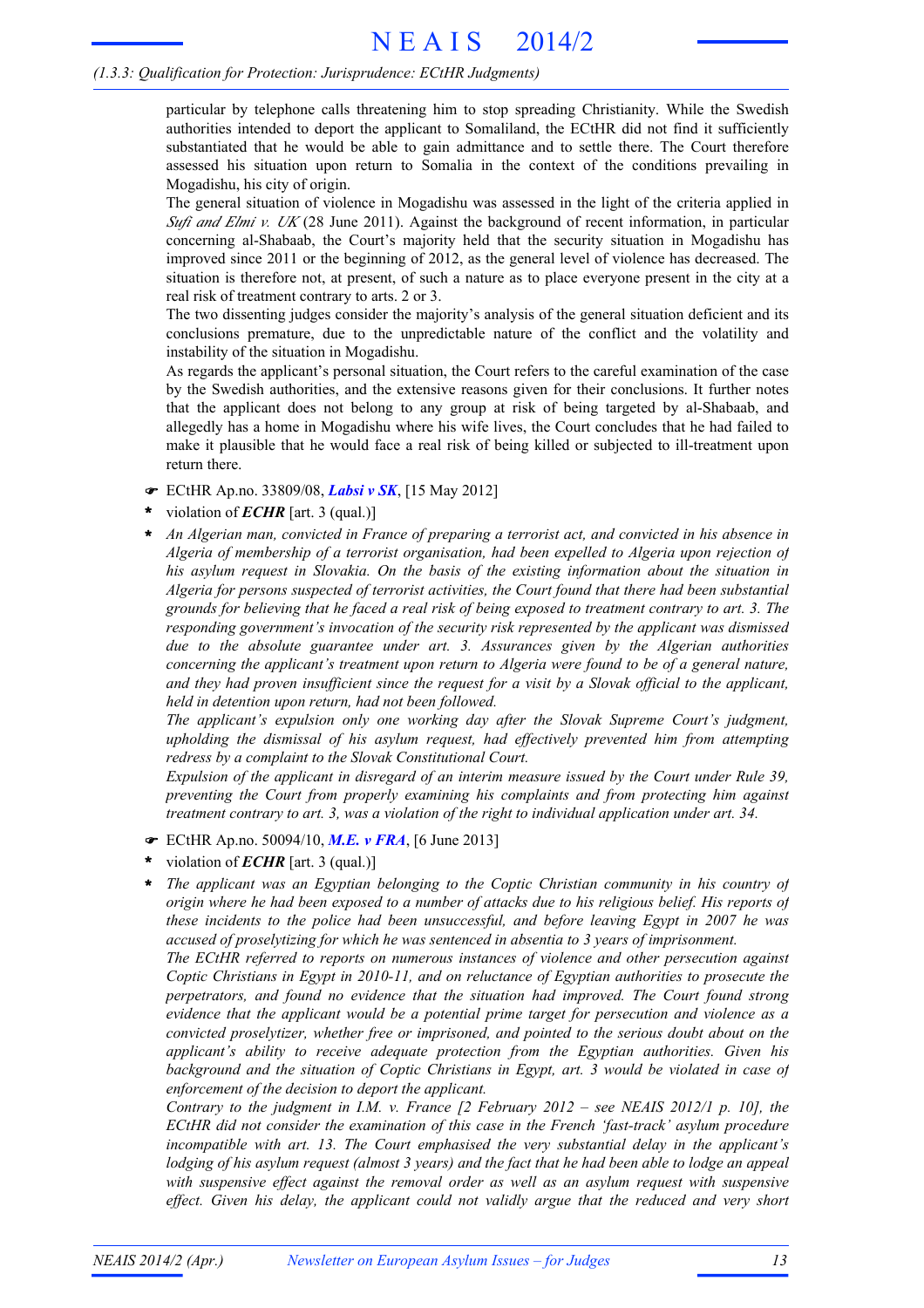*deadlines to prepare the asylum request in the special procedure had affected the accessibility of the remedies available to him, and there was therefore no violation of art. 13 in conjunction with art. 3.*

- F ECtHR Ap.no. 18372/10, *Mo.M. v FRA*, [18 Apr. 2013]
- violation of *ECHR* [art. 3 (qual.)] **\***
- *The applicant had been accused of spying for the rebels in Chad, and had been taken into custody for five days, interrogated and subjected to torture. In addition, his shop had been destroyed, his possessions confiscated, and his family threatened.* **\***

*The Court held the general situation in Chad to give cause for concern, particularly for persons suspected of collaboration with the rebels. As regards the applicant's personal situation, the Court considered the medical certificates produced by him as sufficient proof of the alleged torture. As to* his risk of ill-treatment in case of return, the Court noted that he had produced a warrant issued by *the authorities against him, the authenticity of which had not been seriously disputed by the French Government. Due to the reasoning given by the French authorities and the fact that they had not been able to examine some of the evidence produced by the applicant, the Court could not rely on the French courts' assessment of the applicant's risk. Due to his profile, the medical certificates* and the past and present situation in Chad, the Court found a real risk that he would be subjected *to treatment contrary to art. 3.*

- F ECtHR Ap.no. 23505/09, *N. v SWE*, [20 July 2010]
- violation of *ECHR* [art. 3 (qual.)] **\***
- *The Court observed that women are at particular risk of ill-treatment in Afghanistan if perceived as not conforming to the gender roles ascribed to them by society, tradition and even the legal system. The Court could not ignore the general risk to which she might be exposed should her husband decide to resume their married life together, or should he perceive her filing for divorce as an indication of an extramarital relationship; in these special circumstances, there were substantial grounds for believing that the applicant would face various cumulative risks of reprisals falling under Art. 3 from her husband, his or her family, and from the Afghan society.* **\***
- F ECtHR Ap.no. 25904/07, *N.A. v UK*, [17 July 2008]
- violation of *ECHR* [art. 3 (qual.)] **\***
- *The Court has never excluded the possibility that a general situation of violence in the country of destination will be of a sufficient level of intensity as to entail that any removal thereto would necessarily breach Art. 3, yet such an approach will be adopted only in the most extreme cases of general violence where there is a real risk of ill-treatment simply by virtue of an individual being exposed to such violence on return* **\***
- F ECtHR Ap.no. 7974/11, *N.K. v FRA*, [19 Dec. 2013]
- violation of *ECHR* [art. 3 (qual.)] **\***
- *The applicant Pakistani citizen was seeking asylum on the basis of his fear of ill-treatment due to his conversion to the Ahmadiyya religion. He alleged to have been abducted and tortured and that an arrest warrant had been issued against him for preaching this religion.* **\***

*Observing that the risk of ill-treatment of persons of the Ahmadiyya religion in Pakistan is well documented, the ECtHR stated that belonging to this religion would not in itself be sufficient to attract protection under art. 3. Rather, the applicant would have to demonstrate being practising the religion openly and to be proselytising, or at least to be perceived as such.*

*While the French authorities had been questioning the applicant's credibility, in particular regarding the authenticity of the documents presented by him, the ECtHR did not consider their decisions to be based on sufficiently explicit motivations in that regard. The Court did not find the respondent State to have provided information giving sufficient reasons to doubt the veracity of the applicant's account of the events leading to his flight, and there was therefore no basis of doubting his credibility. The Court concluded that the applicant was perceived by the Pakistani authorities not as simply practising the Ahmadiyya belief, but as a proselytiser and thus having a profile exposing him to the attention of the authorities in case of return.*

- F ECtHR Ap.no. 8139/09, *Othman v UK*, [17 Jan. 2012]
- no violation of *ECHR* [art. 3 (qual.)] **\***
- referral to the Grand Chamber requested; refused by the ECtHR Panel on 9 May 2012 **\***
- *Notwithstanding widespread and routine occurrence of torture in Jordanian prisons, and the fact that the applicant as a high profile Islamist was in a category of prisoners frequently ill-treated in* **\***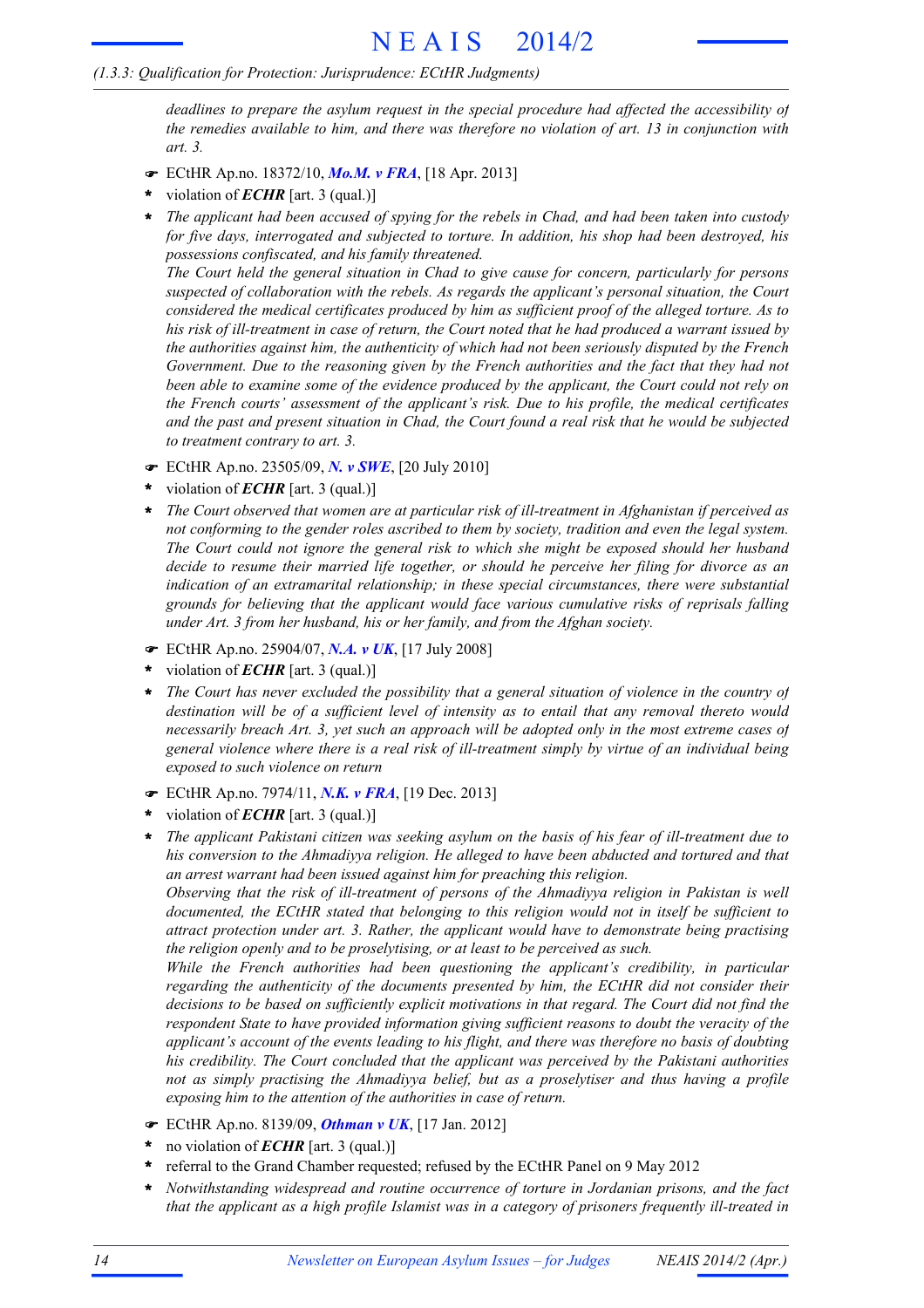Jordan, the applicant was held not to be in real risk of ill-treatment if being deported to Jordan, *due to the information provided about the 'diplomatic assurances' that had been obtained by the UK government in order to protect his Convention rights upon deportation; the Court took into account the particularities of the memorandum of understanding agreed between the UK and Jordan, as regards both the specific circumstances of its conclusion, its detail and formality, and the modalities of monitoring the Jordanian authorities' compliance with the assurances.*

*Holding that ECHR art. 5 applies in expulsion cases, but that there would be no real risk of flagrant breach of art. 5 in respect of the applicant's pre-trial detention in Jordan.*

*Holding that deportation of the applicant to Jordan would be in violation of ECHR art. 6, due to* the real risk of flagrant denial of justice by admission of torture evidence against him in the retrial *of criminal charges.*

- F ECtHR Ap.no. 10466/11, *R.J. v FRA*, [19 Sep. 2013]
- violation of *ECHR* [art. 3 (qual.)] **\***
- The applicant is a Tamil asylum seeker who claims to have been persecuted by the Sri Lankan **\*** authorities because of his ethnic origin and his political activities in support of the LTTE. The ECtHR reiterates that there is no generalised risk of treatment contrary to art. 3 for all Tamils returned to Sri Lanka, but only for those applicants representing such interest to the authorities that they may be exposed to detention and interrogation upon return. Therefore, the risk has to be assessed on an individual basis, taking into account the relevant factors (see: *N.A. v. UK* (17 July 2008)). Even while there were certain credibility issues concerning the applicant's story, the Court puts emphasis on the medical certificate precisely describing his wounds. As the nature, gravity and recent infliction of these wounds create a strong presumption of treatment contrary to art. 3, and as the French authorities have not effectively rebutted this presumption, the Court considers that the applicant had established the risk that he might be subjected to ill-treatment upon return. Art. 3 would therefore be violated in case of his expulsion.
- F ECtHR Ap.no. 25393/10, *Rafaa v FRA*, [30 May 2013]
- violation of *ECHR* [art. 3 (qual.)] **\***
- *The Moroccan authorities had requested the applicant's extradition from France under an international arrest warrant for acts of terrorism. The applicant initiated procedures contesting his extradition, and a parallel procedure requesting asylum in France. While the French asylum authorities apparently recognised the risk of ill-treatment in Morocco due* **\***

*to the applicant's alleged involvement in an Islamist terrorist network, the Court reconfirmed the absolute nature of the prohibition under art. 3 and the impossibility to balance the risk of illtreatment against the reasons invoked in support of expulsion. Given the human rights situation in Morocco and the persisting ill-treatment of persons suspected of participation in terrorist activities,* and the applicant's profile, the Court considered the risk of violation of art. 3 in case of his return *to be real.*

- F ECtHR Ap.no. 52077/10, *S.F. v SWE*, [15 May 2012]
- violation of *ECHR* [art. 3 (qual.)] **\***
- *Observing that the human rights situation in Iran gives rise to grave concern, and that the situation appears to have deteriorated since the Swedish domestic authorities determined the case and rejected the applicants' request for asylum in 2008-09, the Court noted that it is not only the leaders of political organisations or other high-profile persons who are detained, but that anyone who demonstrates or in any way opposes the current regime in Iran may be at risk of being detained and ill-treated or tortured. Acknowledging that the national authorities are best placed to assess the facts and the general credibility of asylum applicants' story, the Court agreed that the applicant's basic story was consistent notwithstanding some uncertain aspects that did not undermine the overall credibility of the story. While the applicants' pre-flight activities and circumstances were not sufficient independently to constitute grounds for finding that they would be* in risk of art. 3 treatment if returned to Iran, the Court found that they had been involved in *extensive and genuine political and human rights activities in Sweden that were of relevance for the determination of the risk on return, given their existing risk of identification and their belonging to several risk categories. Thus, their sur place activities taken together with their past activities and incidents in Iran lead the Court to conclude that there would be substantial grounds for believing* that they would be exposed to a real risk of treatment contrary to art. 3 if deported to Iran in the *current circumstances.* **\***
- F ECtHR Ap.no. 60367/10, *S.H.H. v UK*, [29 Jan. 2013]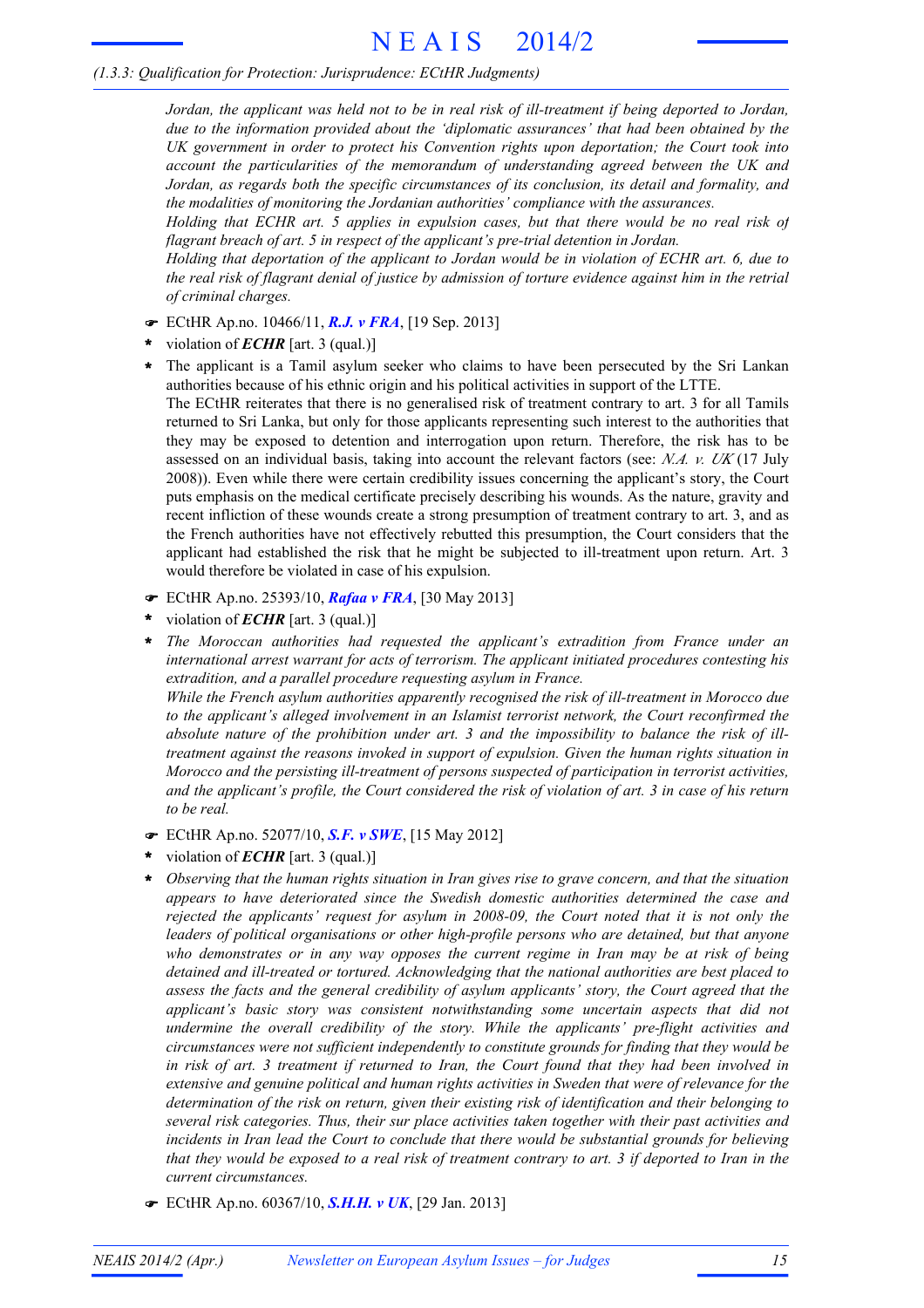- **\*** no violation of *ECHR* [art. 3 (qual.)]
- *The applicant had been seriously injured during a rocket launch in Afghanistan in 2006 and left disabled, following several amputations, for the UK in 2010. His asylum application had been refused, and he was refused permission to appeal this decision.* **\***

The Court reiterated that ECHR art. 3 does not imply an obligation on States to provide all illegal *immigrants with free and unlimited health care. Referring to the applicant's assertion that disabled persons were at higher risk of violence in the armed conflict in Afghanistan, the Court held that expulsion would only be in violation of art. 3 in very exceptional cases of general violence where the humanitarian grounds against removal were compelling. It pointed out that the applicant had not complained that his removal to Afghanistan would put him at risk of deliberate ill-treatment from any party, nor that the levels of violence were such as to entail a breach of art. 3.*

*The Court emphasised that the applicant had received both medical treatment and support throughout the four years he had spent in Afghanistan after his accident. It did not accept the applicant's claim that he would be left destitute due to total lack of support upon return to* Afghanistan, as he had not given any reason why he would not be able to make contact with his *family there.*

- F ECtHR Ap.no. 2345/02, *Said v NL*, [5 July 2005]
- violation of *ECHR* [art. 3 (qual.)] **\***
- *Asylum seeker held to be protected against refoulement under Art. 3; the Dutch authorities had* **\*** *taken the failure to submit documents establishing his identity, nationality, or travel itinerary as affecting the credibility of his statements; the Court instead found the applicant's statements consistent, corroborated by information from Amnesty International, and thus held that substantial grounds had been shown for believing that, if expelled, he would be exposed to a real risk of illtreatment as prohibited by Art. 3*
- F ECtHR Ap.no. 1948/04, *Salah Sheekh v NL*, [11 Jan. 2007]
- violation of *ECHR* [art. 3 (qual.)] **\***
- *There was a real chance that deportation to 'relatively safe' areas in Somalia would result in his removal to unsafe areas, hence there was no 'internal flight alternative' viable. The Court emphasised that even if ill-treatment be meted out arbitrarily or seen as a consequence of the general unstable situation, the asylum seeker would be protected under Art. 3, holding that it cannot be required that an applicant establishes further special distinguishing features concerning him personally in order to show that he would be personally at risk.* **\***
- F ECtHR Ap.no. 14038/88, *Soering v UK*, [7 July 1989]
- violation of *ECHR* [art. 3 (qual.)] **\***
- *Holding extradition from UK to USA of German national charged with capital crime and at risk of serving on death row is a violation of Article 3 recognising the extra-territorial effect of the ECHR.* **\***
- F ECtHR Ap.no. 48866/10, *T.A. v SWE*, [19 Dec. 2013]
- violation of *ECHR* [art. 3 (qual.)] **\***
- *The applicant was an Iraqi citizen, a Sunni Muslim from Baghdad. From 2003 to 2007 he had been working for security companies with connections to the US military forces in Iraq. He alleged to have been subjected to attacks and threats from two militias due to that employment, and to be at risk of treatment prohibited by arts. 2 and 3.* **\***

*While considering the general situation in Iraq in a similar manner as in B.K.A. v. Sweden (see above), the ECtHR noted that targeted attacks against the former international forces in Iraq and their subcontractors as well as individuals seen to be collaborating with these forces have been widespread. Individuals who worked for a company connected to those forces must therefore, as a rule, be considered to be at greater risk in Iraq than the average population.*

*As regards the applicant's personal situation, the Court found reasons to generally question his credibility and thus considered that he had not been able to make it plausible that there is a connection between the alleged incidents and his previous work for security companies connected* to the former US troops. As many years had passed since the alleged incidents and his work for the *companies, there was consequently no sufficient evidence of a real risk of treatment contrary to Arts. 2 or 3. Two judges dissented on the basis of the cumulative weight of factors pertaining to both the general situation in Iraq and the applicant's personal account.*

- F ECtHR Ap.no. 1231/11, *T.H.K v SWE*, [19 Dec. 2013]
- no violation of *ECHR* [art. 3 (qual.)] **\***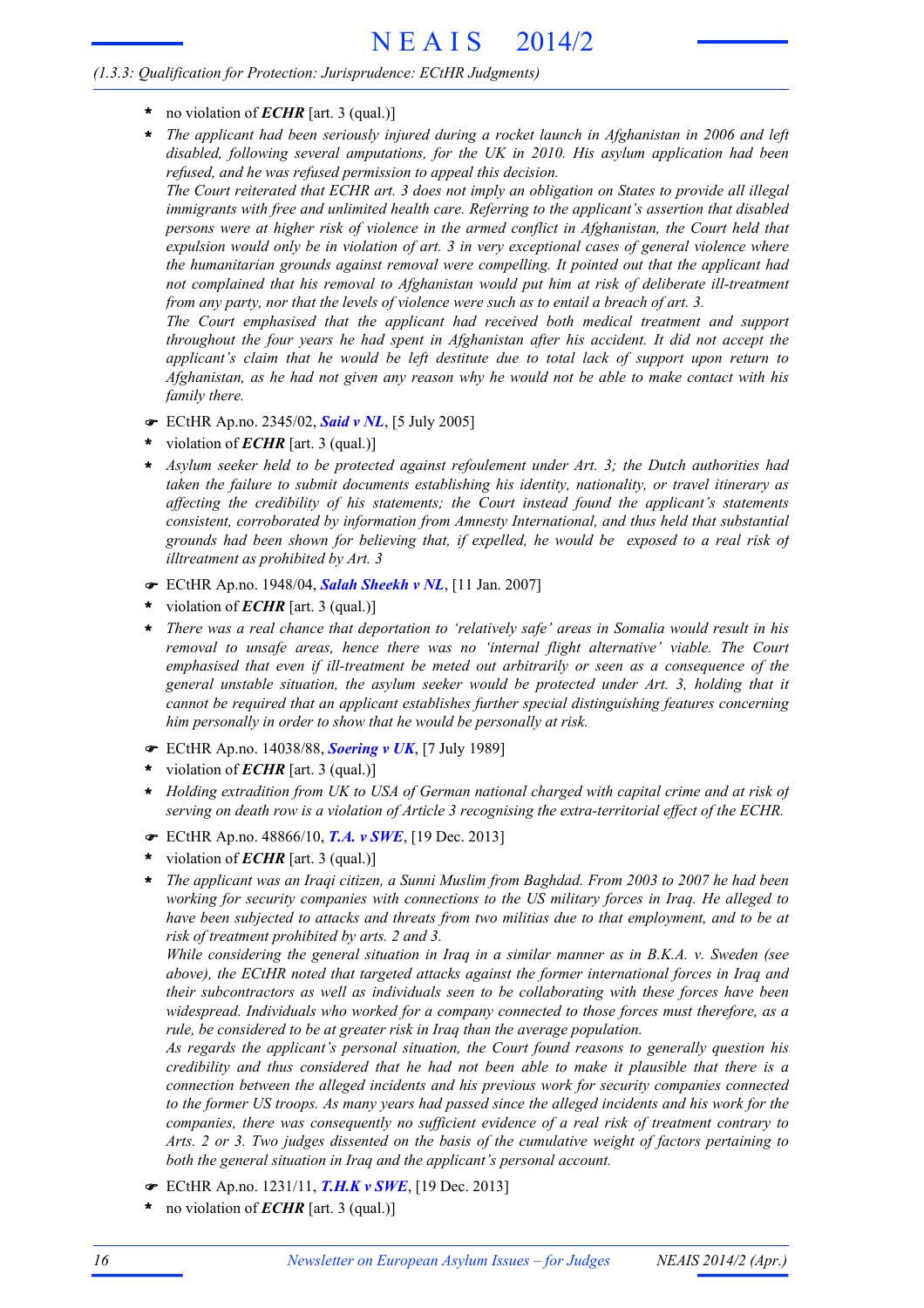The applicant was an Iraqi citizen, a Sunni Muslim from Mosul. He had served from 2003 to 2006 in the new Iraqi army which involved working with the US military forces. In 2006 he had been seriously injured in a suicide bomb explosion killing 30 soldiers, and in 2007 he had been hit by shots from a car passing in front of his house. He also alleged to have received a letter containing death threats. **\***

The ECtHR considered the general situation in Iraq in a similar manner as in *B.K.A. . Sweden.* As regards the applicant's personal situation, the ECtHR stated that there was no indication that members of his family in Iraq had been subjected to attacks or other forms of ill-treatment since 2007, and considered that the applicant had not substantiated that there was a remaining personal threat of treatment contrary to arts. 2 or 3.

- F ECtHR Ap.no. 58510/00, *Venkadajalasarma v NL*, [17 Feb. 2004]
- no violation of *ECHR* [art. 3 (qual.)] **\***
- Current situation in Sri Lanka makes it unlikely that Tamil applicant would run a real risk of being *subject to ill-treatment after his expulsion from the Netherlands*
- F ECtHR Ap.no. 13163/87, *Vilvarajah v UK*, [30 Oct. 1991]
- no violation of *ECHR* [art. 3 (qual.)] **\***
- *Finding no breach of Art. 3 although applicants claimed to have been subjected to ill-treatment upon return to Sri Lanka; this had not been a foreseeable consequence of the removal of the applicants, in the light of the general situation in Sri Lanka and their personal circumstances; a* mere possibility of ill-treatment is not in itself sufficient to give rise to a breach of Art. 3, and there *existed no special distinguishing features that could or ought to have enabled the UK authorities to foresee that they would be treated in this way.* **\***
- F ECtHR Ap.no. 49341/10, *W.H. v SWE*, [27 Mar. 2014]
- no violation of *ECHR* [art. 3 (qual.)] **\***
- *The applicant was an Iraqi citizen of Mandaean denomination, originating from Baghdad. The applied for asylum invoking that she, as a divorced woman belonging to a small and vulnerable minority and without a male network or remaining relatives in Iraq, would be at risk of persecution, assault, rape and forced conversion and forced marriage.* **\***

*The ECtHR held that the general situation in Iraq, even while it included indiscriminate and deadly attacks by violent groups, discrimination and heave-handed treatment by authorities, is not so* serious as to cause by itself a violation of art. 3 in the event of return to that country. The general *risks attached to the status of being a single woman in Iraq could also not be considered of themselves to reach the threshold prohibited by art. 3.*

*As regards the applicant's personal circumstances, the Court noted that in addition to being a single woman she was also a member of a small religious minority, and stated that minority women face a particular security risk, being subjected to violence, discrimination and pressure to convert or change appearance. It considered that women with these characteristics in general may well face a real risk of being subjected to ill-treatment in southern and central Iraq.*

*However, the Court examined the possibility of internal relocation in the Kurdistan Region of Iraq, and concluded that the applicant could reasonably relocate to KRI where she would not face such a risk as neither the general situation in KRI nor her personal circumstances were indicating an art. 3 risk. In reaching this conclusion, the Court took account of various sources considering KRI as a relatively safe area, and the fact that many members of the Mandaean community have taken refuge in KRI. Against the background of available information, the Court found it possible for the applicant to obtain identity documents and to enter and reside in KRI without being required to have a sponsor in the region. Although involving certain hardship, based on the information on socio-economic conditions in KRI the Court held that internal relocation would be a viable alternative.*

*The Court expressly stated that, as a precondition of relying on an internal relocation alternative certain guarantees must be in place: the person must be able to travel to the area concerned, to gain admittance there and to settle there. It was therefore stipulated that the applicant could not be returned to parts of Iraq situated outside KRI.*

- F ECtHR Ap.no. 35/10, *Zarmayev v BE*, [27 Feb. 2014]
- no violation of *ECHR* [art. 3 (qual.)] **\***
- *The applicant was a Russian citizen of Chechen origin who had been granted asylum in Belgium in 2005 under false identity. As a result, his refugee status had been withdrawn in 2009, and he was* **\***

*New*

*New*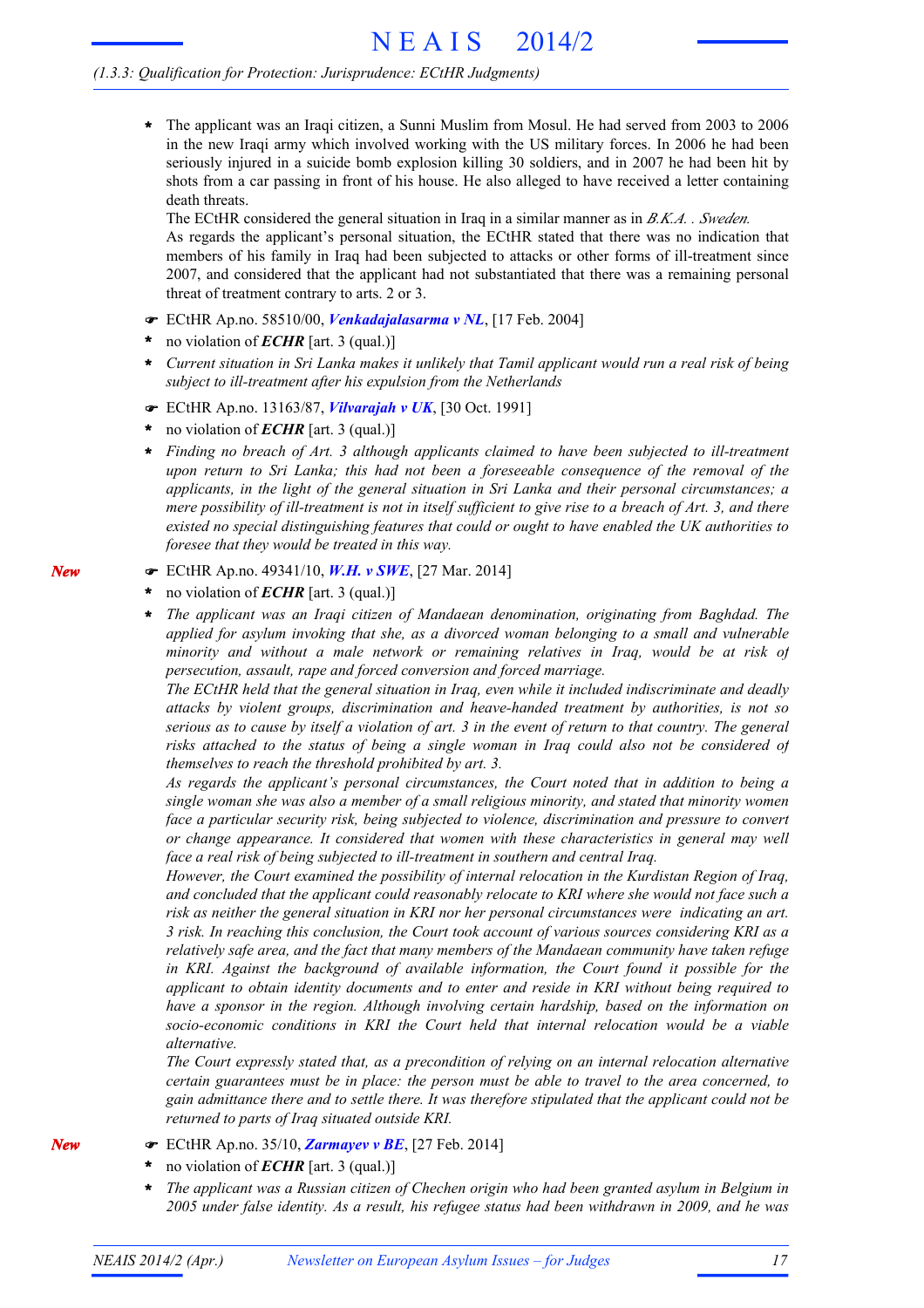# N E A I S 2014/2

# *(1.3.3: Qualification for Protection: Jurisprudence: ECtHR Judgments)*

*convicted for a number of criminal offences. As Belgium then accepted a request for his extradition to Russia, he lodged four unsuccessful asylum applications in Belgium from 2009 to 2013. The ECtHR noted that the situation in Chechnya is not so serious as to warrant the general prohibition of returns under ECHR art. 3. As regards the applicant's personal circumstances, the Court pointed to internal inconsistencies in his account of events, unexplained additions to this account, and the unreliability of letters of support that he had produced. The Court further referred to diplomatic assurances indicating that the applicant, if convicted in Russia, would be detained in an ECHR-compliant institution, and that the Belgian embassy would be permitted to visit him in prison and talk with him unsupervised. His personal circumstances therefore did not justify the finding of a violation of art. 3 in case of his extradition.*

# **1.3.4 CAT Views on Qualification for Protection**

- F CAT 300/2006, *A.T. v FRA*, [11 May 2007]
- violation of *CAT* [art. 3 (qual.)] **\***
- *Violation of the Convention when France charged dual French/Tunisian national of terrorism,* **\*** *revoked his French citizenship, and expelled him to Tunisia while his asylum and CAT claims were still pending.*
- F CAT 381/2009, *Abolghasem Faragollah et al. v CH*, [21 Nov. 2011]
- violation of *CAT* [art. 3 (qual.)] **\***
- \* The Committee is of the opinion that in the light of all the circumstances, including the general *human rights situation in Iran, the personal situation of the claimant, who continues to engage in opposition activities for the Democratic Association for Refugees and whose son has been granted refugee status, and bearing in mind its preceding jurisprudence, the Committee is of the opinion that he could well have attracted the attention of the Iranian authorities. The Committee therefore considers that there are substantial ground for believing that he would risk being subjected to* torture if returned to Iran. The Committee notes that Iran is not a State Party to the CAT and the *complainant therefore would be deprived of the legal option of recourse.*
- F CAT 233/2003, *Agiza v SWE*, [20 May 2005]
- violation of *CAT* [art. 3 (qual.)] **\***
- *The non-refoulement under CAT is absolute even in context of national security concerns; insufficient diplomatic assurances were obtained by sending country.* **\***
- F CAT 379/2009, *Bakatu-Bia v SWE*, [3 June 2011]
- violation of *CAT* [art. 3 (qual.)] **\***
- *The present human rights situation in the Democratic Republic of the Congo, is such that, in the prevailing circumstances, substantial grounds exist for believing that the complainant is at risk of being subjected to torture if returned to the Democratic Republic of the Congo.* **\***
- F CAT 279/2005, *C.T. and K.M. v SWE*, [22 Jan. 2007]
- violation of *CAT* [art. 3 (qual.)] **\***
- *Rwandan women repeatedly raped in detention in Rwanda by state officials have substantial grounds to fear torture if returned while ethnic tensions remain high. Complete accuracy seldom to be expected of victims of torture, and inconsistencies in testimony do not undermine credibility if they are not material.* **\***
- F CAT 281/2005, *E.P. v AZE*, [1 May 2007]
- violation of *CAT* [art. 3 (qual.)] **\***
- *Violation of the Convention when Azerbaijan disregarded Committee's request for interim* **\*** *measures and expelled applicant who had received refugee status in Germany back to Turkey where she had previously been detained and tortured.*
- F CAT 336/2008, *Harminder Singh Khalsa v CH*, [26 May 2011]
- violation of *CAT* [art. 3 (qual.)] **\***
- *The Committee notes that the complainants are well known to the Indian authorities because of their political activities in Switzerland and their leadership roles in the Sikh community abroad. The Committee accordingly considers that the complainants have provided sufficient evidence that their profile is sufficiently high to put them at risk of torture if arrested.* **\***

*The Committee notes the State party's submission that that numerous Sikh militants are back in*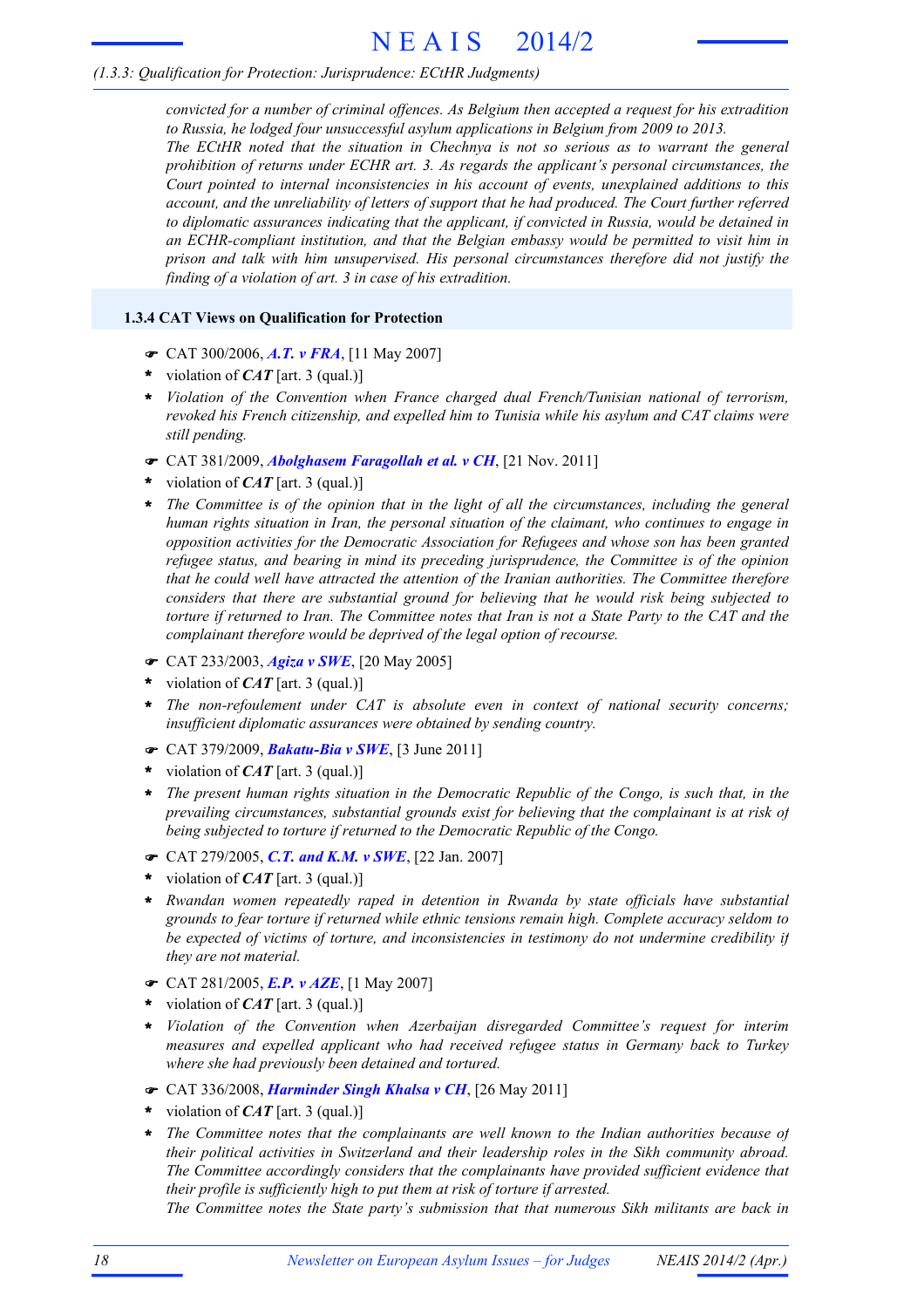# N E A I S 2014/2

# *(1.3.4: Qualification for Protection: Jurisprudence: CAT Views)*

*India, that Sikhs live in great numbers in different states and therefore the complainants have the option to relocate to another Indian state from their state of origin. The Committee, however, observes that some Sikhs, alleged to have been involved in terrorist activities have been arrested by the authorities upon arrival at the airport and immediately taken to prisons and charged with various offences. The Committee also takes note of the evidence submitted that the Indian police continued to look for the complainants and to question their families about their whereabouts long after they had fled to Switzerland. In light of these considerations, the Committee does not consider that they would be able to lead a life free of torture in other parts of India.*

- F CAT 373/2009, *M.A. and L.G. v SWE*, [19 Nov. 2010]
- violation of *CAT* [art. 3 (qual.)] **\***
- *Return of longtime PKK member to Turkey where he is wanted under anti-terrorism laws would constitute a breach of art. 3.* **\***
- F CAT 391/2009, *M.A.M.A. et al. v SWE*, [10 July 2012]
- violation of *CAT* [art. 3 (qual.)] **\***
- As to the State party's position in relation to the assessment of the first complainant's risk of being *subjected to torture, the Committee notes that the State party has accepted that it appeared not unlikely that he would still attract the interest of the Egyptian authorities due to his family relationship with the convicted murderer of President al-Sadat, even though the events took place a long time ago. Furthermore, his Internet activities in Sweden, questioning whether the real murderers of President al-Sadat were convicted and punished, should also be taken into account in* this context. Finally, the State party has accepted that it could not be excluded that the rest of the *family would also attract the interest of the Egyptian authorities. It specifically pointed out that the second complainant had allegedly been subjected to harsh treatment by the Egyptian security police and the third complainant had allegedly been repeatedly raped by police officers while in Egyptian custody. Consequently, it was not possible to fully exclude that he would be exposed to similar treatment if returned to Egypt.* **\***

*The Committee against Torture therefore concludes that the enforcement of the order to expel complainants to Egypt would constitute a violation of article 3 of the Convention.*

- F CAT 339/2008, *Said Amini v DNK*, [30 Nov. 2010]
- violation of *CAT* [art. 3 (qual.)] **\***
- *In assessing the risk of torture in the present case, the Committee notes the complainant's* contention that there is a foreseeable risk that he will be torture if returned to Iran based on his *claims of past detention and torture, as a result of his political activities, and the recommencement* of his political activities upon arrival in Denmark. It notes his claim that the State party did not take his allegations of torture into account, and that it never formed a view on the veracity of the *contents of his medical reports, which allegedly prove that he had in fact been tortured.* **\***
- F CAT 43/1996, *Tala v SWE*, [15 Nov. 1996]
- violation of *CAT* [art. 3 (qual.)] **\***
- *Contradictions and inconsistencies in testimony of asylum seeker attributed to post-traumatic stress disorder resulting from torture.* **\***

#### **1.3.5 CCPR Views on Qualification for Protection**

- F CCPR 1763/2008, *Ernst Sigan Pillai et al. v CAN*, [25 Mar. 2011]
- violation of *ICCPR* [art. 7 (qual.)] **\***
- *The Committee notes the argument invoked by the State party regarding the harm being the necessary and foreseeable consequence of the deportation to Sri Lanka. In that respect the Committee recalls its General Comment No. 31 in which it refers to the obligation of States parties not to extradite, deport, expel or otherwise remove a person from their territory where there are substantial grounds for believing that there is a real risk of irreparable harm. The Committee further notes that the diagnosis of Mr. Pillai's post-traumatic stress disorder led the Immigration and Refugee Board to refrain from questioning him about his earlier alleged torture in detention. The Committee is accordingly of the view that the material before it suggests that insufficient* weight was given to the authors' allegations of torture and the real risk they might face if deported *to their country of origin, in the light of the documented prevalence of torture in Sri Lanka. Notwithstanding the deference given to the immigration authorities to appreciate the evidence* **\***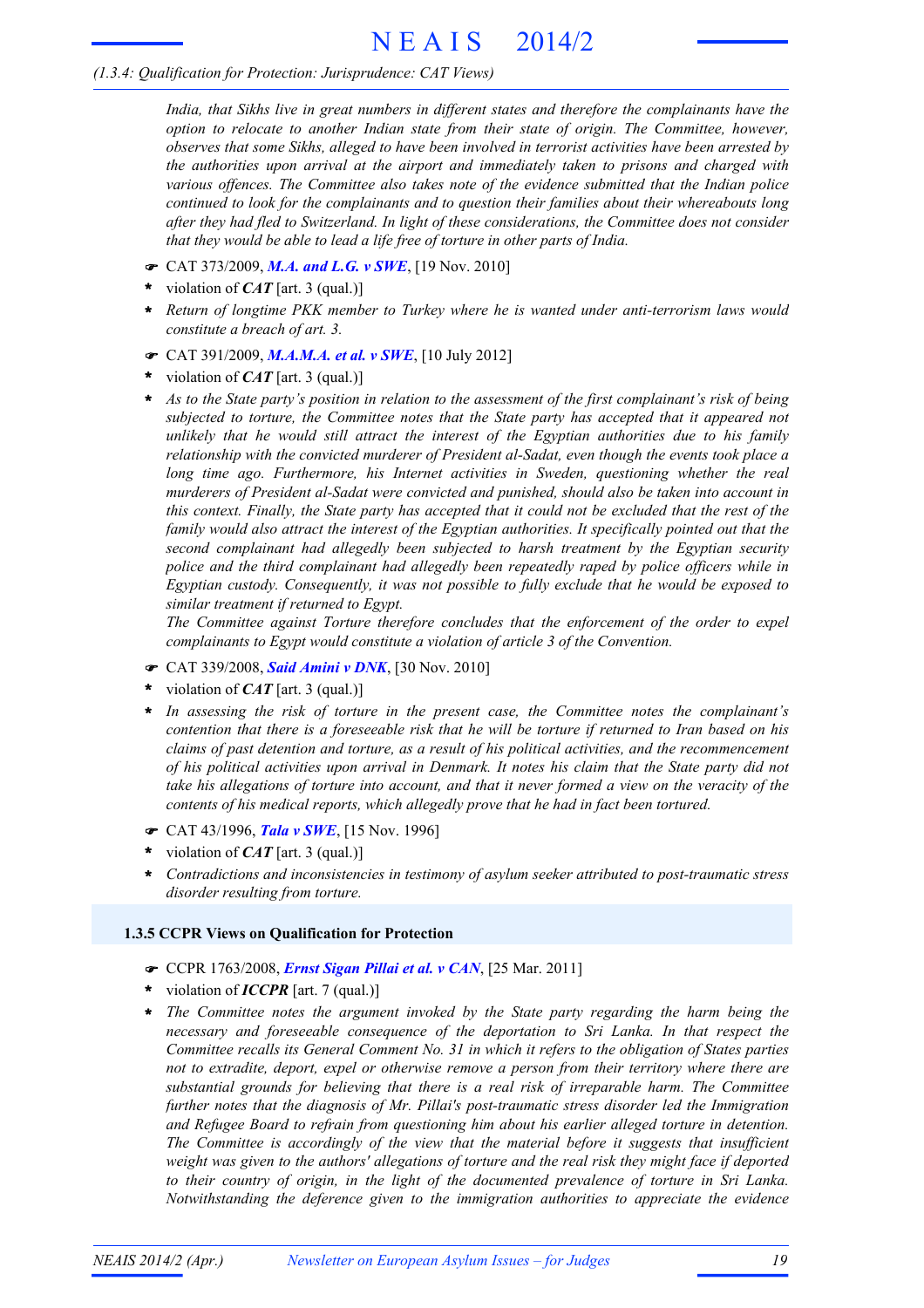# *(1.3.5: Qualification for Protection: Jurisprudence: CCPR Views)*

*before them, the Committee considers that further analysis should have been carried out in this case. The Committee therefore considers that the removal order issued against the authors would constitute a violation of Article 7 of the Covenant if it were enforced.*

- **CCPR 1544/2007, Mehrez Ben Abde Hamida v. CAN, [11 May 2010]**
- violation of *ICCPR* [art. 7 (qual.)] **\***
- *The CCPR observes that the State party refers mainly to the decisions of various authorities which have rejected the author's applications essentially on the grounds that he lacks credibility, having noted inconsistencies in his statements and the lack of evidence in support of his allegations. The Committee observes that the standard of proof required of the author is that he establishes that* there is a real risk of treatment contrary to article 7 as a necessary and foreseeable consequence of *his expulsion to Tunisia. The CCPR notes that the State party itself, referring to a variety of* sources, says that torture is known to be practised in Tunisia, but that the author does not belong to *one of the categories at risk of such treatment. The Committee considers that the author has provided substantial evidence of a real and personal risk of his being subjected to treatment* contrary to article 7 of the Covenant, on account of his dissent in the Tunisian police, his six-month *police detention, the strict administrative surveillance to which he was subjected and the wanted notice issued against him by the Ministry of the Interior which mentions his "escape from administrative surveillance". These facts have not been disputed by the State party. The Committee gives due weight to the author's allegations regarding the pressure put on his family in Tunisia. Having been employed by the Ministry of the Interior, then disciplined, detained and subjected to* strict surveillance on account of his dissent, the Committee considers that there is a real risk of the *author being regarded as a political opponent and therefore subjected to torture.* **\***

# **1.3.6 National Judgments on Qualification for Protection**

- F **Belgium:** 218.075, [16 Feb. 2012]
- interpr. of Dir. 2004/83: **Qualification** [art. 15(b)] **\***
- *The Council of State holds that membership of a group systematically targeted by ill-treatments can* **\*** *constitute substantial grounds for believing that an applicant, if returned, would face a real risk of suffering serious harms as defined in article 15(b) of the QD. It overturns a ruling of the inferior court (the Council of Alien Law Litigation) that required the applicant to establish further individual circumstances. Before the Council of State, the Belgian administration supports the ruling of the inferior court by deducing from the Elgafaji ruling of the CJEU that the applicant's burden of proving that he is individually targeted only softens in situations of general violence as defined in article 15(c) of the QD.*

*The Council of State disagrees with that interpretation of Elgafaji. It instead emphasises that Elgafaji equates article 15(b) of the QD with article 3 ECHR. It then goes on considering that the ECtHR, in the Saadi v. Italy case, held that membership to a group systematically targeted by illtreatments can give rise to protection under article 3 ECHR. Therefore the Council of State concludes that the protection of article 15(b) of the QD shall be afforded to applicants belonging to a group systematically targeted by ill-treatments even though they do not show further individual*

- F **Germany:** BVerwGE 10 C 23.12, [20 Feb. 2013]
- interpr. of Dir. 2004/83: **Qualification** [art. 9(1)] **\***
- Baden-Württemberg Higher Adminstrative Court **\***
- http://cmr.jur.ru.nl/neais/Germany/BVerwGE10C2312.pdf **\***
- *The Federal Administrative Court holds that (consistently with the C-71/11 and C-9911 of 5 September 2012) the scope of protection of Article 9 (1) QD also includes the practice of religion in public, including the right to propagate the faith or persuade others to accept it. Therefore the mere prohibition of practising a religion may constitute an act of persecution within the meaning of Article 9 (1), irrespectively of the extent to which the applicant is religiously active. There has to be a considerable probability that the applicant's life, limb or liberty will be threatened or will face prosecution or inhuman or degrading treatment, and if the forbidden religious practice is particularly important to the applicant in order to preserve his religious identity.* **\***
- F **Germany:** BVerwGE 10 C 13.10, [17 Nov. 2011]
- interpr. of Dir. 2004/83: **Qualification** [art. 2(e), 4(4), 15(c)] **\***
- **\*** Munich Higher Adm. Court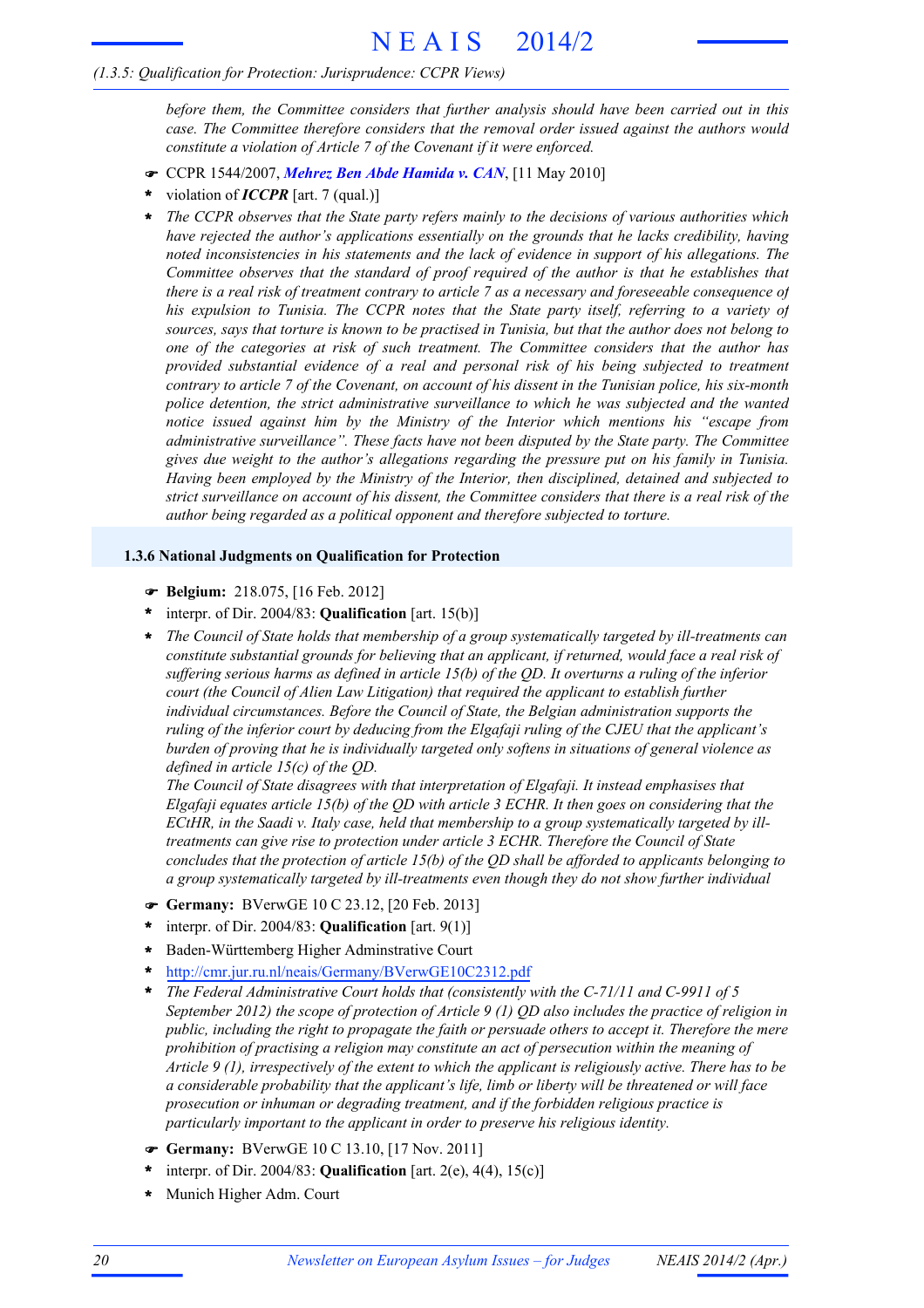# N E A I S 2014/2

# *(1.3.6: Qualification for Protection: Jurisprudence: National Judgments)*

- **\*** http://cmr.jur.ru.nl/neais/Germany/BVerwGE10C1310.pdf
- (1) In order for a substantial individual danger to be presumed, Section 60 (7) Sentence 2 of the Residence Act requires a considerable probability that the individual concerned will be threatened with harm to the legally protected interests of life or limb. (2) For a finding of the requisite density of danger, in addition to a quantitative determination of the risk of death or injury, a general appraisal is also required that also assesses the situation for the delivery of medical care. **\***

# **2 Asylum Procedure**

*2.1 Asylum Procedure: Adopted Measures*

#### **Directive 2005/85 Asylum Procedure**

- *On minimum standards on procedures in Member States for granting and withdrawing refugee status*
- OJ 2005 L 326/13 **\*** impl. date: 1 Dec. 2007
- *CJEU Judgments* **\*** Revised by Dir. 2013/32
- **■** CJEU C-175/11, *H.I.D.* 31 Jan. 2013 art. 23(3), 23(4), 39
- $\bullet$  CJEU C-69/10, *Samba Diouf* 28 July 2011 art. 39
- $\bullet$  CJEU C-133/06, *Eur. Parliament v EU* 6 May 2008 See further: § 2.3

#### **Directive 2013/32 Asylum Procedure II**

- *On common procedures for granting and withdrawing international protection*
- \* OJ 2013 L 180/60 impl. date: July 2015 . IRL opt in
- **\*** Recast of Dir. 2005/85

# **CAT non-refoulement**

*UN Convention against Torture and other Cruel, Inhuman or Degrading Treatment or Punishment* 1465 UNTS 85 **\*** impl. date: 1987

- *CAT Views* **\*** art. 3: Protection against Refoulement
	-
- CAT 379/2009, *Bakatu-Bia v SWE* 8 July 2011 art. 3 (proc.) • CAT 319/2007, *Nirma Singh v CAN* 30 May 2011 art. 22
- See further: § 2.3

#### **ECHR effective remedy**

*European Convention for the Protection of Human Rights and Fundamental Freedoms and its Protocols*

|     | $\star$ | <b>ETS 005</b>                                      | impl. date: 1953 |                   |
|-----|---------|-----------------------------------------------------|------------------|-------------------|
|     |         | * art. 3: Protection against Refoulement            |                  |                   |
|     |         | art. 13: Right to Effective Remedy                  |                  |                   |
|     |         | <b>ECtHR</b> Judgments                              |                  |                   |
| New |         | $\bullet$ ECtHR Ap.no. 6528/11, A.C. a.o. v SPA     | 22 Apr. 2018     | art. 13 (proc.)   |
| New |         | $\bullet$ ECtHR Ap.no. 70055/10, Josef v BEL        | 27 Feb. 2014     | art. 13 (proc.)   |
|     |         | F ECtHR Ap.no. 2283/12, Mohammed v AUT              | 6 June 2013      | art. $3$ (proc.)  |
|     |         | $\bullet$ ECtHR Ap.no. 50094/10, M.E. v FRA         | 6 June 2013      | art. 13 (proc.)   |
|     |         | F ECtHR Ap.no. 39630/09, El-Masri v MKD             | 13 Dec. 2012     | art. $13$ (proc.) |
|     |         | $\bullet$ ECtHR Ap.no. 33210/11, Singh v BEL        | 2 Oct. 2012      | art. 13 (proc.)   |
|     |         | ECtHR Ap.no. 14743/11, Abdulkhakov v RUS            | 2 Oct. 2012      | art. $3$ (proc.)  |
|     |         | $\bullet$ ECtHR Ap.no. 33809/08, Labsi v SVK        | 15 May 2012      | art. 13 (proc.)   |
|     |         | ECtHR Ap.no. 27765/09, Hirsi v ITA                  | 23 Feb. 2012     | art. $3$ (proc.)  |
|     |         | $\bullet$ ECtHR Ap.no. 9152/09, I.M. v. FRA         | 2 Feb. 2012      | art. $13$ (proc.) |
|     |         | ECtHR Ap.no. 39472/07, Popov v FRA                  | 19 Jan. 2012     | art. $3$ (proc.)  |
|     |         | FCtHR Ap.no. 12294/07, Zontul v GRC                 | 17 Jan. 2012     | art. $3$ (proc.)  |
|     |         | $\bullet$ ECtHR Ap.no. 30696/09, M.S.S. v BEL + GRC | 21 Jan. 2011     | art. $3$ (proc.)  |
|     |         | FCtHR Ap.no. 30471/08, Abdolkhani v TUR             | 22 Sep. 2009     | art. 13 (proc.)   |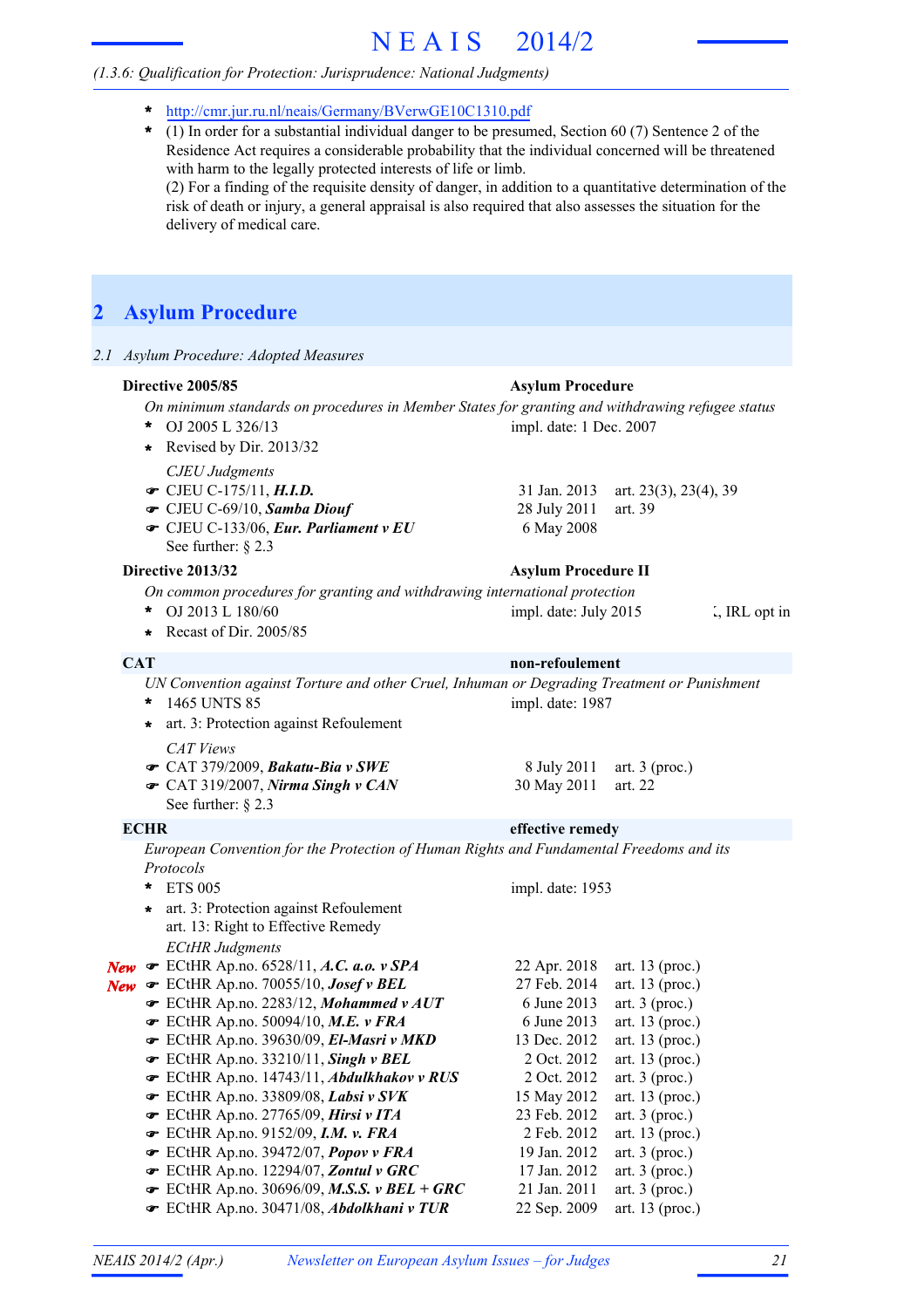### *(2.1: Asylum Procedure: Adopted Measures)*

| $\bullet$ ECtHR Ap.no. 246/07, Ben Khemais v ITA | 24 Feb. 2009 | art. $3$ (proc.)  |
|--------------------------------------------------|--------------|-------------------|
| ECtHR Ap.no. 45223/05, Sultani v FRA             | 20 Sep. 2007 | art. $3$ (proc.)  |
| ECtHR Ap.no. 25389/05, Gebremedhin v FRA         | 26 Apr. 2007 | art. $13$ (proc.) |
| ECtHR Ap.no. 13284/04, Bader v SWE               | 8 Nov. 2005  | art. $3$ (proc.)  |
| $\bullet$ ECtHR Ap.no. 38885/02, N. v FIN        | 26 July 2005 | art. $3$ (proc.)  |
| ECtHR Ap.no. 51564/99, Conka v BEL               | 5 Feb. 2002  | art. $13$ (proc.) |
| ECtHR Ap.no. 40035/98, Jabari v TUR              | 11 July 2000 | art. $3$ (proc.)  |
| ECtHR Ap.no. 25894/94, Bahaddar v NL             | 19 Feb. 1998 | art. $3$ (proc.)  |
| See further: $\S$ 2.3                            |              |                   |

- nothing to report **\*** *2.2 Asylum Procedure: Proposed Measures*
- *2.3 Asylum Procedure: Jurisprudence*

#### **2.3.1 CJEU Judgments on Asylum Procedure**

- F CJEU C-133/06, *Eur. Parliament v EU*, [6 May 2008]
- interpr. of Dir. 2005/85: **Asylum Procedure \***
- *Under Article 202 EC, when measures implementing a basic instrument need to be taken at* **\*** *Community level, it is the Commission which, in the normal course of events, is responsible for exercising that power. The Council must properly explain, by reference to the nature and content of the basic instrument to be implemented, why exception is being made to that rule.*

In that regard, the grounds set out in recitals 19 and 24 in the preamble to Directive 2005/85 on *minimum standards on procedures in Member States for granting and withdrawing refugee status, which relate respectively to the political importance of the designation of safe countries of origin and to the potential consequences for asylum applicants of the safe third country concept, are conducive to justifying the consultation of the Parliament in respect of the establishment of the lists of safe countries and the amendments to be made to them, but not to justifying sufficiently a reservation of implementing powers which is specific to the Council.*

- F CJEU C-175/11, *H.I.D.*, [31 Jan. 2013]
- interpr. of Dir. 2005/85: **Asylum Procedure** [art. 23(3), 23(4), 39] **\***
- ref. from 'High Court' (Ireland) **\***
- *1. Article 23(3) and (4) must be interpreted as not precluding a MS from examining by way of prioritised or accelerated procedure, in compliance with the basic principles and guarantees set out in Chapter II of the Directive, certain categories of asylum applications defined on the basis of the criterion of the nationality or country of origin of the applicant.* **\***

2. Article 39 must be interpreted as not precluding national legislation, such as that at issue in the *main proceedings, which allows an applicant for asylum either to lodge an appeal against the decision of the determining authority before a court or tribunal such as the Refugee Appeals Tribunal (Ireland), and to bring an appeal against the decision of that tribunal before a higher court such as the High Court (Ireland), or to contest the validity of that determining authority's decision before the High Court, the judgments of which may be the subject of an appeal to the Supreme Court (Ireland).*

- F CJEU C-69/10, *Samba Diouf*, [28 July 2011]
- interpr. of Dir. 2005/85: **Asylum Procedure** [art. 39] **\***
- ref. from 'Tribunal Administratif' (Luxembourg) **\***
- *On (1) the remedy against the decision to deal with the application under an accelerated procedure and (2) the right to effective judicial review in a case rejected under an accelerated procedure.* Art. 39 does not imply a right to appeal against the decision to assess the application for asylum in *an accelerated procedure, provided that the reasons which led to this decision can be subject to judicial review within the framework of the appeal against the rejection of the asylum claim.* **\***

#### **2.3.2 CJEU pending cases on Asylum Procedure**

**\*** *no cases pending*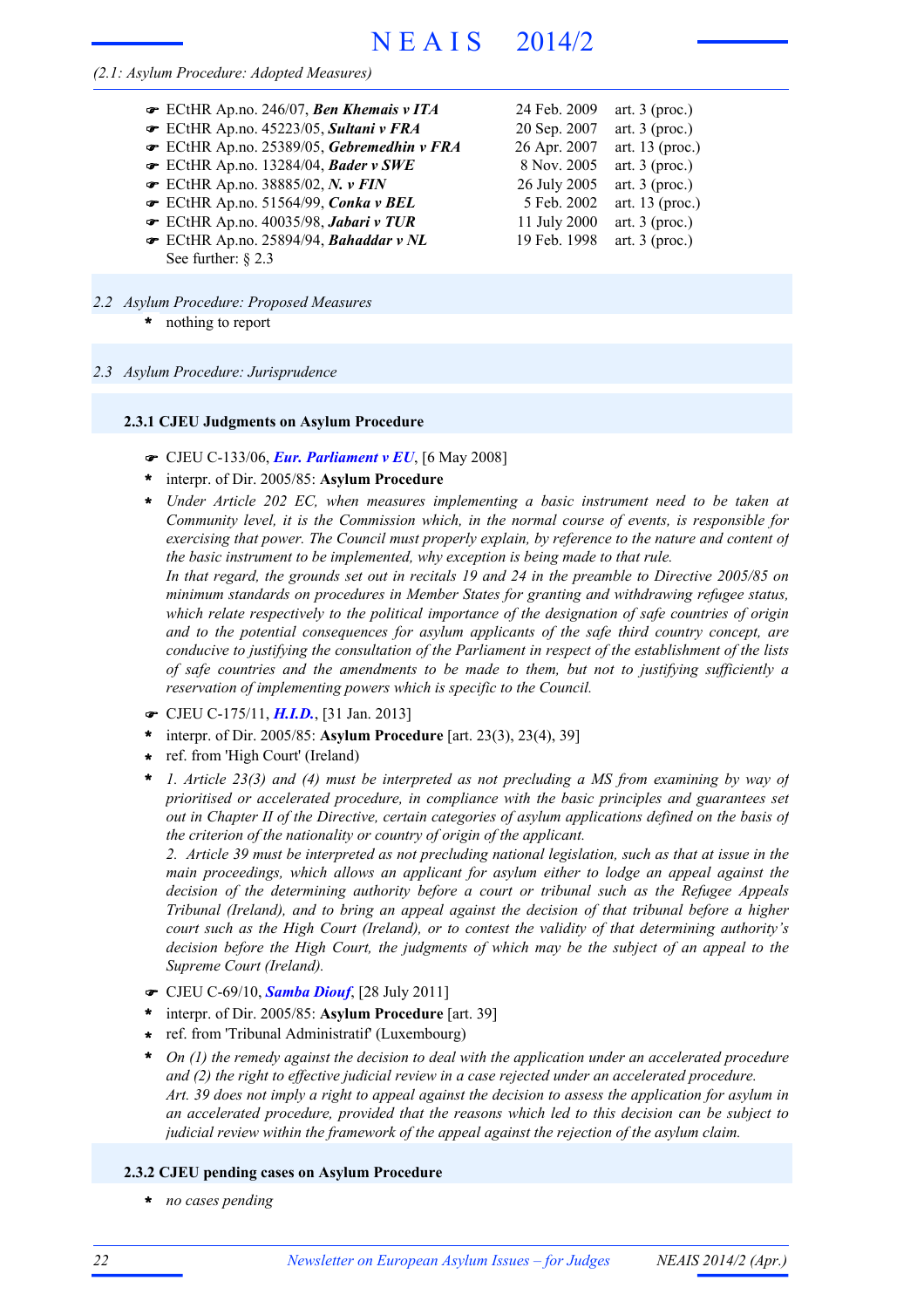#### **2.3.3 ECtHR Judgments and decisions on Asylum Procedure**

- F ECtHR Ap.no. 6528/11, *A.C. a.o. v SPA*, [22 Apr. 2018]
- violation of *ECHR* [art. 13 (proc.)] **\***

*New*

*The applicants were 30 asylum seekers of Sahrawi origin, claiming that their return to Morocco would expose them to the risk of inhuman and degrading treatment in reprisal of their participation in the Gdeim Izik camp in Western Sahara which they had fled upon its forcible dismantling by Moroccan police.* **\***

*The applicants had applied for judicial review of the rejection by the Spanish Ministry of the Interior of their applications for international protection. As they had applied for the stay of execution of the orders for their deportation, the court (Audiencia Nacional) had provisionally suspended the removal procedure for the first 13 applicants, and the following day rejected the applications for stay of execution. Likewise, the decisions to reject the applications for stay of execution of the other 17 applicants' deportation orders had been adopted very shortly after the provisional suspension. The appeals on the merits of the asylum applications were still pending before the Spanish courts.*

*The ECtHR reiterated its previous considerations of the necessity of automatic suspension of the removal in order for appeals to comply with the requirement of effectiveness of the remedy under art. 13 in cases pertaining to arts. 2 or 3. Even while recognising that accelerated procedures may facilitate the processing of asylum applications in certain circumstances, the Court held that in this case rapidity should not be achieved at the expense of the effective procedural guarantees protecting the applicants against refoulement to Morocco. As the applicants had not had the opportunity to provide any further explanations on their cases, and their applications for asylum did not in themselves have suspensive effect, the Court found a violation of art. 13 taken together with arts. 2 and 3.*

*According to ECHR art. 46, the Court stated that Spain was to guarantee, legally and materially, that the applicants would remain within its territory pending a final decision on their asylum applications.*

*Violation of ECHR art. 13 in conjunction with arts. 2 and 3.*

- F ECtHR Ap.no. 30471/08, *Abdolkhani v TUR*, [22 Sep. 2009]
- violation of *ECHR* [art. 13 (proc.)] **\***
- *Holding a violation of Art. 13 in relation to complaints under Art. 3; the notion of an effective remedy under Art. 13 requires independent and rigorous scrutiny of a claim to risk of refoulement under Art. 3, and a remedy with automatic suspensive effect.* **\***
- F ECtHR Ap.no. 14743/11, *Abdulkhakov v RUS*, [2 Oct. 2012]
- violation of *ECHR* [art. 3 (proc.)] **\***
- *The applicant, an Uzbek national, applied for refugee status and asylum in Russia. The Russian authorities arrested him immediately upon arrival as they had been informed that he was wanted in Uzbekistan for involvement in extremist activities. The applicant claimed to be persecuted in Uzbekistan due to his religious beliefs, and feared being tortured in order to extract confession to offences. His application for refugee status was rejected, but his application for temporary asylum was still pending.* **\***

*The Russian authorities ordered the applicant's extradition to Uzbekistan, referring to diplomatic assurances given by the Uzbek authorities. However, the extradition order was not enforced, due to an indication by the ECtHR of an interim measure under Rule 39. Meanwhile, the applicant was abducted in Moscow, taken to the airport and brought to Tajikistan.*

*Extradition of the applicant to Uzbekistan, in the event of his return to Russia, was considered to constitute violation of ECHR art. 3, due to the widespread ill-treatment of detainees and the systematic practice of torture in police custody in Uzbekistan, and the fact that such risk would be increased for persons accused of offences connected to their involvement with prohibited religious organisations.*

*The Court found it established that the applicant's transfer to Tajikistan had taken place with the knowledge and either passive or active involvement of the Russian authorities. Tajikistan is not a party to the ECHR, and Russia had therefore removed the applicant from the protection of his rights under the ECHR. The Russian authorities had not made any assessment of the existence of legal guarantees in Tajikistan against removal of persons facing risk of ill-treatment.*

*As regards this issue of potential indirect refoulement, the Court noted in particular that the*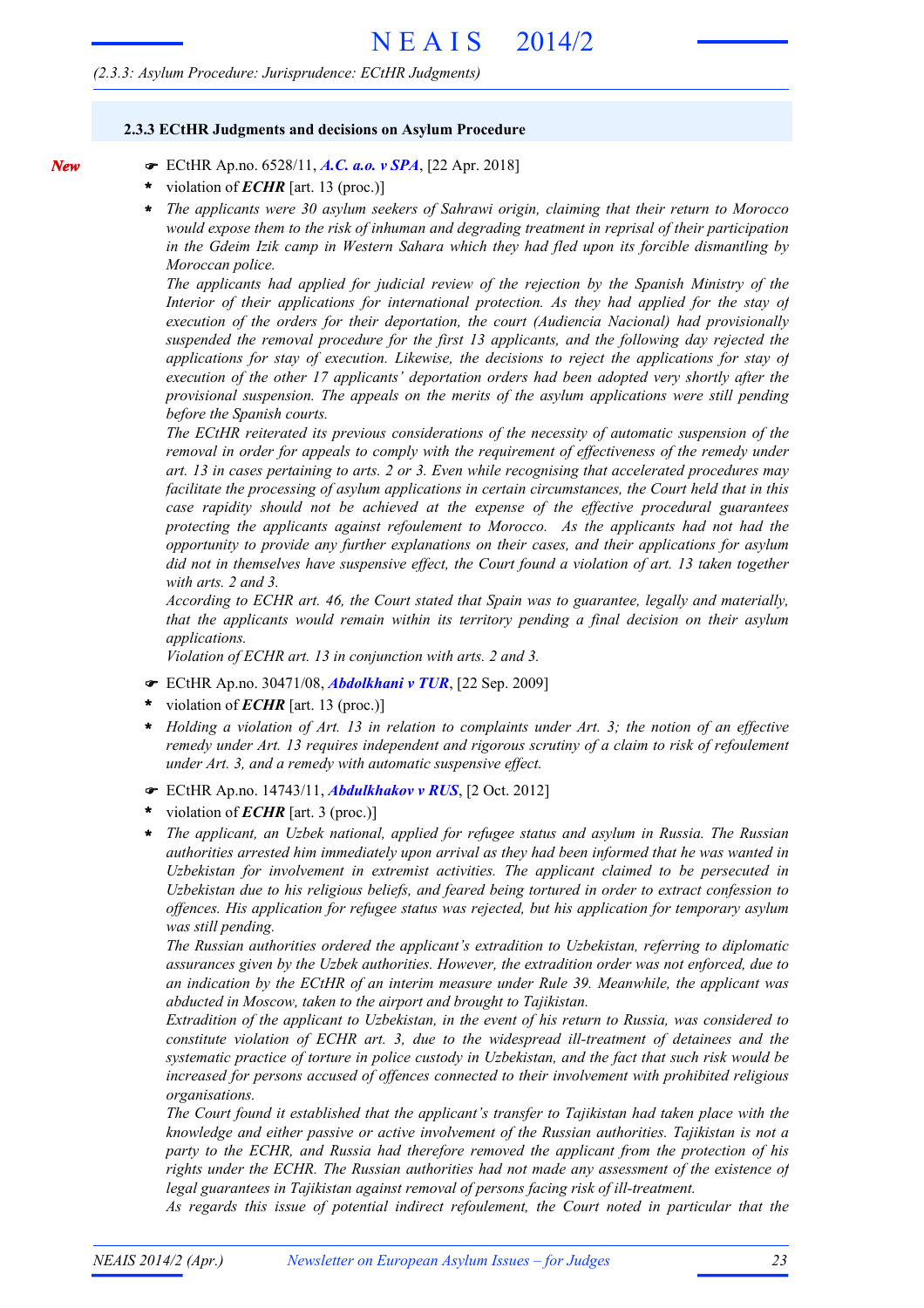*applicant's transfer to Tajikistan had been carried out in secret, outside any legal framework capable of providing safeguards against his further transfer to Uzbekistan without assessment of his risk of ill-treatment there. Any extra-judicial transfer or extraordinary rendition, by its deliberate circumvention of due process, was held to be contrary to the rule of law and the values protected by the ECHR.*

- F ECtHR Ap.no. 13284/04, *Bader v SWE*, [8 Nov. 2005]
- violation of *ECHR* [art. 3 (proc.)] **\***
- \* Asylum seeker held to be protected against refoulement due to a risk of flagrant denial of fair trial *that might result in the death penalty; such treatment would amount to arbitrary deprivation of life in breach of Art. 2; deportation of both the asylum seeker and his family members would therefore give rise to violations of Articles 2 and 3.*
- F ECtHR Ap.no. 25894/94, *Bahaddar v NL*, [19 Feb. 1998]
- no violation of *ECHR* [art. 3 (proc.)] **\***
- *Although prohibition of ill-treatment contained in Article 3 of Convention is also absolute in expulsion cases, applicants invoking this Article are not dispensed as a matter of course from exhausting available and effective domestic remedies and normally complying with formal requirements and time-limits laid down by domestic law.* **\***

*In the instant case applicant failed to comply with time-limit for submitting grounds of appeal (failed to request extension of time-limit even though possibility open to him) no special circumstances absolving applicant from compliance – even after time-limit had expired applicant had possibility to lodge fresh applications to domestic authorities either for refugee status or for residence permit on humanitarian grounds – Court notes at no stage during domestic proceedings was applicant refused interim injunction against expulsion – thus no imminent danger of illtreatment.*

- F ECtHR Ap.no. 246/07, *Ben Khemais v ITA*, [24 Feb. 2009]
- violation of *ECHR* [art. 3 (proc.)] **\***
- *Violation of Art. 3 due to deportation of the applicant to Tunisia; 'diplomatic assurances' alleged by the respondent Government could not be relied upon; violation of Art. 34 as the deportation had been carried out in spite of an ECtHR decision issued under Rule 39 of the Rules of Court.* **\***
- F ECtHR Ap.no. 51564/99, *Conka v BEL*, [5 Feb. 2002]
- violation of *ECHR* [art. 13 (proc.)] **\***
- *The detention of rejected Roma asylum seekers before deportation to Slovakia constituted a violation of Art. 5; due to the specific circumstances of the deportation the prohibition against collective expulsion under Protocol 4 Art. 4 was violated; the procedure followed by the Belgian authorities did not provide an effective remedy in accordance with Art. 13, requiring guarantees of suspensive effect.* **\***
- F ECtHR Ap.no. 39630/09, *El-Masri v MKD*, [13 Dec. 2012]
- violation of *ECHR* [art. 13 (proc.)] **\***
- *Whereas this case did not concern an asylum applicant, the ECtHR's reasoning and conclusions* **\*** *may be of interest in order to illustrate general principles of potential relevance to asylum cases under ECHR arts. 3 and 13 as well.*

*The applicant, a German national of Lebanese origin, had been arrested by the Macedonian authorities as a terrorist suspect, held incommunicado in a hotel in Skopje, handed over to a CIA rendition team at Skopje airport, and brought to Afghanistan where he was held in US detention and repeatedly interrogated, beaten, kicked and threatened until his release four months later.*

*The Court accepted evidence from both aviation logs, international reports, a German parliamentary inquiry, and statements by a former Macedonian minister of interior as the basis for concluding that the applicant had been treated in accordance with his explanations. In view of the evidence presented, the burden of proof was shifted to the Macedonian government which had not conclusively refuted the applicant's allegations which there therefore considered as established beyond reasonable doubt.*

*Macedonia was held to be responsible for the ill-treatment and unlawful detention during the entire period of the applicant's captivity. In addition, ECHR arts. 3 and 13 had been violated due to the absence of any serous investigation into the case by the Macedonian authorities.*

*In two concurring opinions, ECtHR judges made further observations concerning the right to the truth as a separate aspect of ECHR art. 13, or as inherent aspect of ECHR art. 3, respectively.*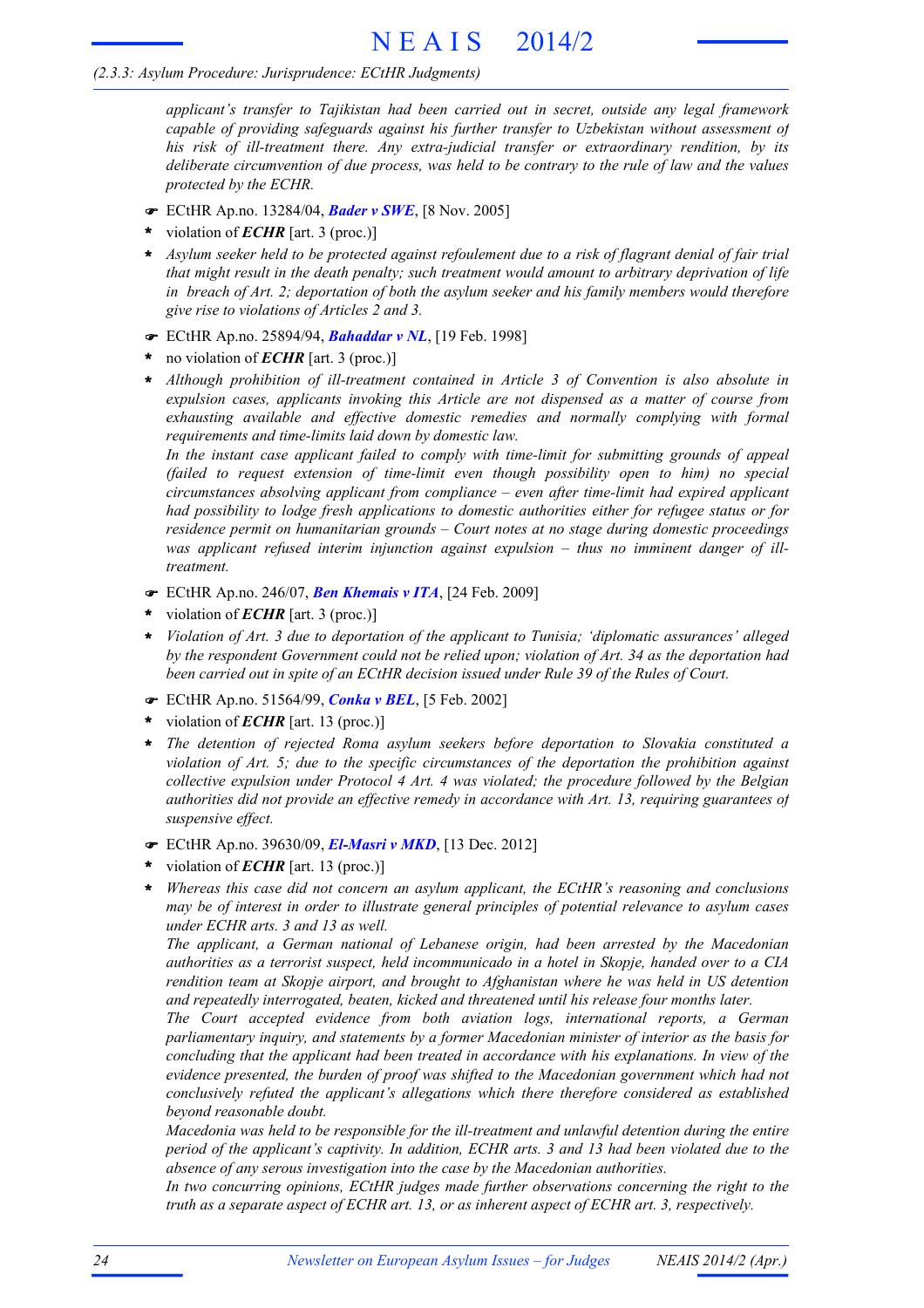- F ECtHR Ap.no. 25389/05, *Gebremedhin v FRA*, [26 Apr. 2007]
- violation of *ECHR* [art. 13 (proc.)] **\***
- *Holding that the particular border procedure declaring 'manifestly unfounded' asylum applications* **\*** *inadmissible, and refusing the asylum seeker entry into the territory, was incompatible with Art. 13 taken together with Art.3; emphasising that in order to be effective, the domestic remedy must have suspensive effect as of right.*
- F ECtHR Ap.no. 27765/09, *Hirsi v ITA*, [23 Feb. 2012]
- interpr. of *ECHR* [art. 3 (proc.)] **\***
- *For the first time the Court applied Article 4 of Protocol no. 4 (collective expulsion) in the* **\*** circumstance of aliens who were not physically present on the territory of the State, but in the high *seas. Italy was also held responsible for exposing the aliens to a treatment in violation with article 3 ECHR, as it transferred them to Libya 'in full knowledge of the facts' and circumstances in Libya.*
- F ECtHR Ap.no. 9152/09, *I.M. v. FRA*, [2 Feb. 2012]
- violation of *ECHR* [art. 13 (proc.)] **\***
- *The Court therefore observed, with regard to the effectiveness of the domestic legal arrangements as a whole, that while the remedies of which the applicant had made use had been available in theory, their accessibility in practice had been limited by the automatic registration of his application under the fast-track procedure, the short deadlines imposed and the practical and procedural difficulties in producing evidence, given that he had been in detention and applying for asylum for the first time.* **\***
- F ECtHR Ap.no. 40035/98, *Jabari v TUR*, [11 July 2000]
- violation of *ECHR* [art. 3 (proc.)] **\***
- \* Given the irreversible nature of the harm that might occur if the risk of torture or ill-treatment *alleged materialised and the importance which it attaches to Article 3, the notion of an effective remedy under Article 13 requires independent and rigorous scrutiny of a claim that there exist substantial grounds for fearing a real risk of treatment contrary to Article 3.*
- F ECtHR Ap.no. 70055/10, *Josef v BEL*, [27 Feb. 2014]
- violation of *ECHR* [art. 13 (proc.)] **\***
- *The applicant was a Nigerian woman, diagnosed with HIV, who was to be returned with her three children upon refusal of her request for asylum in Belgium.* **\***

*Referring to its previous case law concerning the automatic suspensive effect of appeals in order to comply with the requirements under art. 13 in cases concerning art. 3, the ECtHR held that Belgian law did not provide such an effective opportunity to challenge the order for removal. As only appeals for suspension under the 'extreme urgency procedure' have automatic suspensive effect, and this type of procedure has only limited application, and the Belgian appeal system was in general considered too difficult to operate and too complex to fulfil the obligations under art. 13, the applicant had not had access to an effective remedy. Art. 13 had therefore been violated, taken together with art. 3.*

*In line with previous case law, the Court did not find the applicant's medical condition so critical as to make the considerations against her removal imperative for the purpose of prohibiting her return under art. 3.*

*According to ECHR art. 46, the Court indicated to Belgium the need to amend its legislation in order for the system of appeals against removal to comply with art. 13.*

*Violation of ECHR art. 13 in conjunction with art. 3. No violation of art. 3 as such.*

- F ECtHR Ap.no. 33809/08, *Labsi v SVK*, [15 May 2012]
- violation of *ECHR* [art. 13 (proc.)] **\***
- *An Algerian man, convicted in France of preparing a terrorist act, and convicted in his absence in Algeria of membership of a terrorist organisation, had been expelled to Algeria upon rejection of his asylum request in Slovakia. On the basis of the existing information about the situation in Algeria for persons suspected of terrorist activities, the Court found that there had been substantial* grounds for believing that he faced a real risk of being exposed to treatment contrary to art. 3. The *responding government's invocation of the security risk represented by the applicant was dismissed due to the absolute guarantee under art. 3. Assurances given by the Algerian authorities concerning the applicant's treatment upon return to Algeria were found to be of a general nature,* and they had proven insufficient since the request for a visit by a Slovak official to the applicant, **\***

*New*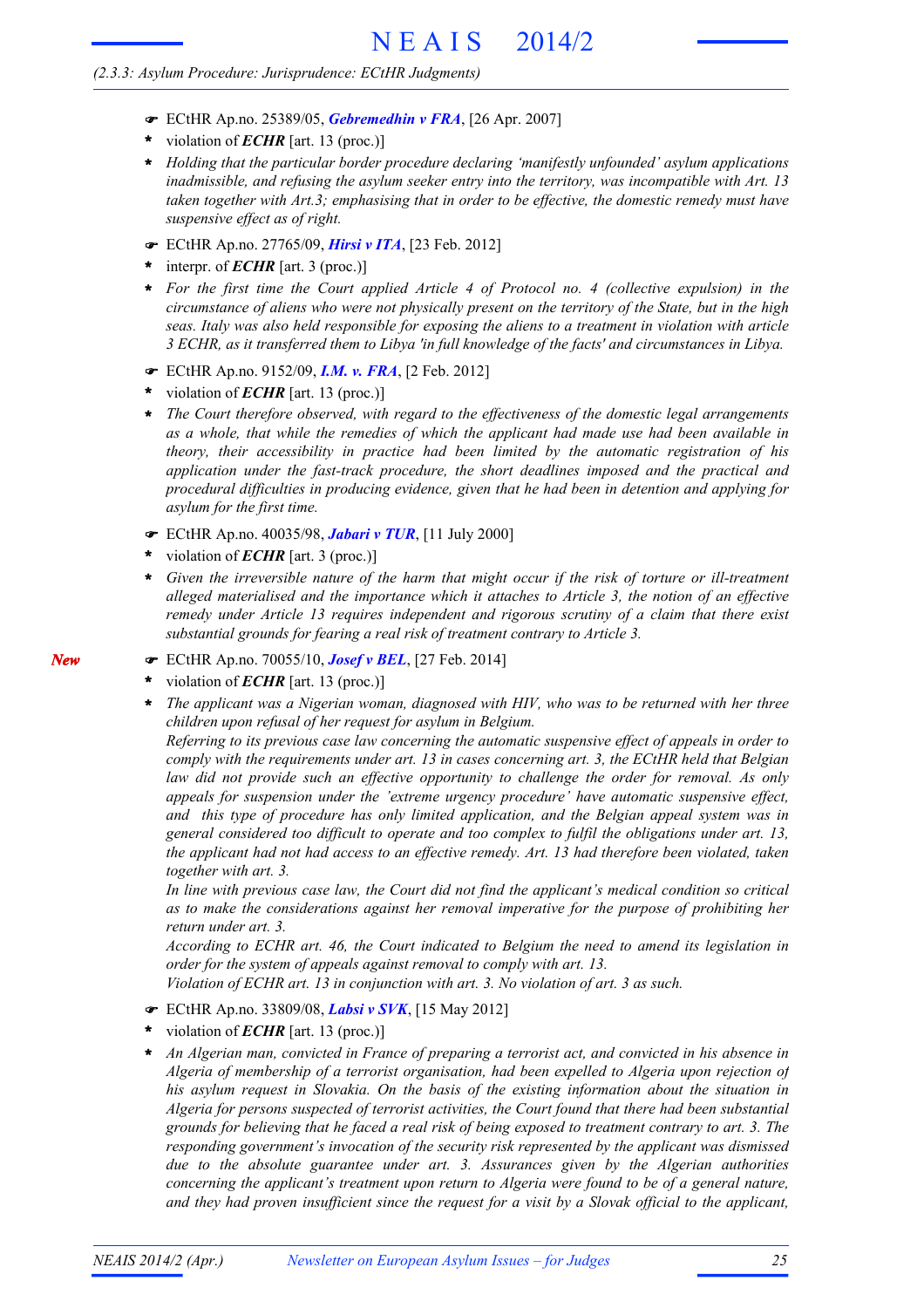*held in detention upon return, had not been followed.*

*The applicant's expulsion only one working day after the Slovak Supreme Court's judgment, upholding the dismissal of his asylum request, had effectively prevented him from attempting redress by a complaint to the Slovak Constitutional Court.*

*Expulsion of the applicant in disregard of an interim measure issued by the Court under Rule 39, preventing the Court from properly examining his complaints and from protecting him against treatment contrary to art. 3, was a violation of the right to individual application under art. 34.*

- F ECtHR Ap.no. 50094/10, *M.E. v FRA*, [6 June 2013]
- no violation of *ECHR* [art. 13 (proc.)] **\***
- *The applicant was an Egyptian belonging to the Coptic Christian community in his country of* origin where he had been exposed to a number of attacks due to his religious belief. His reports of *these incidents to the police had been unsuccessful, and before leaving Egypt in 2007 he was accused of proselytizing for which he was sentenced in absentia to 3 years of imprisonment.* **\***

*The ECtHR referred to reports on numerous instances of violence and other persecution against Coptic Christians in Egypt in 2010-11, and on reluctance of Egyptian authorities to prosecute the perpetrators, and found no evidence that the situation had improved. The Court found strong evidence that the applicant would be a potential prime target for persecution and violence as a convicted proselytizer, whether free or imprisoned, and pointed to the serious doubt about on the applicant's ability to receive adequate protection from the Egyptian authorities. Given his background and the situation of Coptic Christians in Egypt, art. 3 would be violated in case of enforcement of the decision to deport the applicant.*

*Contrary to the judgment in I.M. v. France (9152/09), the ECtHR did not consider the examination of this case in the French 'fast-track' asylum procedure incompatible with art. 13. The Court emphasised the very substantial delay in the applicant's lodging of his asylum request (almost 3 years) and the fact that he had been able to lodge an appeal with suspensive effect against the removal order as well as an asylum request with suspensive effect. Given his delay, the applicant could not validly argue that the reduced and very short deadlines to prepare the asylum request in the special procedure had affected the accessibility of the remedies available to him, and there was therefore no violation of art. 13 in conjunction with art. 3.*

- F ECtHR Ap.no. 30696/09, *M.S.S. v BEL + GRC*, [21 Jan. 2011]
- violation of *ECHR* [art. 3 (proc.)] **\***
- *A deporting State is responsible under ECHR Art. 3 for the foreseeable consequences of the deportation of an asylum seeker to another EU Member State, even if the deportation is being decided in accordance with the Dublin Regulation; the responsibility of the deporting State comprises not only the risk of indirect refoulement by way of further deportation to risk of illtreatment in the country of origin, but also the conditions in the receiving Member State if it is foreseeable that the asylum seeker may there be exposed to treatment contrary to Art. 3.* **\***
- F ECtHR Ap.no. 2283/12, *Mohammed v AUT*, [6 June 2013]
- no violation of *ECHR* [art. 3 (proc.)] **\***
- *The applicant Sudanese asylum seeker arrived in Austria via Greece and Hungary. The Austrian authorities rejected the application and ordered his transfer to Hungary under the Dublin Regulation. When placed in detention with a view to his forced transfer almost a year later, he lodged a second asylum application which did not have suspensive effect in relation to the transfer order.* **\***

*The ECtHR considered the applicant's initial claim against the Dublin transfer arguable, due to the 'alarming nature' of reports published in 2011-12 in respect of Hungary as a country of asylum and in particular as regards Dublin transferees. His second application for asylum in Austria could therefore not prima facie be considered abusively repetitive or entirely manifestly unfounded. In the specific circumstances of the case, the applicant had been deprived of de facto protection against forced transfer and of a meaningful substantive examination of his arguable claim concerning the situation of asylum seekers in Hungary. Accordingly, art. 13 in conjunction with art. 3 had been violated.*

*Despite the initially arguable claim against the Dublin transfer to Hungary, the Court noted the subsequent legislative amendments and the introduction of additional legal guarantees concerning detention of asylum seekers and their access to basic facilities. The applicant would therefore no* longer be at a real and individual risk of being subjected to treatment in violation of art. 3 upon *transfer to Hungary under the Dublin Regulation.*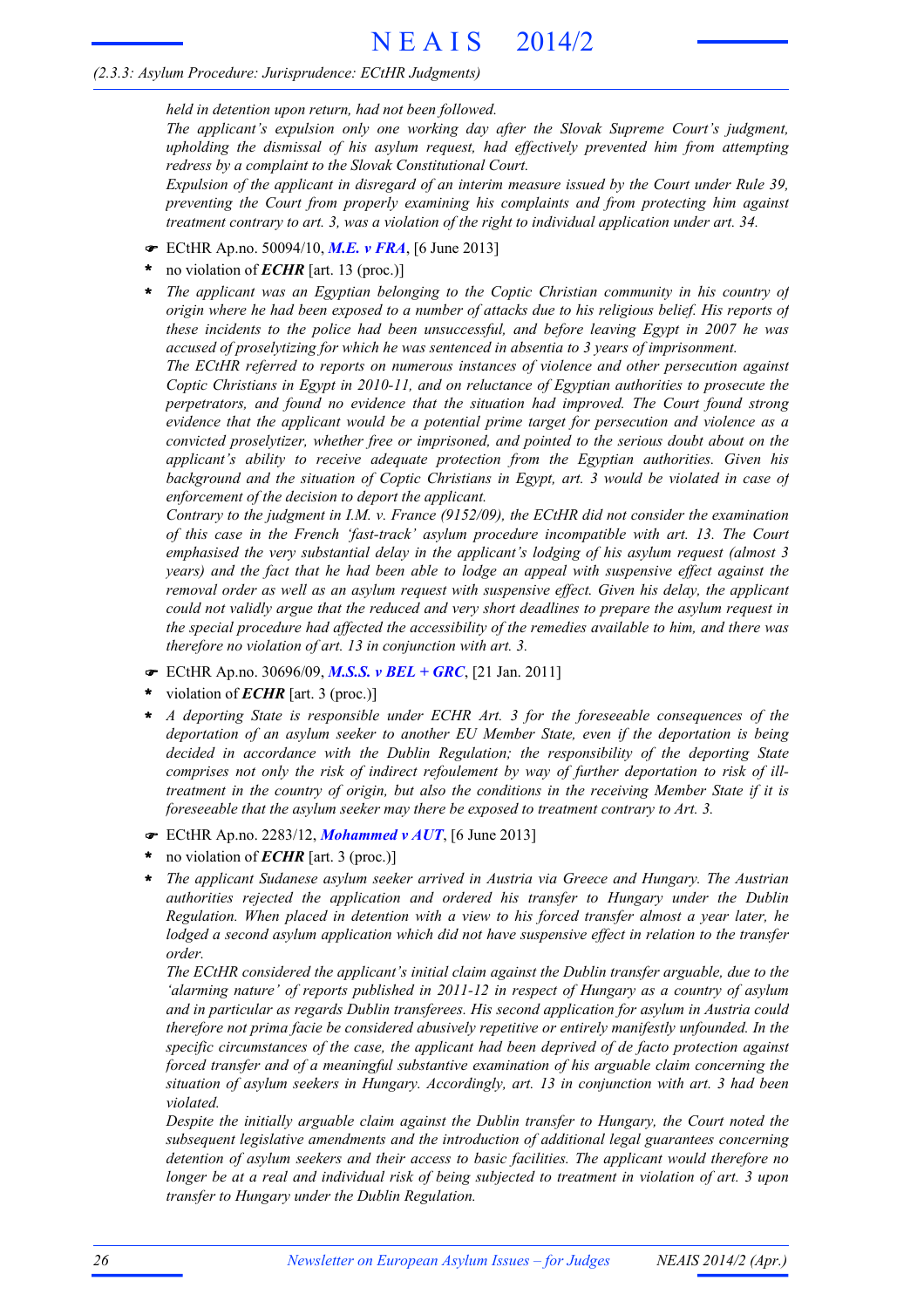- F ECtHR Ap.no. 38885/02, *N. v FIN*, [26 July 2005]
- violation of *ECHR* [art. 3 (proc.)] **\***
- *Asylum seeker held to be protected against refoulement under Art. 3, despite the Finnish* **\*** *authorities' doubts about his identity, origin, and credibility; two delegates of the Court were sent to take oral evidence from the applicant, his wife and a Finnish senior official; while retaining doubts about his credibility on some points, the Court found that the applicant's accounts on the whole had to be considered sufficiently consistent and credible; deportation would therefore be in breach of Art. 3.*
- F ECtHR Ap.no. 39472/07, *Popov v FRA*, [19 Jan. 2012]
- violation of *ECHR* [art. 3 (proc.)] **\***
- *Although the applicants – a Kazakhstani couple and their two children aged 5 months and 3 years – had been detained in an administrative detention centre authorised to accommodate families, the conditions during their two weeks detention were held to have caused the children distress and to have serious psychological repercussions. Thus, the children had been exposed to conditions exceeding the minimum level of severity required to fall within the scope of ECHR art. 3, and this provision had been violated in respect of the children. Since that minimum level of severity was not attained as regards the parents, there was no violation of art. 3 in respect of these applicants.* **\***

*ECHR art. 5 was violated in respect of the children, both because the French authorities had not sought to establish any possible alternative to administrative detention (art. 5(1)(f)), and because children accompanying their parents were unable to have the lawfulness of their detention examined by the courts (art. 5(4)).*

ECHR art. 8 was violated due to the detention of the whole family. As there had been no particular *risk of the applicants absconding, the interference with the applicants' family life, resulting from their placement in a detention centre for two weeks, had been disproportionate. In this regard the* Court referred to its recent case law concerning 'the child's best interest' as well as to art. 3 of the *UN Convention on the Rights of the Child and to Directive 2003/9 on Reception Conditions.*

- F ECtHR Ap.no. 71386/10, *Savriddin v RUS*, [25 Apr. 2013]
- violation of *ECHR* [art. 3 (proc.), 5(4), 34] **\***
- *The applicant, a national of Tajikistan having been granted temporary asylum in Russia, had been* abducted in Moscow by a group of men, detained in a mini-van for one or two days and tortured, *and then taken to the airport from where he was flown to Tajikistan without going through normal border formalities or security checks. In Tajikistan he had allegedly been detained, severely illtreated by the police, and sentenced to 26 years' imprisonment for a number of offences.* **\***

*Based on consistent reports about the widespread and systematic use of torture in Tajikistan, and the applicant's involvement in an organisation regarded as terrorist by the Tajik authorities, the* Court concluded that his forcible return to Tajikistan had exposed him to a real risk of treatment in *breach of art. 3. Due to the Russian authorities' failure to take preventive measures against the real and imminent risk of torture and ill-treatment caused by his forcible transfer, Russia had violated its positive obligations to protect him from treatment contrary to art. 3. Additional violations of art. 3 resulted from the lack of effective investigation into the incident, and the involvement of State officials in the operation.*

*Art. 34 had been violated by the fact that the applicant had been forcibly transferred to Tajikistan by way of an operation in which State officials had been involved, in spite of an interim measure indicated by the ECtHR under Rule 39 of the Court's Rules of Procedure.*

*Pursuant to ECHR art. 46, the Court indicated various measures to be taken by Russia in order to end the violation found and make reparation for its consequences. In addition, the State was required under art. 46 to take measures to resolve the recurrent problem of blatant circumvention of the domestic legal mechanisms in extradition matters, and ensure immediate and effective protection against unlawful kidnapping and irregular removal from the territory and from the jurisdiction of Russian courts. In this connection, the Court once again stated that such operations conducted outside the ordinary legal system are contrary to the rule of law and the values protected by the ECHR.*

- F ECtHR Ap.no. 33210/11, *Singh v BEL*, [2 Oct. 2012]
- violation of *ECHR* [art. 13 (proc.)] **\***
- *Having arrived on a flight from Moscow, the applicants applied for asylum but were refused entry into Belgium, and their applications for asylum were rejected as the Belgian authorities did not accept the applicants' claim to be Afghan nationals, members of the Sikh minority in Afghanistan,* **\***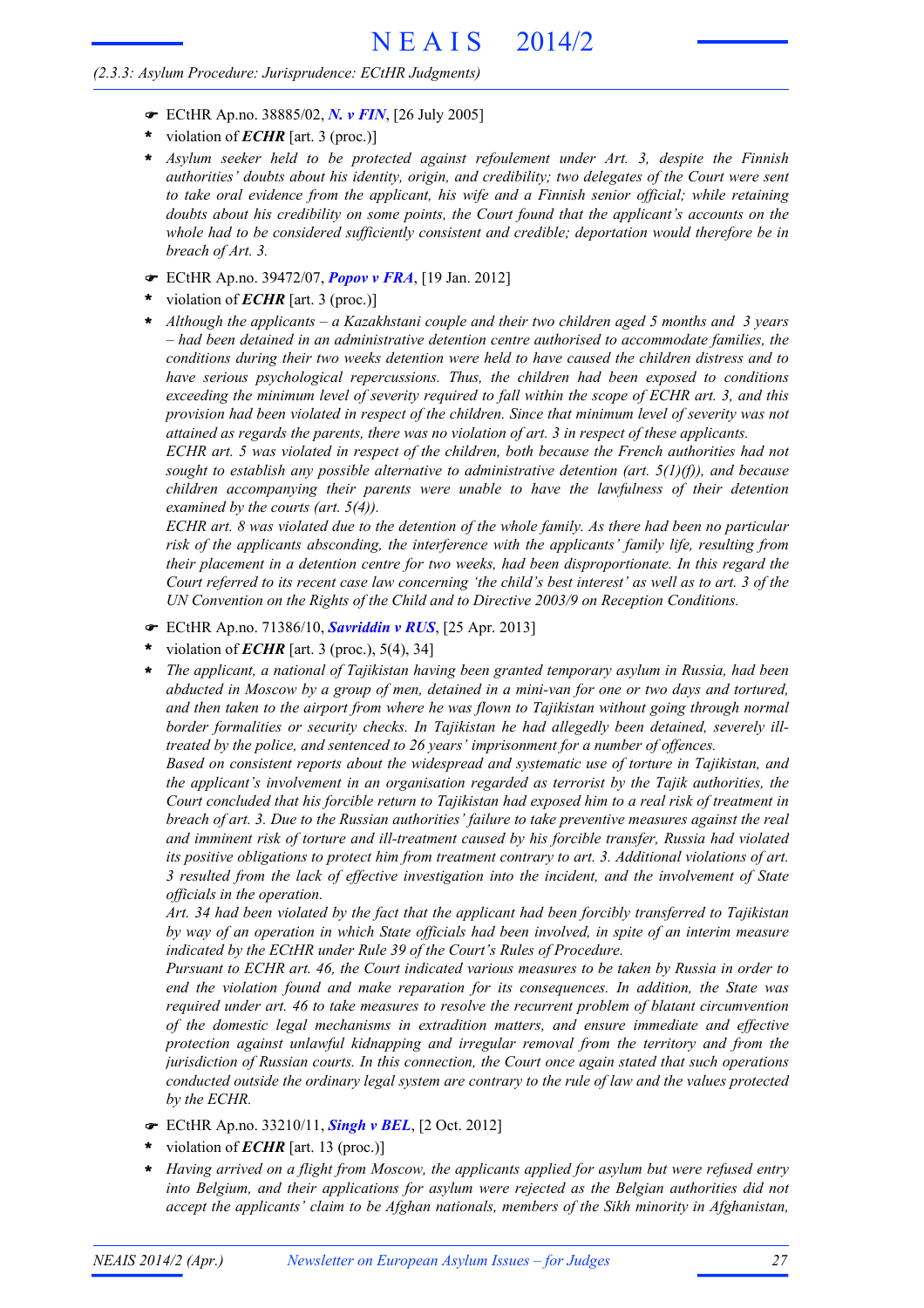*but rather Indian nationals. The Court considered the claim to the risk of chain refoulement to Afghanistan as 'arguable' so that the examination by the Belgian authorities would have to comply with the requirements of ECHR art. 13, including close and rigorous scrutiny and automatic suspensive effect.*

*In the light of these requirements, the examination of the applicants' asylum case was held to be insufficient, since neither the first instance nor the appeals board had sought to verify the authenticity of the documents presented by the applicants with a view to assessing their possible risk of ill-treatment in case of deportation. In that connection the Court noted that the Belgian authorities had dismissed copies of protection documents issued by UNHCR in New Delhi, pertinent to the protection request, although these documents could easily have been verified by contacting UNHCR. The examination therefore did not fulfil the requirement of close and rigorous scrutiny, constituting a violation of ECHR art. 13 taken together with art. 3.*

- F ECtHR Ap.no. 45223/05, *Sultani v FRA*, [20 Sep. 2007]
- no violation of *ECHR* [art. 3 (proc.)] **\***
- *Finding no violation of Art. 3, despite the applicant's complaint that the most recent asylum decision within an accelerated procedure had not been based on an effective individual examination; the Court emphasized that the first decision had been made within the normal asylum procedure, involving full examination in two instances, and held this to justify the limited duration of the second examination which had aimed to verify whether any new grounds could change the previous rejection; in addition, the latter decision had been reviewed by administrative courts at two levels; the applicant had not brought forward elements concerning his personal situation in the country of origin, nor sufficient to consider him as belonging to a minority group under particular threat.* **\***
- F ECtHR Ap.no. 12294/07, *Zontul v GRC*, [17 Jan. 2012]
- violation of *ECHR* [art. 3 (proc.)] **\***
- *The applicant was an irregular migrant complaining that he had been raped with a truncheon by one of the Greek coast guard officers supervising him in a detention centre upon interception of the* boat on which he and 164 other migrants attempted to go from Turkey to Italy. Due to its cruelty *and intentional nature, the Court considered such treatment as amounting to an act of torture under ECHR art. 3. Given the seriousness of the treatment, the penalty imposed on the perpetrator*  $-$  a suspended term of six months imprisonment that was commuted to a fine  $-$  was considered to be *in clear lack of proportion. An additional violation of ECHR art. 3 stemmed from the Greek authorities' procedural handling of the case that had prevented the applicant from exercising his rights to claim damages at the criminal proceedings.* **\***

#### **2.3.4 CAT Views on Asylum Procedure**

- F CAT 379/2009, *Bakatu-Bia v SWE*, [8 July 2011]
- violation of *CAT* [art. 3 (proc.)] **\***
- *The Committee observes that, according to the Second joint report of seven United Nations experts on the situation in the Democratic Republic of the Congo (2010) and the Report of the United Nations High Commissioner for Human Rights and the activities of her Office in the Democratic Republic of the Congo (2010) on the general human rights situation in the Democratic Republic of the Congo, serious human rights violations, including violence against women, rape and gang rape by armed forces, rebel groups and civilians, continued to take place throughout the country and not only in areas affected by armed conflict. Furthermore, in a recent report, the High Commissioner for Human Rights stressed that sexual violence in DRC remains a matter of serious concern, particularly in conflict-torn areas, and despite efforts by authorities to combat it, this phenomenon is still widespread and particularly affects thousands of women and children. The Committee also notes that the Secretary-General in his report of 17 January 2011, while acknowledging a number of positive developments in DRC, expressed his concern about the high levels of insecurity, violence and human rights abuses faced by the population.* **\***
- F CAT 343/2008, *Kalonzo v CAN*, [1 June 2012]
- violation of *CAT* [art. 3] **\***
- *The Committee also takes note of the State party's reference to reports dating from 2007 and 2008 that mention few cases of the torture of UPDS members or Luba from Kasaï. In this regard, the* Committee is of the view that, even if cases of torture are rare, the risk of being subjected to torture **\***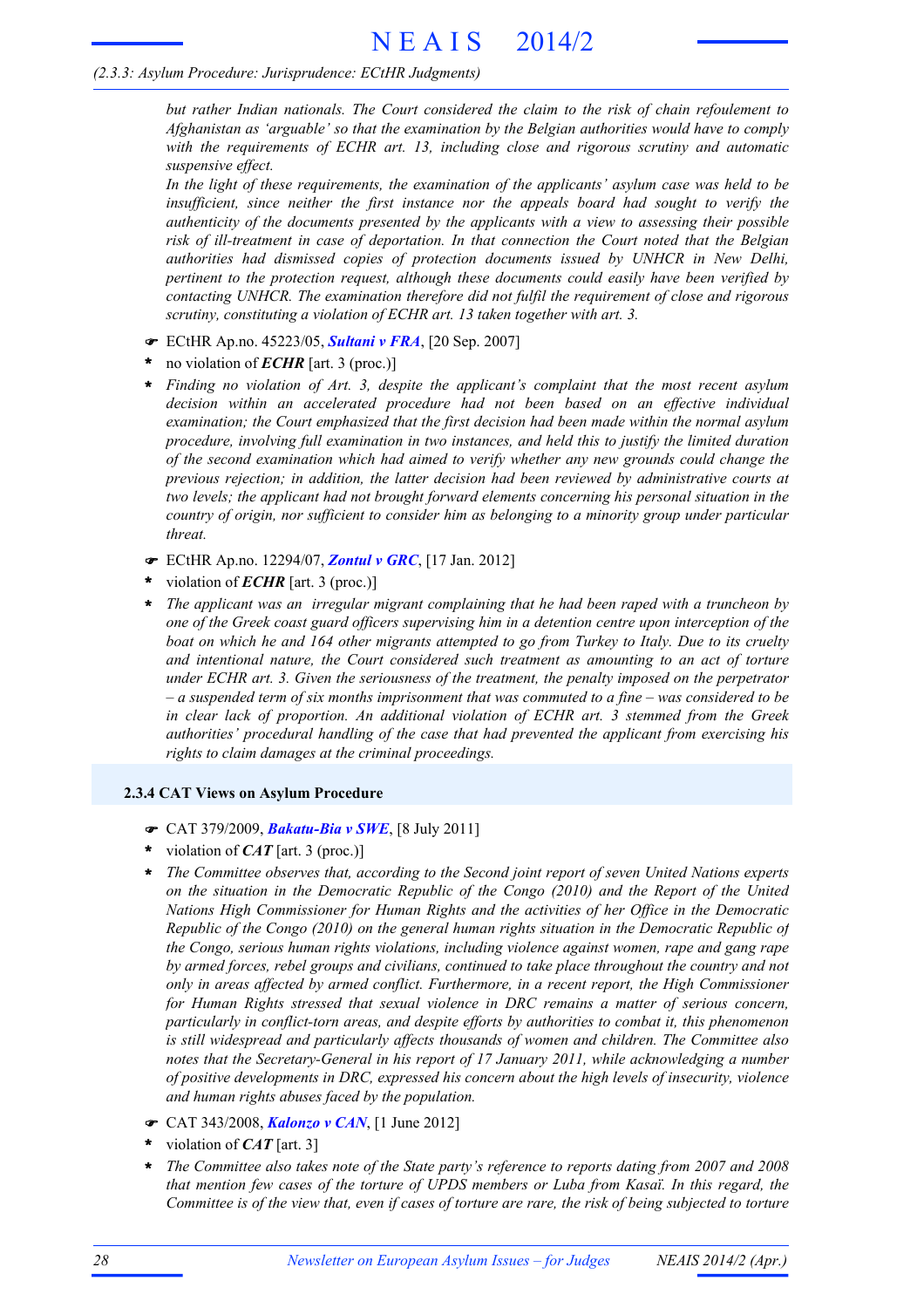# *(2.3.4: Asylum Procedure: Jurisprudence: CAT Views)*

continues to exist for the complainant, as he is the son of a UDPS leader, is a Luba from Kasaï and *has already been the victim of violence during his detention in Kinshasa in 2002. In addition, the Committee considers that the State party's argument that the complainant could resettle in Kinshasa, where the Luba do not seem to be threatened by violence (as they are in the Katanga region), does not entirely remove the personal danger for the complainant. In this regard, the Committee recalls that, in accordance with its jurisprudence, the notion of "local danger" does not provide for measurable criteria and is not sufficient to entirely dispel the personal danger of being tortured.*

*The Committee against Torture concludes that the complainant has established that he would run a real, personal and foreseeable risk of being subjected to torture if he were to be returned to the Democratic Republic of the Congo.*

- F CAT 416/2010, *Ke Chun ROng v AUS*, [29 Nov. 2012]
- violation of *CAT* [art. 3] **\***
- *The Committee notes that the claims and evidence have not been sufficiently verified by the Australian immigration authorities. The Committee observes that the review on the merits of the complainants' claims regarding the risk of torture that he faced, was conducted predominantly based on the content of his initial application for a Protection visa, which he filed shortly after arriving in the country, without knowledge or understanding of the system. The Committee further observes that the complainant was not interviewed in person neither by the Immigration Department, which rejected his initial application, nor by the Refugee Review Tribunal and therefore he did not have the opportunity to clarify any inconsistencies in his initial statement. The Committee is of the view that complete accuracy is seldom to be expected by victims of torture. The Committee also observes that the State party does not dispute that Falun Gong practitioners in China have been subjected to torture, but bases it decision to refuse protection to the complainant in the assessment of his credibility.* **\***
- F CAT 319/2007, *Nirma Singh v CAN*, [30 May 2011]
- violation of *CAT* [art. 22] **\***
- *The complaint states that he did not have an effective remedy to challenge the decision on deportation and that the judicial review of the Immigration Board decision, denying him Convention refugee status, was not an appeal on the merits, but rather a very narrow review for gross errors of law. The Committee observes that none of the grounds above include a review on the merits of the complainant's claim that he would be tortured if returned to India.* **\***

*With regard to the procedure of risk analysis, the Committee notes that according to the State party's submission, PRRA submissions may only include new evidence that arose after the rejection of the refugee protection claim; further, the PRRA decisions are subject to a discretionary leave to appeal, which was denied in the case of the complainant.*

*The Committee refers to its Concluding observations (CAT/C/CR/34/CAN, 7 July 2005, § 5(c)), that the State party should provide for judicial review of the merits, rather than merely of the reasonableness, of decisions to expel an individual where there are substantial grounds for believing that the person faces a risk of torture. The Committee accordingly concludes that in the instant case the complainant did not have access to an effective remedy against his deportation.*

#### **2.3.6 National Judgments on Asylum Procedure**

#### F **Ireland:** S.U.N. [2012] IEHC 338, [30 Mar. 2012]

*The High Court held that in a case where a negative recommendation in a first instance application for asylum was based exclusively or primarily upon a finding of a personal lack of credibility, there is an obligation to allow an oral appeal in order to provide an "effective remedy," in the sense of Article 39 of the Asylum Procedures Directive, notwithstanding that the Applicant is from a "safe country" (South Africa) and the legislation allows for limiting an Applicant to a written appeal only in those circumstances. For the same reasons, to allow an oral appeal is also required by the right to fair procedures contained in Article 40.3 of the Constitution of Ireland.* **\***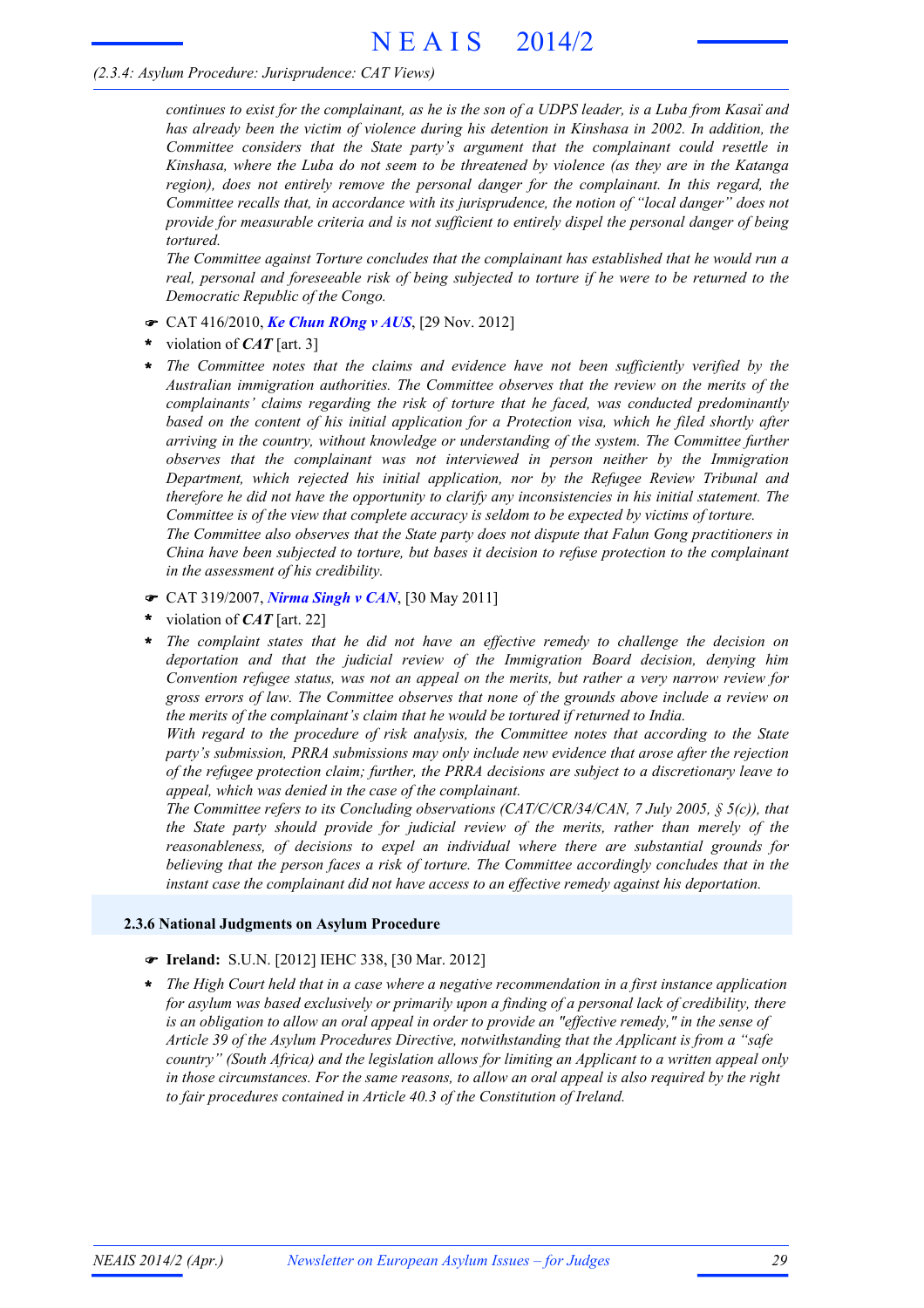# **3 Responsibility Sharing**

# *Establishing the criteria and mechanisms for determining the Member State responsible for examining an asylum application lodged in one of the Member States by a third-country national.* OJ 2003 L 50/1 UK, IRL opt in impl. date: 1 Sep. 2003 L, IRL opt in *CJEU Judgments* **■** CJEU C-394/12, *Abdullahi* 10 Dec. 2013 art. 10(1), 18 and 19 **■** CJEU C-4/11, *Puid* 14 Nov. 2013 art. 3(2) **■** CJEU C-158/13, *Rajaby* 25 June 2013 art. 15(2) **■** CJEU C-648/11, *M.A.* 6 June 2013 art. 6 • CJEU C-528/11, *Halaf* 6 June 2013 art. 3(2) 7 Jan. 2013 - deleted art. 3(2)+19(4) • CJEU C-245/11, *K*. 6 Nov. 2012 art. 15 and 3(2)  $\bullet$  CJEU C-620/10, *Kastrati* 3 May 2012 art. 2(c) **■** CJEU C-411+493/10, *N.S. and M.E.* 21 Dec. 2011 art. 3(2)  $\bullet$  CJEU C-19/08, *Petrosian* 29 Jan. 2009 art. 20(1)(d) & 20(2) See further: § 3.3 **Regulation 343/2003 Dublin II**  $\bullet$  CJEU C-666/11, M \*  $OL 2003 L 50/1$ Implemented by Regulation 1560/2003 (OJ 2003 L 222/3) **\*** Revised by Reg. 604/2013 *Establishing the criteria and mechanisms for determining the MS responsible for examining an application for international protection lodged in one of the MS by a TCN or a stateless person* **\*** OJ 2013 L 180/31 impl. date: 1 Jan. 2014 ... FIRL opt in **Regulation 604/2013 Dublin III \*** Recast of Reg. 343/2003 *Concerning the establishment of 'Eurodac' for the comparison of fingerprints for the effective application of the Dublin Convention.* OJ 2000 L 316/1 **Regulation 2725/2000 Eurodac \*** impl. date: 15-1-2003 **\*** implemented by Regulation 407/2002 (OJ 2002 L 62/1) *Concerning the establishment of 'Eurodac' for the comparison of fingerprints for the effective application of the Dublin Convention (recast)* **\*** OJ 2013 L 180/1 impl. date: July 2015 **.** IRL opt in **Regulation 603/2013 Eurodac II \*** Recast of Reg. 2725/2000 *European Convention for the Protection of Human Rights and Fundamental Freedoms and its Protocols* ETS 005 **\*** *ECtHR Judgments*  $\blacktriangleright$  ECtHR Ap.no. 2283/12, *Mohammed v AUT* 6 June 2013 art. 3+13 ECtHR Ap.no. 30696/09, *M.S.S. v BEL + GRC* 21 Jan. 2011 art. 3+13 F **■** ECtHR Ap.no. 32733/08, *K.R.S. v. UK* 2 Dec. 2008 art. 3+13 impl. date: 1953 **\*** art. 3+13: Degrading reception conditions **ECHR Conditions**

- *3.2 Responsibility Sharing: Proposed Measures*
	- nothing to report **\***

See further: § 3.3

*3.3 Responsibility Sharing: Jurisprudence*

**■** ECtHR Ap.no. 43844/98, **T.I.** *v UK* 7 Mar. 2000 art. 3+13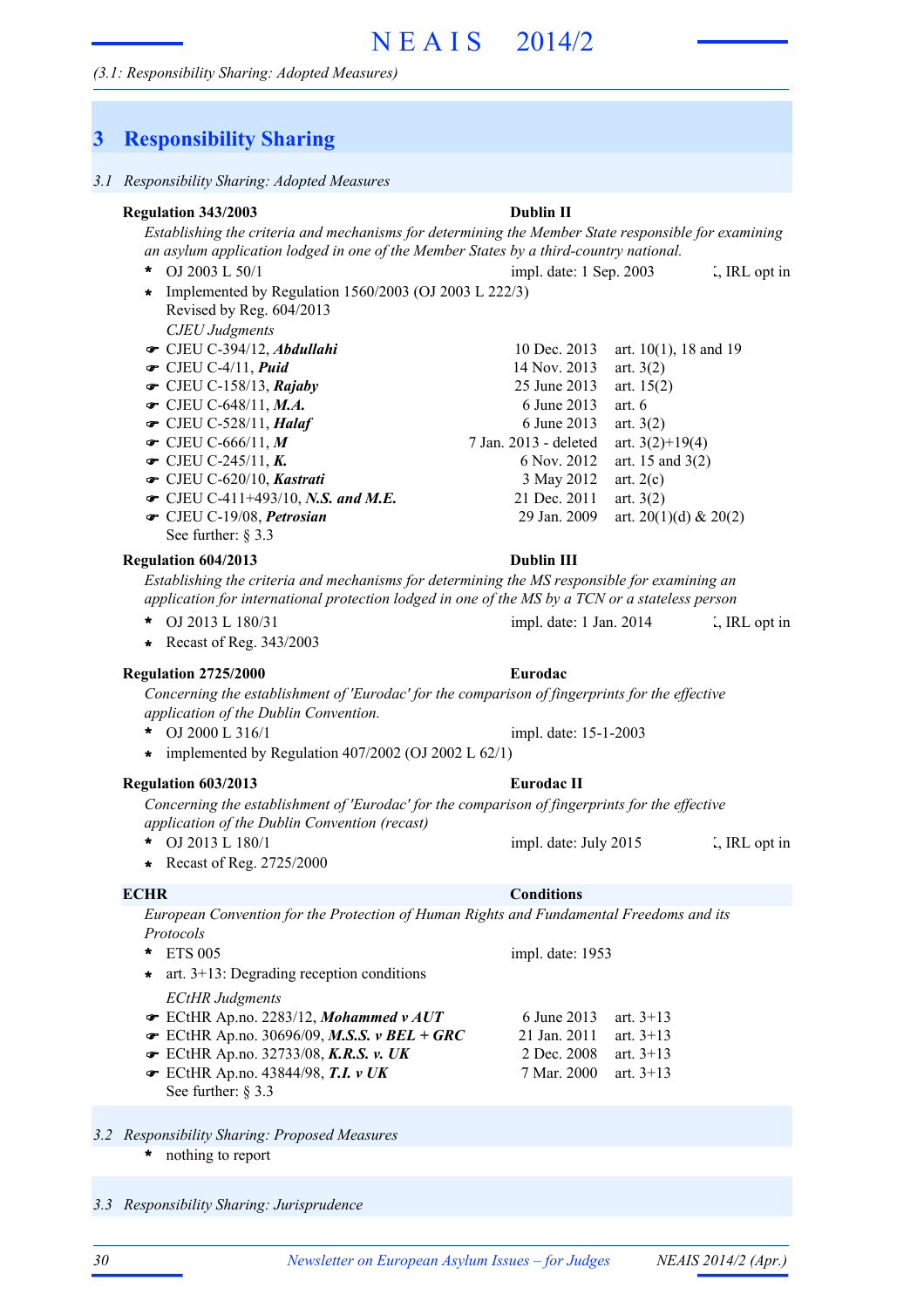#### **3.3.1 CJEU Judgments on Responsibility Sharing**

- F CJEU C-394/12, *Abdullahi*, [10 Dec. 2013]
- interpr. of Reg. 343/2003: **Dublin II** [art. 10(1), 18 and 19] **\***
- ref. from 'Asylgerichtshof' (Austria) **\***
- *Art. 19(2) Dublin II must be interpreted as meaning that, in circumstances where a MS has agreed* **\*** to take charge of an applicant for asylum on the basis of the criterion laid down in Art.  $10(1)$  of that regulation – namely, as the MS of the first entry of the applicant for asylum into the  $EU$  – the only *way in which the applicant for asylum can call into question the choice of that criterion is by pleading systemic deficiencies in the asylum procedure and in the conditions for the reception of applicants for asylum in that MS, which provide substantial grounds for believing that the applicant for asylum would face a real risk of being subjected to inhuman or degrading treatment within the meaning of Art. 4 of the Charter (of FREU).*
- F CJEU C-528/11, *Halaf*, [6 June 2013]
- $*$  interpr. of Reg. 343/2003: **Dublin II** [art. 3(2)]
- ref. from 'Administrativen sad Sofia-grad' (Bulgaria) 12-10-2011 **\***
- *Art. 3(2) must be interpreted as permitting a MS, which is not indicated as "responsible", to examine an application for asylum even though no circumstances exist which establish the applicability of the humanitarian clause in Article 15. That possibility is not conditional on the MS responsible under those criteria having failed to respond to a request to take back the asylum seeker concerned.* **\***

*The MS in which the asylum seeker is present is not obliged, during the process of determining the MS responsible, to request the UHCR to present its views where it is apparent from the documents of the UNHCR that the MS indicated as "responsible" is in breach of the rules of European Union law on asylum.*

- F CJEU C-245/11, *K.*, [6 Nov. 2012]
- interpr. of Reg. 343/2003: **Dublin II** [art. 15 and 3(2)] **\***
- ref. from 'Asylgerichtshof' (Austria) **\***
- *Art. 15(2) must be interpreted as meaning that a MS which is not responsible for examining an application for asylum pursuant to the criteria laid down in Chapter III of Dublin II becomes so responsible. It is for the MS which has become the responsible MS within the meaning of that regulation to assume the obligations which go along with that responsibility. It must inform in that respect the MS previously responsible. This interpretation of Art. 15(2) also applies where the MS* which was responsible pursuant to the criteria laid down in Chapter III of Dublin II did not make a *request in that regard in accordance with the second sentence of Art. 15(1).* **\***
- F CJEU C-620/10, *Kastrati*, [3 May 2012]
- $*$  interpr. of Reg. 343/2003: **Dublin II** [art. 2(c)]
- ref. from 'Kammarrätten i Stockholm, Migrationsöverdomstolen' (Sweden) **\***
- *The withdrawal of an application for asylum within the terms of Art. 2(c) Dublin II, which occurs before the MS responsible for examining that application has agreed to take charge of the* applicant, has the effect that that regulation can no longer be applicable. In such a case, it is for the MS within the territory of which the application was lodged to take the decisions required as a *result of that withdrawal and, in particular, to discontinue the examination of the application, with a record of the information relating to it being placed in the applicant's file.* **\***
- F CJEU C-666/11, *M*, [7 Jan. 2013] (deleted)
- \* interpr. of Reg.  $343/2003$ : **Dublin II** [art.  $3(2)+19(4)$ ]
- ref. from 'Oberverwaltungsgericht für das Land Nordrhein Westfalen' (Germany) 19-12-2011 **\***
- Does the asylum seeker have a right, enforceable by him in the courts, to reauire a MS to examine *the assumption of responsibility under art. 3(2) and to inform him about the grounds for its decision?* **\***
- F CJEU C-648/11, *M.A.*, [6 June 2013]
- interpr. of Reg. 343/2003: **Dublin II** [art. 6] **\***
- ref. from 'Court of Appeal (England & Wales)' (UK) **\***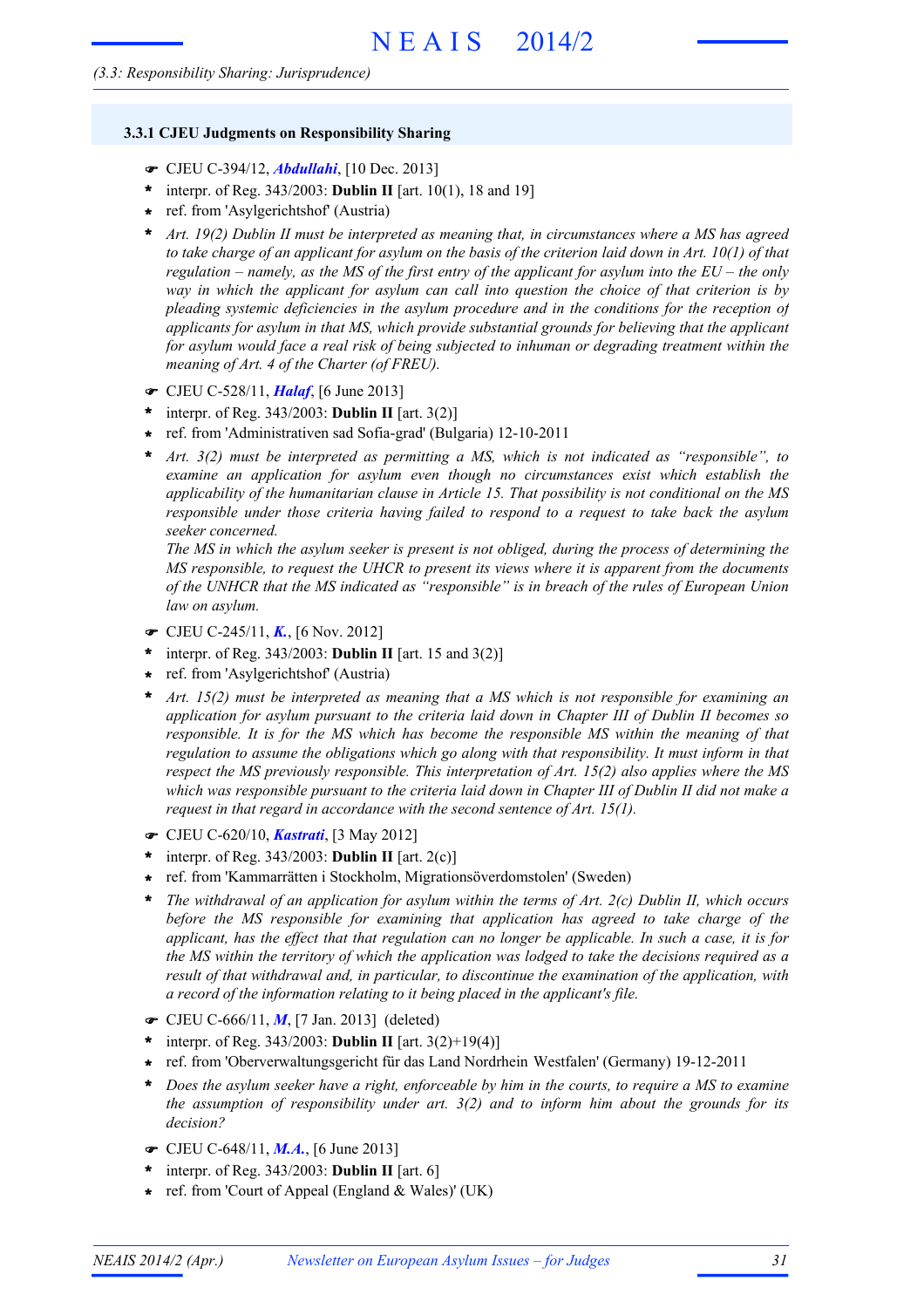# *(3.3.1: Responsibility Sharing: Jurisprudence: CJEU Judgments)*

*Fundamental rights include, in particular, that set out in Art. 24(2) of the Charter, whereby in all actions relating to children, whether taken by public authorities or private institutions, the child's best interests are to be a primary consideration. The second paragraph of Art. 6 Dublin II cannot be interpreted in such a way that it disregards that fundamental right (see, by analogy, Detiček, para. 54 and 55, and Case C*-*400/10 PPU McB. [2010] ECR I*-*8965, para. 60). Consequently,* although express mention of the best interest of the minor is made only in the first paragraph of Art. 6, the effect of Art. 24(2) of the Charter, in conjunction with Art.  $51(1)$  thereof, is that the child's *best interests must also be a primary consideration in all decisions adopted by the Member States on the basis of the second paragraph of Art. 6.* **\***

*Thus, Art. 6 must be interpreted as meaning that, in circumstances such as those of the main proceedings, where an unaccompanied minor with no member of his family legally present in the* territory of a MS has lodged asylum applications in more than one MS, the MS in which that minor *is present after having lodged an asylum application there is to be designated the 'MS responsible'.*

- F CJEU C-411+493/10, *N.S. and M.E.*, [21 Dec. 2011]
- interpr. of Reg. 343/2003: **Dublin II** [art. 3(2)] **\***
- ref. from 'High Court' (Ireland) **\***
- *Joined cases. The decision adopted by a MS on the basis of Article 3(2) whether to examine an asylum application which is not its responsibility according to the criteria laid down in Chapter III* of Dublin II, implements EU law for the purposes of Article 6 TEU and Article 51 of the Charter of *Fundamental Rights of the EU.* **\***

*EU law precludes the application of a conclusive presumption that the MS which Article 3 (1) Dublin II indicates as responsible observes the fundamental rights of the EU. Article 4 of the Charter must be interpreted as meaning that the MSs, including the national courts, may not transfer an asylum seeker to the 'MS responsible' within the meaning of Dublin II where they cannot be unaware that systemic deficiencies in the asylum procedure and in the reception conditions of asylum seekers in that MS amount to substantial grounds for believing that the asylum seeker would face a real risk of being subjected to inhuman or degrading treatment within the meaning of that provision. Subject to the right itself to examine the application referred to in Article* 3(2) Dublin II, the finding that it is impossible to transfer an applicant to another MS, where that State is identified as the MS responsible in accordance with the criteria set out in Chapter III of *that regulation, entails that the MS which should carry out that transfer must continue to examine* the criteria set out in that chapter in order to establish whether one of the following criteria enables *another MS to be identified as responsible for the examination of the asylum application. The MS in which the asylum seeker is present must ensure that it does not worsen a situation where the fundamental rights of that applicant have been infringed by using a procedure for determining the MS responsible which takes an unreasonable length of time. If necessary, the first mentioned MS* must itself examine the application. Articles 1, 18 and 47 of the Charter do not lead to a different *answer.*

*In so far as the preceding questions arise in respect of the obligations of the United Kingdom of Great Britain and Northern Ireland, the answers to the second to sixth questions* referred in Case C-411/10 do not require to be qualified in any respect so as to take account of *Protocol (No 30) on the application of the Charter of Fundamental Rights of the European Union to Poland and the United Kingdom.*

- F CJEU C-19/08, *Petrosian*, [29 Jan. 2009]
- interpr. of Reg. 343/2003: **Dublin II** [art. 20(1)(d) & 20(2)] **\***
- ref. from 'Kammarrätten i Stockholm, Migrationsöverdomstolen' (Sweden) **\***
- *Articles 20(1)(d) and 20(2) of Dublin II are to be interpreted as meaning that, where the legislation of the requesting MS provides for suspensive effect of an appeal, the period for implementation of the transfer begins to run, not as from the time of the provisional judicial decision suspending the implementation of the transfer procedure, but only as from the time of the judicial decision which rules on the merits of the procedure and which is no longer such as to prevent its implementation.* **\***
- F CJEU C-4/11, *Puid*, [14 Nov. 2013]
- interpr. of Reg. 343/2003: **Dublin II** [art. 3(2)] **\***
- ref. from 'Hessischer Verwaltungsgerichtshof' (Germany) **\***
- *Where the MS cannot be unaware that systemic deficiencies in the asylum procedure and in the conditions for the reception of asylum seekers in the Member State initially identified as responsible in accordance with the criteria (set out in Chapter III) of Dublin II provide substantial* **\***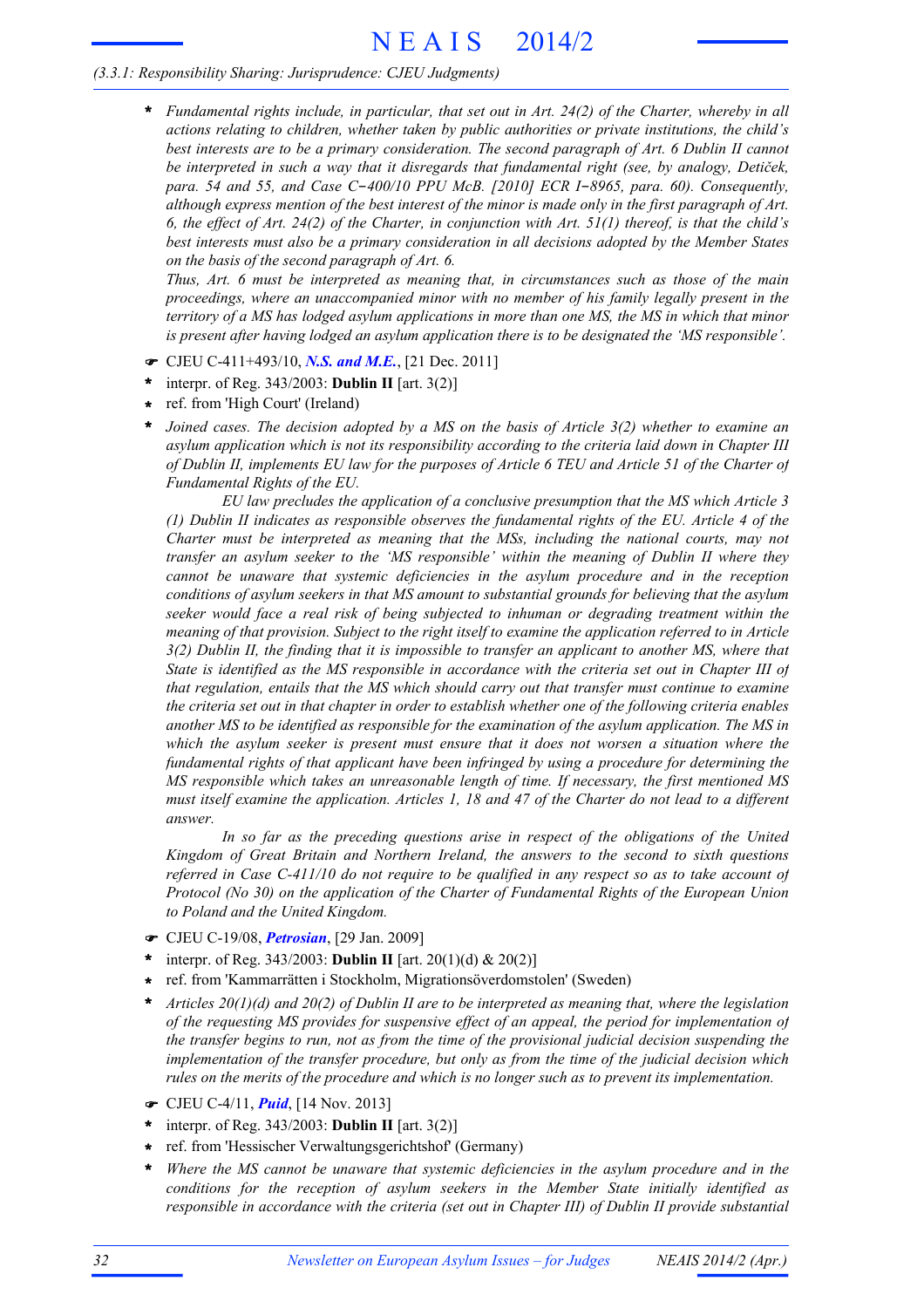# N E A I S 2014/2

# *(3.3.1: Responsibility Sharing: Jurisprudence: CJEU Judgments)*

*grounds for believing that the asylum seeker concerned would face a real risk of being subjected to inhuman or degrading treatment within the meaning of Art. 4 of the Charter (of FREU), which is a matter for the referring court to verify, the MS which is determining the MS responsible is required not to transfer the asylum seeker to the MS initially identified as responsible and, subject to the* exercise of the right itself to examine the application, to continue to examine the criteria set out in *that chapter, in order to establish whether another MS can be identified as responsible in accordance with one of those criteria or, if it cannot, under Art. 13 of the Reg.*

Conversely, in such a situation, a finding that it is impossible to transfer an asylum seeker to the *MS initially identified as responsible does not in itself mean that the MS which is determining the MS responsible is required itself, under Art. 3(2) of Dublin II, to examine the application for asylum.*

- F CJEU C-158/13, *Rajaby*, [25 June 2013]
- interpr. of Reg. 343/2003: **Dublin II** [art. 15(2)] **\***
- ref. from 'Rechtbank Den Haag' (Netherlands) 22-03-2013 **\***
- **\*** *withdrawn*

#### **3.3.2 CJEU pending cases on Responsibility Sharing**

**\*** nothing to report

#### **3.3.3 ECtHR Judgments and decisions on Responsibility Sharing**

- F ECtHR Ap.no. 32733/08, *K.R.S. v. UK*, [2 Dec. 2008]
- no violation of *ECHR* [art. 3+13] **\***
- \* Based on the principle of intra-community trust, it must be presumed that a MS will comply with its *obligations. In order to reverse that presumption the applicant must demonstrate in concreto that* there is a real risk of his being subjected to treatment contrary to Article 3 of the Convention in the *country to which he is being removed.*
- F ECtHR Ap.no. 30696/09, *M.S.S. v BEL + GRC*, [21 Jan. 2011]
- violation of *ECHR* [art. 3+13] **\***
- *A deporting State is responsible under ECHR Art. 3 for the foreseeable consequences of the deportation of an asylum seeker to another EU Member State, even if the deportation is being decided in accordance with the Dublin Regulation; the responsibility of the deporting State comprises not only the risk of indirect refoulement by way of further deportation to risk of illtreatment in the country of origin, but also the conditions in the receiving Member State if it is foreseeable that the asylum seeker may there be exposed to treatment contrary to Art. 3.* **\***
- F ECtHR Ap.no. 27725/10, *Mohammed Hussein et al. v NL + ITA*, [2 Apr. 2013]
- no violation of *ECHR* [art. 3] **\***
- *The case concerns the pending return of a Somali asylum seeker and her two children from the Netherlands to Italy under the Dublin Regulation. It is marked by discrepancies in issues of central importance between the applicant's initial complaint that she had not been enabled to apply for asylum in Italy, had not been provided with reception facilities for asylum seekers, and had been forced to live on the streets in Italy, and her subsequent information to the ECtHR. Thus, in her response to the facts submitted by the Italian Government to the ECtHR she admitted that she had been granted a residence permit for subsidiary protection in Italy, and that she had been provided with reception facilities, including medical care, during her stay in Italy.* **\***

*Upholding its general principles of interpretation of ECHR art. 3, the Court reiterated that the mere fact of return to a country where one's economic position will be worse than in the expelling State is not sufficient to meet the threshold of ill-treatment proscribed by art. 3. Aliens subject to expulsion cannot in principle claim any right to remain in order to continue to benefit from medical, social or other forms of assistance provided by the expelling State, absent exceptionally compelling humanitarian grounds against removal.*

*While the general situation and living conditions in Italy of asylum seekers, accepted refugees and other persons granted residence for international protection may disclose some shortcomings, the* Court held that it had not been shown to disclose a systemic failure to provide support or facilities *catering for asylum seekers as members of a particularly vulnerable group as was the case in M.S. S. v. Belgium and Greece. The Court further noted that the applicant's request for protection in*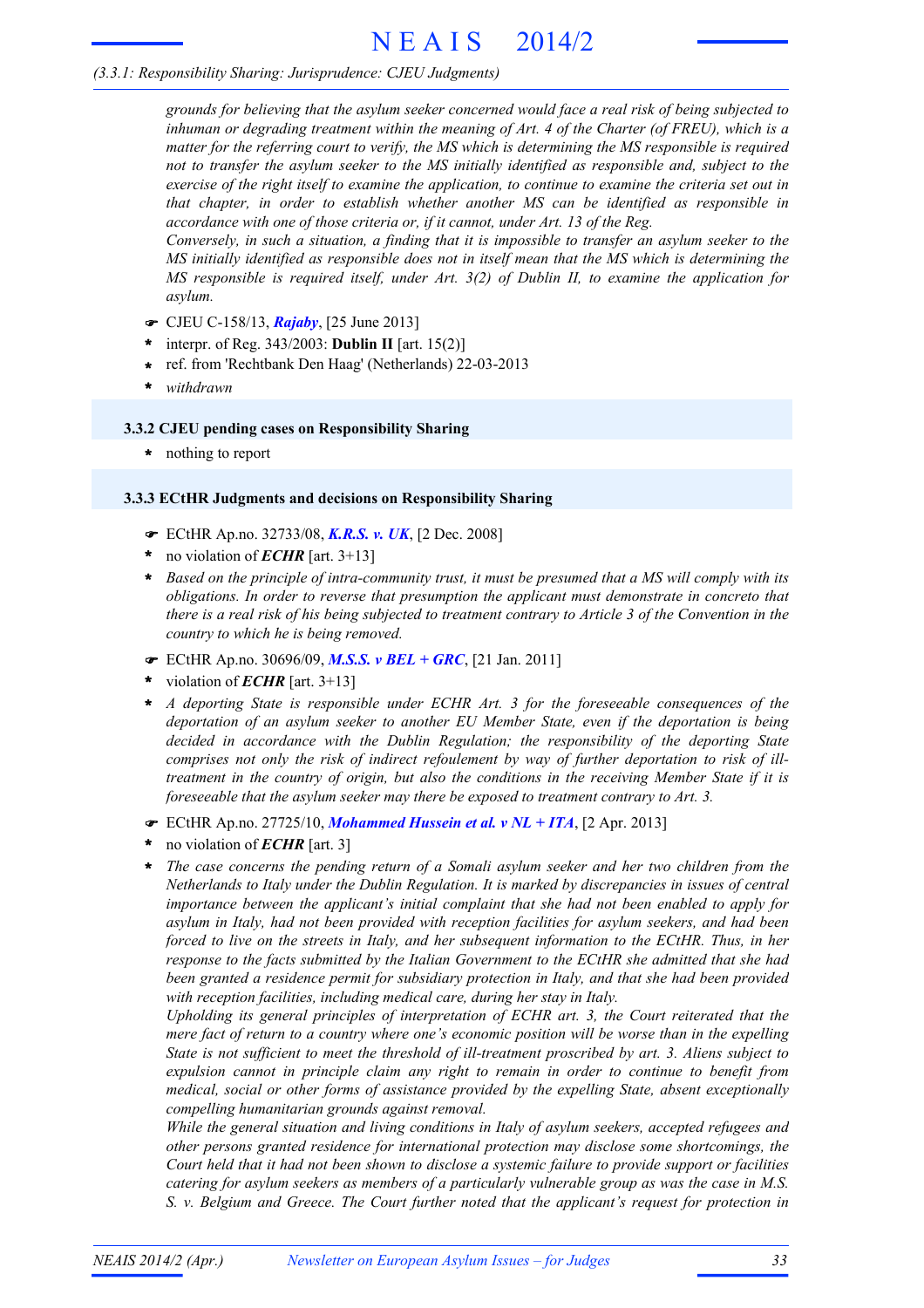# *(3.3.3: Responsibility Sharing: Jurisprudence: ECtHR Judgments)*

*Italy had been processed within five months, that accommodation had been made available to her along with access to health care and other facilities, and that she had been granted a residence permit entitling her to a travel document, to work, and to benefit from the general schemes for social assistance, health care, social housing and education under Italian law. As the applicant had failed to show that she and her children would not benefit from the same support again if returned to Italy, her complaints under ECHR art. 3 against Italy and the Netherlands were considered manifestly ill-founded, and therefore inadmissible.*

- F ECtHR Ap.no. 2283/12, *Mohammed v AUT*, [6 June 2013]
- violation of *ECHR* [art. 3+13] **\***
- *The applicant Sudanese asylum seeker arrived in Austria via Greece and Hungary. The Austrian authorities rejected the application and ordered his transfer to Hungary under the Dublin Regulation. When placed in detention with a view to his forced transfer almost a year later, he lodged a second asylum application which did not have suspensive effect in relation to the transfer order.* **\***

*The ECtHR considered the applicant's initial claim against the Dublin transfer arguable, due to the 'alarming nature' of reports published in 2011-12 in respect of Hungary as a country of asylum and in particular as regards Dublin transferees. His second application for asylum in Austria could therefore not prima facie be considered abusively repetitive or entirely manifestly unfounded. In the specific circumstances of the case, the applicant had been deprived of de facto protection against forced transfer and of a meaningful substantive examination of his arguable claim concerning the situation of asylum seekers in Hungary. Accordingly, art. 13 in conjunction with art. 3 had been violated.*

*Despite the initially arguable claim against the Dublin transfer to Hungary, the Court noted the subsequent legislative amendments and the introduction of additional legal guarantees concerning detention of asylum seekers and their access to basic facilities. The applicant would therefore no* longer be at a real and individual risk of being subjected to treatment in violation of art. 3 upon *transfer to Hungary under the Dublin Regulation.*

- F ECtHR Ap.no. 43844/98, *T.I. v UK*, [7 Mar. 2000]
- no violation of *ECHR* [art. 3+13] **\***
- *The Court considered that indirect removal to an intermediary country, which was also a Contracting Party, left the responsibility of the transferring State intact. Subsequently, the transferring State was required not to deport a person where substantial grounds had been shown* for believing that the person in question, if expelled, would face a real risk of being subjected to *treatment contrary to Article 3 in the receiving country.* **\***

*In this case the Court considered that there was no reason to believe that Germany would have failed to honour its obligations under Article 3 of the Convention and protect the applicant from removal to Sri Lanka if he submitted credible arguments demonstrating that he risked ill-treatment in that country.*

# **4 Reception Conditions**

*4.1 Reception Conditions: Adopted Measures*

# **Directive 2003/9 Reception Conditions**

*Laying down minimum standards for the reception of asylum seekers* OJ 2003 L 31/18 **IPL opt out** impl. date: Feb. 2005 **IRL opt out** *CJEU Judgments*  $\bullet$  CJEU C-79/13, *Saciri* 27 Feb. 2014 art. 13, 14 **F** CJEU C-534/11, *Arslan* 30 May 2013 **■ CJEU C-179/11,** *CIMADE & GISTI* 27 Sep. 2012 See further: § 4.3 \* OJ 2003 L 31/18 **\*** Revised by Dir. 2013/33 **Directive 2013/33 Reception Conditions II** 

*Laying down standards for the reception of applicants for international protection*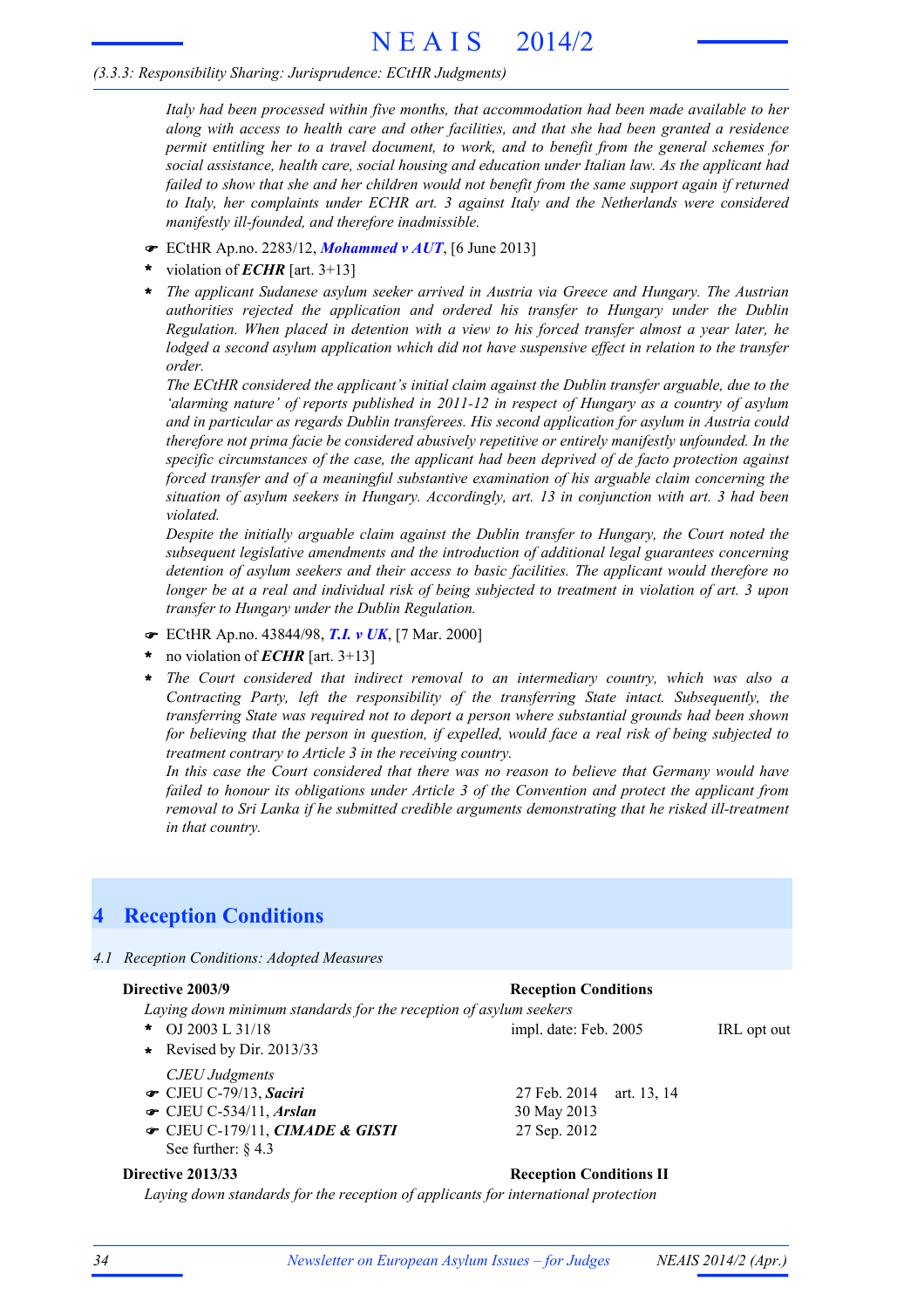# N E A I S 2014/2

| (4.1: Reception Conditions: Adopted Measures)                                                                                                               |                             |                  |             |
|-------------------------------------------------------------------------------------------------------------------------------------------------------------|-----------------------------|------------------|-------------|
| OJ 2013 L 180/96<br>×<br>Recast of Dir. 2003/9                                                                                                              | impl. date: July 2015       |                  | IRL opt out |
| <b>Decision 596/2000</b><br>Establishing a European Refugee Fund<br>OJ 2000 L 252/12<br>*                                                                   | <b>Refugee Fund</b>         |                  |             |
| <b>Decision 904/2004</b><br>Establishing a European Refugee Fund (2005-2010)<br>OJ 2004 L 381/52<br>*                                                       | <b>Refugee Fund</b>         |                  |             |
| <b>Decision 573/2007</b><br>Establishing a European Refugee Fund (2008-2013)<br>OJ 2007 L 144/1<br>$\ast$<br>amended by Decision 458/2010 (OJ 2010 L 129/1) | <b>Refugee Fund</b>         |                  |             |
| <b>Decision 281/2012</b><br>Amending the Establishment of a European Refugee Fund (2008-2013)<br>OJ 2012 L 92/1<br>$\ast$<br>Amd. of Dec. 573/2007          | <b>Refugee Fund</b>         |                  |             |
| <b>ECHR</b>                                                                                                                                                 | <b>Reception Conditions</b> |                  |             |
| European Convention for the Protection of Human Rights and Fundamental Freedoms and its<br>Protocols                                                        |                             |                  |             |
| <b>ETS 005</b><br>*<br><b>ECtHR</b> Judgments                                                                                                               | impl. date: 1953            |                  |             |
| $\bullet$ ECtHR Ap.no. 53608/11, B.M. v GRE                                                                                                                 | 19 Dec. 2013                | art. $3$ (recp.) |             |
| F ECtHR Ap.no. 33441/10, C.D. a.o. v GRE                                                                                                                    | 19 Dec. 2013                | art. $3$ (recp.) |             |
| F ECtHR Ap.no. 70427/11, Horshill v GRE                                                                                                                     | 1 Aug. 2013                 | art. $3$ (recp.) |             |
| ECtHR Ap.no. 55352/12, Aden Ahmed v MAL                                                                                                                     | 23 July 2013                | art. $3$ (recp.) |             |
| ECtHR Ap.no. 53709/11, A.F. v GRE                                                                                                                           | 13 June 2013                | art. $3$ (recp.) |             |

- **■** ECtHR Ap.no. 30696/09, M.S.S. *v BEL* + GRE 21 Jan. 2011 art. 3 (recp.) See further: § 4.3
- *4.2 Reception Conditions: Proposed Measures*
	- **\*** nothing to report

#### *4.3 Reception Conditions: Jurisprudence*

#### **4.3.1 CJEU Judgments on Reception Conditions**

- F CJEU C-534/11, *Arslan*, [30 May 2013]
- interpr. of Dir. 2003/9: **Reception Conditions \***
- ref. from 'Nejvyšší správní soud' (czech Republic) 22-09-2011 **\***
- *Although this judgment is primarily about the interpretation of the Return Directive, the CJEU elaborates also on the meaning of the Reception Conditions Directive. The CJEU rules that do the Dir. does not preclude a TCN who has applied for international protection (after having been detained under Art. 15 Return Directive) from being kept in detention* on the basis of a provision of national law, where it appears, after an assessment on a case-by-case *basis of all the relevant circumstances, that the application was made solely to delay or jeopardise the enforcement of the return decision and that it is objectively necessary to maintain detention to prevent the person concerned from permanently evading his return.* **\***
- F CJEU C-179/11, *CIMADE & GISTI*, [27 Sep. 2012]
- interpr. of Dir. 2003/9: **Reception Conditions \***
- ref. from 'Conseil d'État' (France) **\***
- *1. A MS in receipt of an application for asylum is obliged to grant the minimum conditions for reception of asylum seekers laid down in Directive 2003/9 even to an asylum seeker in respect of* **\***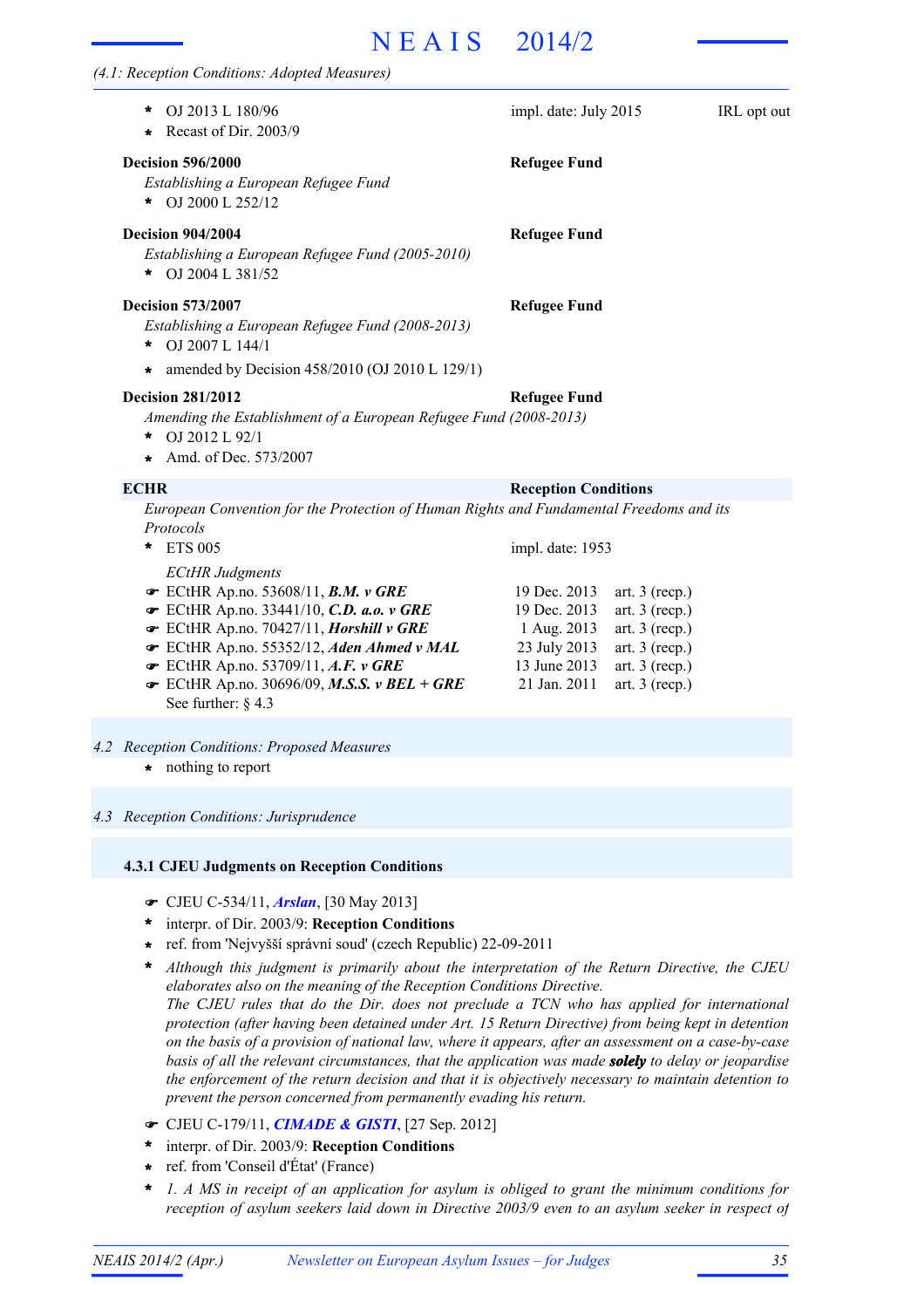# *(4.3.1: Reception Conditions: Jurisprudence: CJEU Judgments)*

*whom it decides, under Dublin II, to call upon another MS, as the MS responsible for examining his application for asylum, to take charge of or take back that applicant.*

*2. The obligation on a MS in receipt of an application for asylum to grant the minimum reception* conditions to an asylum seeker in respect of whom it decides, under Dublin II, to call upon another *MS, as the MS responsible for examining his application for asylum, to take charge of or take back that applicant, ceases when that same applicant is actually transferred by the requesting MS, and the financial burden of granting those minimum conditions is to be assumed by that requesting MS, which is subject to that obligation.*

- F CJEU C-79/13, *Saciri*, [27 Feb. 2014]
- interpr. of Dir. 2003/9: **Reception Conditions** [art. 13, 14] **\***
- ref. from 'Arbeidshof Brussel' (Belgium) 07-02-2013 **\***
- *Where a MS has opted to grant the material reception conditions in the form of financial allowances or vouchers, those allowances must be provided from the time the application for asylum is made, in accordance with Article 13(1) and 13(2). That MS must ensure that the total amount of the financial allowances covering the material reception conditions is sufficient to ensure a dignified standard of living and adequate for the health of applicants and capable of ensuring their subsistence, enabling them in particular to find housing, having regard, if necessary, to the preservation of the interests of persons having specific needs, pursuant to Article 17. The material reception conditions laid down in Article 14(1), (3), (5) and (8) do not apply to the MSs where they have opted to grant those conditions in the form of financial allowances only. Nevertheless, the amount of those allowances must be sufficient to enable minor children to be housed with their parents, so that the family unity of the asylum seekers may be maintained.* **\***

*Further, the Directive does not preclude, where the accommodation facilities specifically for asylum seekers are overloaded, the MSs from referring the asylum seekers to bodies within the general public assistance system, provided that that system ensures that the minimum standards as regards the asylum seekers are met.*

#### **4.3.2 CJEU pending cases on Reception Conditions**

**\*** *no pending cases*

#### **4.3.3 ECtHR Judgments and decisions on Reception Conditions**

- F ECtHR Ap.no. 53709/11, *A.F. v GRE*, [13 June 2013]
- violation of *ECHR* [art. 3 (recp.)] **\***
- *An Iranian entering Greece from Turkey had initially not been registered as an asylum seeker by the Greek authorities, which ordered his return to Turkey. However, the Turkish authorities refused to readmit him into Turkey, and he was then detained by the Greek police.* **\***

*Against the background of reports from Greek and international organisations, having visited the relevant police detention facilities either during the applicant's detention or shortly after his release – including the European Committee for the Prevention of Torture, the UN Special Rapporteur on Torture, the German NGO ProAsyl and the Greek National Human Rights* Commission  $-$  the ECtHR found a violation of art. 3 due to the serious lack of space available to *the applicant, also taking the duration of his detention into account. It was thus unnecessary for the Court to examine the applicant's other allegations concerning the detention conditions which the Government disputed. Yet, the Court noted that the Government's statements in this regard were not in accordance with the findings of the abovementioned organisations.*

- F ECtHR Ap.no. 55352/12, *Aden Ahmed v MAL*, [23 July 2013]
- violation of *ECHR* [art. 3 (recp.)] **\***
- The case concerns an asylum applicant who had entered Malta in an irregular manner by boat. The ECtHR found a violation of art. 5(1), mainly due to the failure of the Maltese authorities to pursue deportation or to do so with due diligence, and of art. 5(4) due to absence of an effective and speedy domestic remedy to challenge the lawfulness of their detention. **\***

A similar case (42337/11 Suso Musa v Malta) was ruled also on 23 July 2013. Therefore, according to ECHR art. 46, the ECtHR requested the Maltese authorities to establish a mechanism allowing a determination of the lawfulness of immigration detention within a reasonable time-limit.

In the *Aden Ahmed* case the Court for the first time found Malta in violation of art. 3 because of the immigration detention conditions. Those conditions in which the applicant had been living for  $14\frac{1}{2}$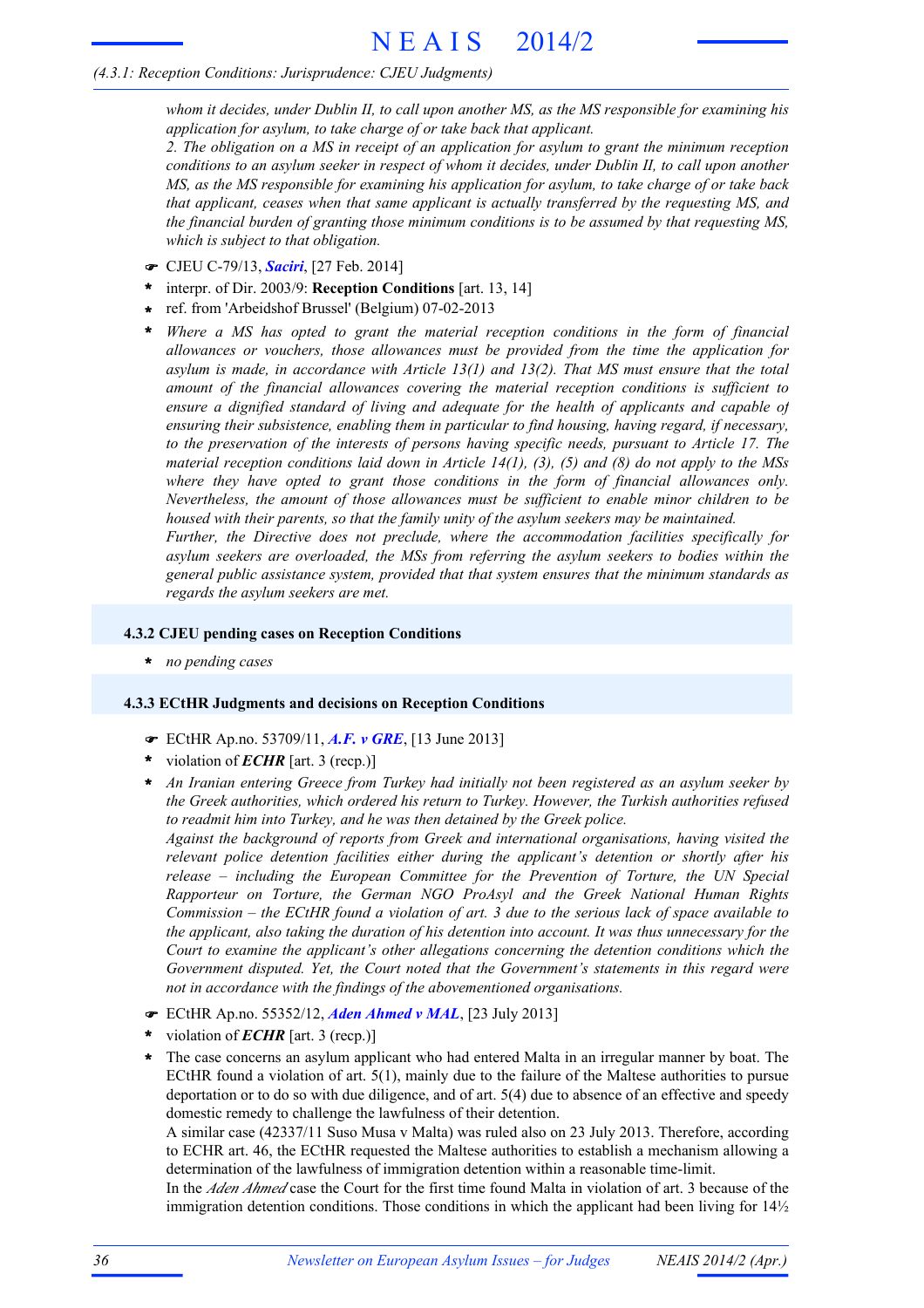# *(4.3.3: Reception Conditions: Jurisprudence: ECtHR Judgments)*

months were, taken as a whole, amounted to degrading treatment.

- F ECtHR Ap.no. 53608/11, *B.M. v GRE*, [19 Dec. 2013]
- violation of *ECHR* [art. 3 (recp.)] **\***
- *The applicant was an Iranian journalist who alleged to have been arrested and tortured due to his involvement in protests against the government. After his arrival in Greece a decision had been* taken to return him to Turkey, and he had been held in custody in a police station and in various *detention centres. His application for asylum was first not registered by the Greek authorities, and later they dismissed the application.* **\***

*The application mainly concerned the conditions of detention, in particular overcrowding, unhygienic conditions, lack of external contact, and lack of access to telephone, translators and any kind of information. Referring to its previous case law, the ECtHR held these conditions to be in violation of art. 3.*

*As there had been no effective domestic remedy against that situation, art. 13 in combination with art. 3 had also been violated.*

- F ECtHR Ap.no. 33441/10, *C.D. a.o. v GRE*, [19 Dec. 2013]
- violation of *ECHR* [art. 3 (recp.)] **\***
- *The 12 applicants were asylum seekers who had been detained for several months awaiting* **\*** *deportation.*

*While the detention conditions were found to have constituted degrading treatment in violation of art. 3, the detention as such had not been unlawful under art. 5(1). However, there had been a violation of art. 5(4) on speedy review of the lawfulness of detention.*

- F ECtHR Ap.no. 70427/11, *Horshill v GRE*, [1 Aug. 2013]
- violation of *ECHR* [art. 3 (recp.)] **\***
- *The applicant had entered Greece irregularly and later applied for asylum, following which he was arrested and placed in detention for 15 days. The Court found that he had been subjected to degrading treatment in violation of art. 3, due to the detention conditions in two police stations. Referring to the Greek decree transposing EU Directive 2005/85 on Asylum Procedures, the decision from the administrative court from which it was clear that the applicant's detention had not been automatic, as well as the short period of detention and the fact that he had been immediately released when assuring that he would be accommodated in a hostel run by an NGO, the Court considered the detention lawful within the meaning of art. 5(1).* **\***
- F ECtHR Ap.no. 30696/09, *M.S.S. v BEL + GRE*, [21 Jan. 2011]
- violation of *ECHR* [art. 3 (recp.)] **\***
- *A deporting State is responsible under ECHR Art. 3 for the foreseeable consequences of the deportation of an asylum seeker to another EU Member State, even if the deportation is being decided in accordance with the Dublin Regulation; the responsibility of the deporting State comprises not only the risk of indirect refoulement by way of further deportation to risk of illtreatment in the country of origin, but also the conditions in the receiving Member State if it is foreseeable that the asylum seeker may there be exposed to treatment contrary to Art. 3.* **\***

# **5 Miscellaneous**

#### **Elspeth Guild, Carolus Grütters, Sebastiaan de Groot (eds) (2013)**

*Assessment of Credibility by Judges in Asylum Cases in the EU (seminar) Includes the Credo-Document*

**\*** Nijmegen: Wolf Legal Publishers

#### **Marcelle Reneman (2013)**

*EU asylum procedures and the right to an effective remedy (diss.)*

**\*** Leiden: BOXpress

#### **Dana Baldinger (2013)**

*Rigorous Scrutiny versus Marginal Review, standards on judicial scriutiny and evidence in international and European asylum law (diss.)*